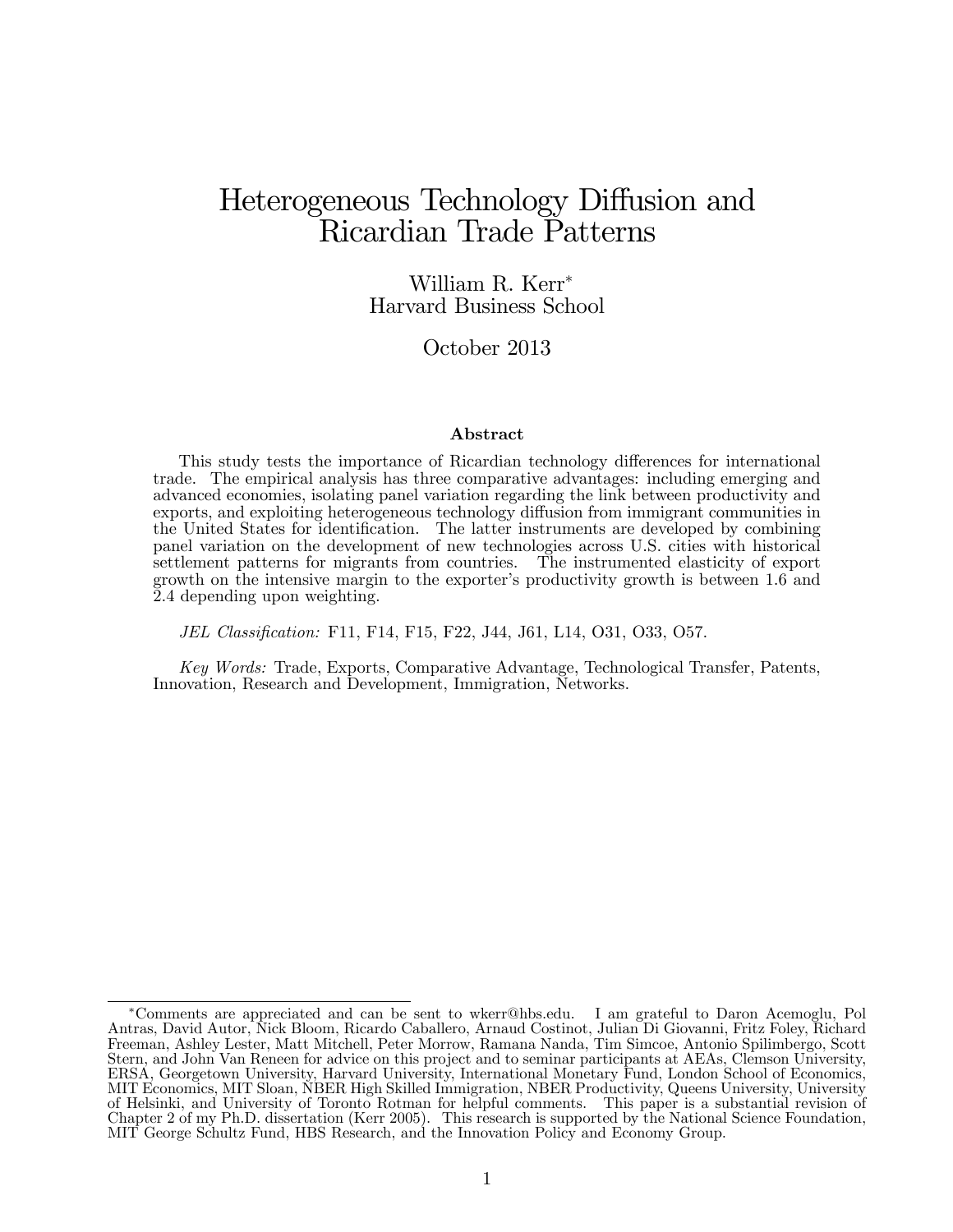## 1 Introduction

Trade among countries due to technology differences is a core principle in international economics. Countries with heterogeneous technologies focus on producing goods in which they have comparative advantages; subsequent exchanges afford higher standards of living than are possible in isolation. This Ricardian finding is the first lesson in most undergraduate courses on trade, and it undergirds many modelling frameworks on which recent theoretical advances build (e.g., Dornbusch et al. 1977, Eaton and Kortum 2002, Costinot et al. 2012). In response to Stanislaw Ulamís challenge to name a true and nontrivial theory in social sciences, Paul Samuelson chose this principle of comparative advantage due to technology differences.

While empirical tests date back to David Ricardo (1817), quantifying technology differences across countries and industries is extremely difficult. Even when observable proxies for latent technology differences are developed  $(e.g.,$  labor productivity, industrial specialization), crosssectional analyses risk confounding heterogeneous technologies with other country-industry determinants of trade. Panel data models can further remove time-invariant characteristics (e.g., distances, colonial histories) and afford explicit controls of time-varying determinants (e.g., factor accumulation, economic development, trading blocs). Quantifying the dynamics of uneven technology advancement across countries is an even more challenging task, however, and whether identified relationships represent causal linkages remains a concern. These limitations are particularly acute for developing and emerging economies. This is unfortunate as non-OECD economies have experienced some of the more dramatic changes in technology sets and manufacturing trade over the last thirty years, providing a useful laboratory for quantifying Ricardian effects.

This study contributes to the empirical trade literature on Ricardian advantages in three ways. First, it utilizes a panel dataset that includes many countries at various development stages (e.g., Bolivia, France, South Africa), a large group of focused manufacturing industries, and an extended time frame. The 1975-2000 World Trade Flows (WTF) database provides export data for each bilateral route (exporter-importer-industry-year), and data from the United Nations Industrial Development Organization (UNIDO) provide labor productivity estimates. The developed data platform includes substantially more variation in trade and productivity differences across countries than previously feasible.

The second contribution is to focus attention on panel estimates of the elasticity of export growth to productivity development. Following the theoretical work of Costinot et al. (2012) that is discussed below, estimations include fixed effects for importer-industry-year and exporterimporter-year. The importer-industry-year fixed effects control, for example, for trade barriers in each importing country by industry segment, while the exporter-importer-year fixed effects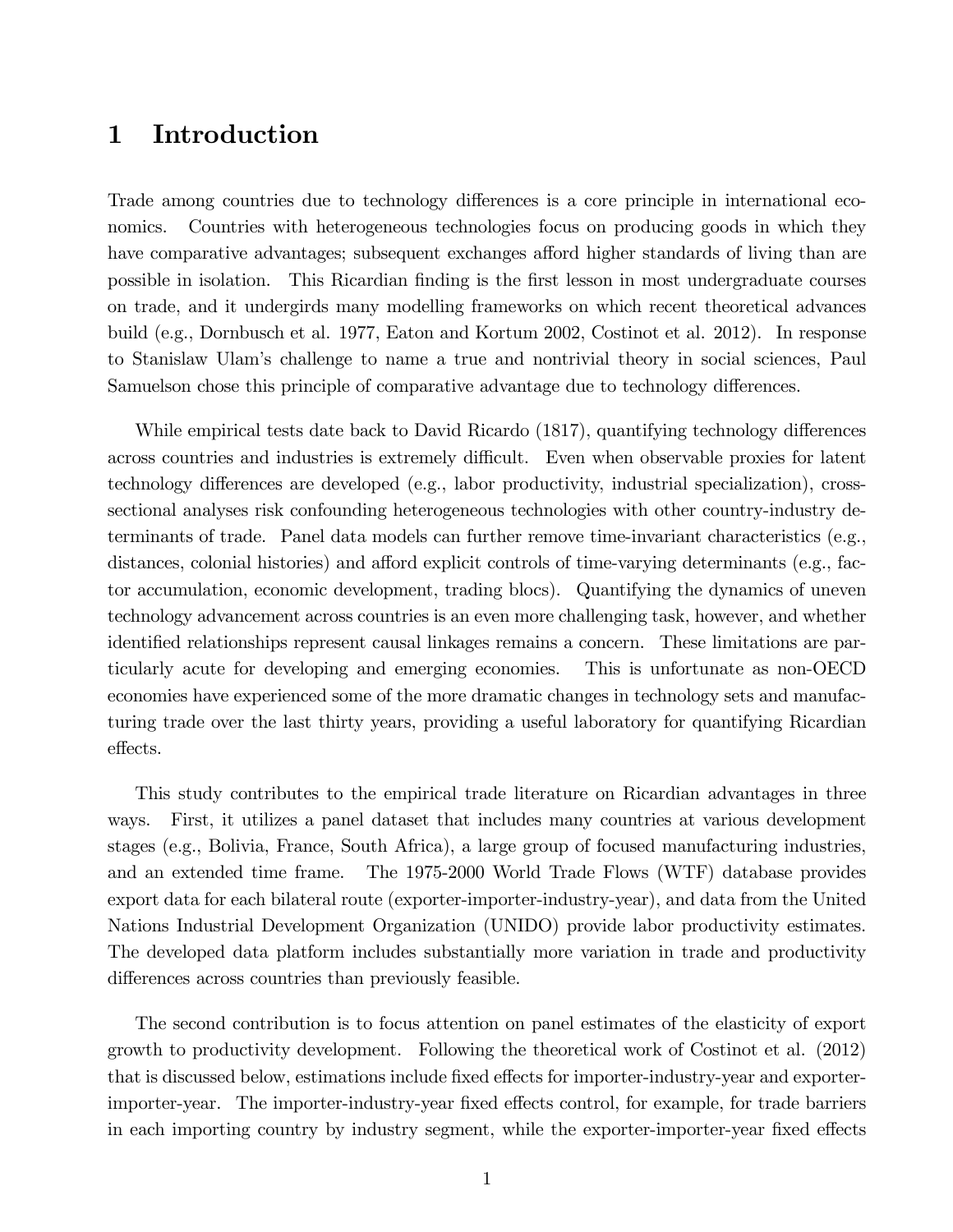control for the overall levels of trade between countries (e.g., the gravity model), labor cost structures in the exporter, and similar. While these controls account for overall trade and technology levels by country, permanent differences in the levels of these variables across industries within a country are used for identification. This paper is the first to quantify Ricardian elasticities when further modelling cross-sectional fixed effects for exporter-importer-industry observations. This panel approach only exploits variation within industry-level bilateral trading routes, providing a substantially stronger empirical test of the theory.

The third, and perhaps most important, contribution is to provide instruments the labor productivity development in exporting countries. Instruments are essential in this setting due to typical concerns: omitted variable biases for the labor productivity measure, reverse causality, and the potential for significant measurement error regarding the productivity differences across countries. The instruments exploit heterogeneous technology diffusion from past migrant communities in the United States for identification. These instruments are developed by combining panel variation on the development of new technologies across US cities during the 1975-2000 period with historical settlement patterns for migrants and their ancestors from countries that are recorded in the 1980 Census of Populations.

The foundation for these instruments is the modelling of Ricardian advantages through differences across countries in their access to the US technology frontier. Recent research emphasizes the importance of immigrant scientists and entrepreneurs living in frontier economies for the diffusion of technologies to their home countries (e.g., Saxenian 2002, 2006, Kerr 2008, Papageorgiou and Spilimbergo 2008). These frontier expatriates facilitate the transfer of both codified and tacit details of new innovations, and Kerr (2008) Önds foreign countries realize manufacturing gains from the stronger scientific integration, especially with respect to computer-oriented technologies. Multiple studies document specific channels sitting behind this heterogeneous  $diffusion.<sup>1</sup>$ 

As invention is disproportionately concentrated in the United States, these ethnic networks significantly influence technology opportunity sets in the short-run for following economies. This study uses heterogeneous technology diffusion from the United States to quantify better the importance of technology differences across countries in explaining trade patterns. Trade between

<sup>&</sup>lt;sup>1</sup>Channels for this technology transfer include communications among scientists and engineers (e.g., Saxenian 2002, Kerr 2008, Agrawal et al. 2011), trade áows (e.g., Rauch 2001, Rauch and Trindade 2002), and foreign direct investment (e.g., Kugler and Rapoport 2007, 2012, Foley and Kerr 2013). Recent research is further quantifying the role of international labor mobility in these exchanges (e.g., Saxenian 2006, Kapur and McHale 2005, Nanda and Khanna 2010, and Obukhova 2008, 2009). Kerr (2008) provides additional references on the role of ethnic networks in transmitting new technologies. Kerr and Lincoln (2010) provide additional references on characteristics and populations of US immigrant scientists and engineers.

Other sources of heterogeneous technology frontiers are geographic distances to major R&D nations (e.g., Keller 2002b), the innovative efforts of trading partners (e.g., Grossman and Helpman 1991, Coe and Helpman 1995, Coe et al. 1997), or international patenting decisions (e.g., Eaton and Kortum 1999). Keller (2004) reviews the technology transfer literature.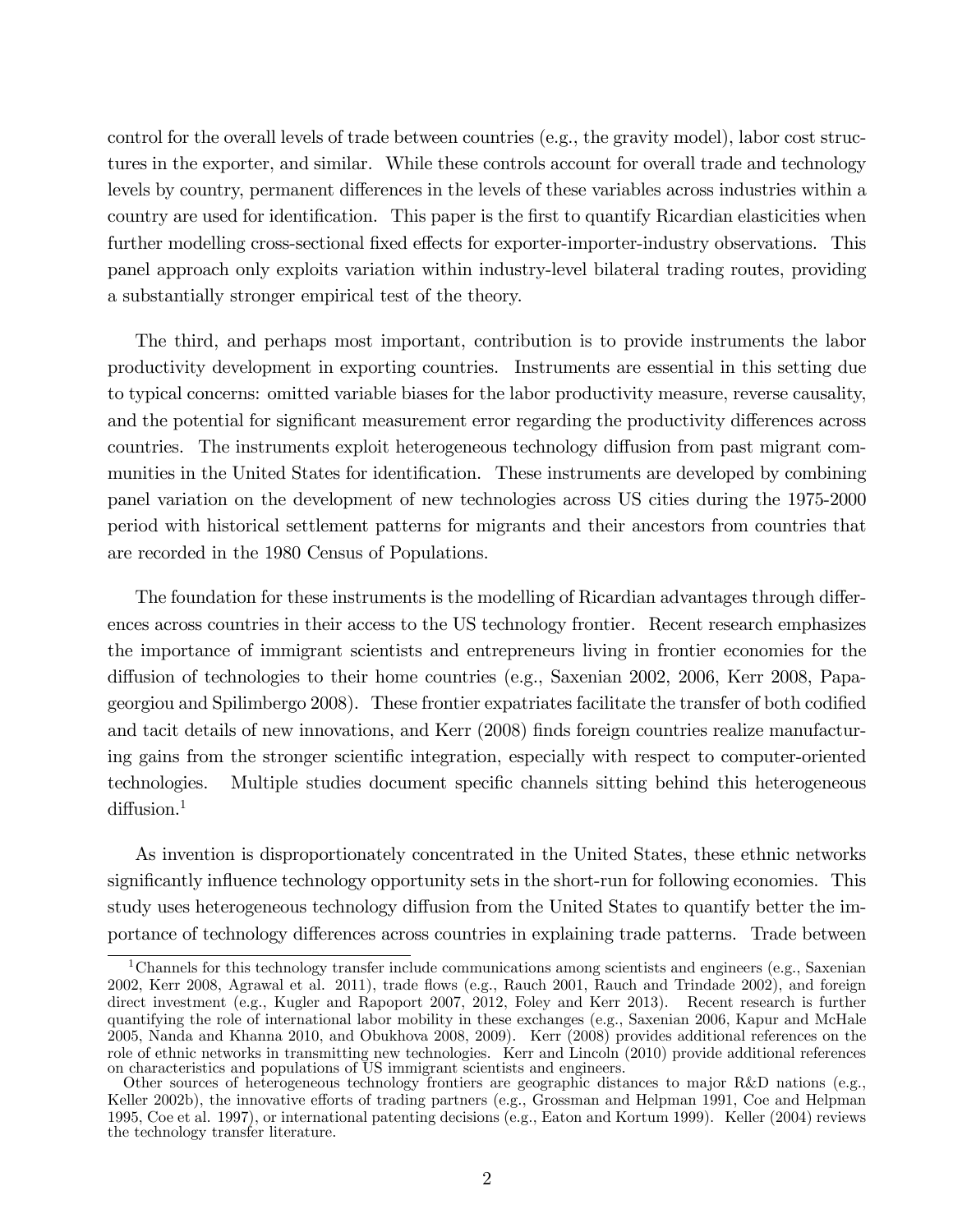the United States and the foreign country is excluded throughout this study due to network effects operating alongside technology transfers. Attention is instead placed on how differential technology transfer from the United States—especially its industry-level variation by country influences exports from the foreign country to other nations. Said differently, the study quantifies the extent to which Indiaís exports grow faster in industries where technology transfer from the United States to India is particularly strong.

The instrumented elasticity of export growth on the intensive margin to the exporter's productivity growth is 2.4 in unweighted estimations. The elasticity is somewhat lower at 1.6 when using sample weights that interact of the worldwide trade volumes for exporters and importers in the focal industry. In words, the study estimates that a 10% increase in the labor productivity of an exporter for an industry leads to about a 20% expansion in export volumes within that industry compared to other industries for the exporter. This instrumented elasticity is weaker than Costinot et al.ís (2012) preferred estimate of 6.5 derived through producer price data for OECD countries in 1997, but it is quite similar to their 2.7 elasticity with labor productivity data that are most comparable to our study. The two analyses are also qualitatively similar in terms of their relationships to uninstrumented elasticities. The study does not find evidence of substantial adjustments in the extensive margin of the group of countries to which the exporter trades. These results are robust to sample composition adjustments and variations on estimation techniques. Extensions quantify the extent to which heterogeneous technology transfer can be distinguished from a Rybczynski effect operating within manufacturing, differences by education levels or time in the United States for past migrants, and the robustness to controlling for direct ethnic patenting growth by industry in the United States.

This study concludes that comparative advantages are an important determinant of trade; moreover, Ricardian differences are relevant for explaining changes in trade patterns over time. These panel exercises are closest in spirit to the industrial specialization work of Harrigan (1997b) and the structural Ricardian model of Costinot et al. (2012). Other tests of the Ricardian model are MacDougall (1951, 1952), Stern (1962), Golub and Hsieh (2000), Morrow (2010), Fieler (2011), Costinot and Donaldson (2012), Caliendo and Parro (2012), Bombardini et al. (2012), Burstein and Vogel (2012), and Levchenko and Zhang (2012). The comparative advantages of this work are in its substantial attention to non-OECD economies, the stricter panel assessment using heterogeneous technology diffusion, and the instruments built off of differential access to the US frontier. In addition to contributing to the trade literature, the described phenomena are also important for evaluating the gains and loss for emerging economies from the emigration of workers to frontier economies like the United States.<sup>2</sup>

<sup>2</sup>Davis and Weinstein (2002) consider immigration to the United States, technology, and Ricardian-based trade. Their concern, however, is with the calculation of welfare consequences for US natives as a consequence of immigration due to shifts in trade patterns.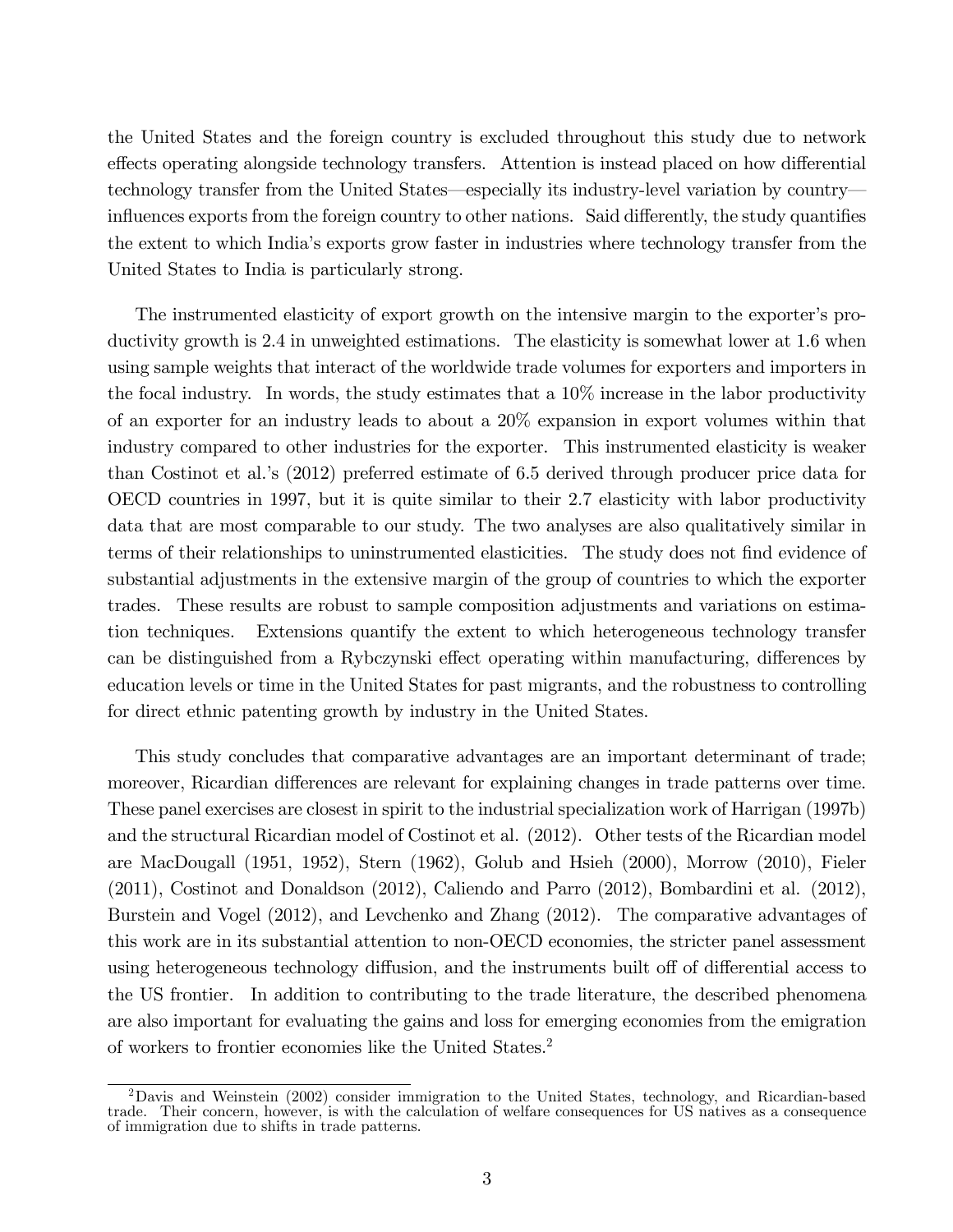## 2 Theory and Estimating Framework

This section develops the basic estimating equation from the multi-country and multi-industry model of Costinot et al. (2012). This framework builds off the model of Eaton and Kortum (2002) to articulate appropriate estimation of Ricardian advantages. A simple application builds into this theory ethnic networks and heterogeneous technology diffusion. The boundaries of the framework and the statistical properties of the estimating equation are discussed.<sup>3</sup>

#### 2.1 Costinot et al. (2012) Theoretical Framework

A world economy is comprised of I countries and K industries or goods. Labor is the sole factor of production and there are constant returns to scale in the production of each good. Labor is perfectly mobile across industries and immobile across countries.  $L_i$  and  $w_i$  are the number of workers and the wage rate in country  $i$ , respectively. Consumers consume their full wages in each period. Accordingly, time subscripts are omitted until the estimating equation is introduced. Countries are free to produce or trade all goods. Each good  $k \in K$  has an infinite number of varieties indexed by  $\omega \in \Omega \equiv [1, \ldots, +\infty]$ .  $z_i^k(\omega)$  represents the number of units of the  $\omega$ th variety of good k that can be produced with one unit of labor in country i.

Following Eaton and Kortum (2002),  $z_i^k(\omega)$  is a random variable drawn independently for each triplet  $(i, k, \omega)$  from a Fréchet distribution,

$$
F_i^k(z) = \exp[-(z/z_i^k)^{-\theta}], \text{ for all } z \ge 0,
$$
 (1)

where  $z_i^k > 0$  and  $\theta > 1$ . Thus, technological differences across countries and industries depend on two parameters,  $z_i^k$  and  $\theta$ . The first parameter  $z_i^k$  captures the fundamental productivity of country  $i$  in industry  $k$  that affects the productivity of all producers (e.g., institutions, climate). For each industry, the cross-country variation of this  $z_i^k$  parameter governs the cross-country variation in relative labor productivity that sits at the core of the standard Ricardian model. A larger  $z_i^k$  raises the absolute advantage for trade for exporter i in industry k. The second parameter  $\theta$  models the intra-industry heterogeneity that exists due to the scope for idiosyncratic differences in technological know-how across varieties. This variation is the same in all countries and industries, and  $\theta$  parameterizes the impact of changes in fundamental productivity levels  $z_i^k$  on aggregate trade flows. A larger  $\theta$  implies a tighter distribution that limits the scope for comparative advantage across nations.

Trade frictions have iceberg costs such that for each unit of good  $k$  shipped from exporter  $i$ to importer j, only  $1/d_{ij}^k \leq 1$  units arrive, with  $d_{ii}^k = 1$  and  $d_{il}^k \leq d_{ij}^k \cdot d_{jl}^k$  for any third country l

 $3$ Dornbusch et al. (1977), Wilson (1980), Baxter (1992), Alvarez and Lucas (2007), and Costinot (2009) provide further theoretical underpinnings for comparative advantage.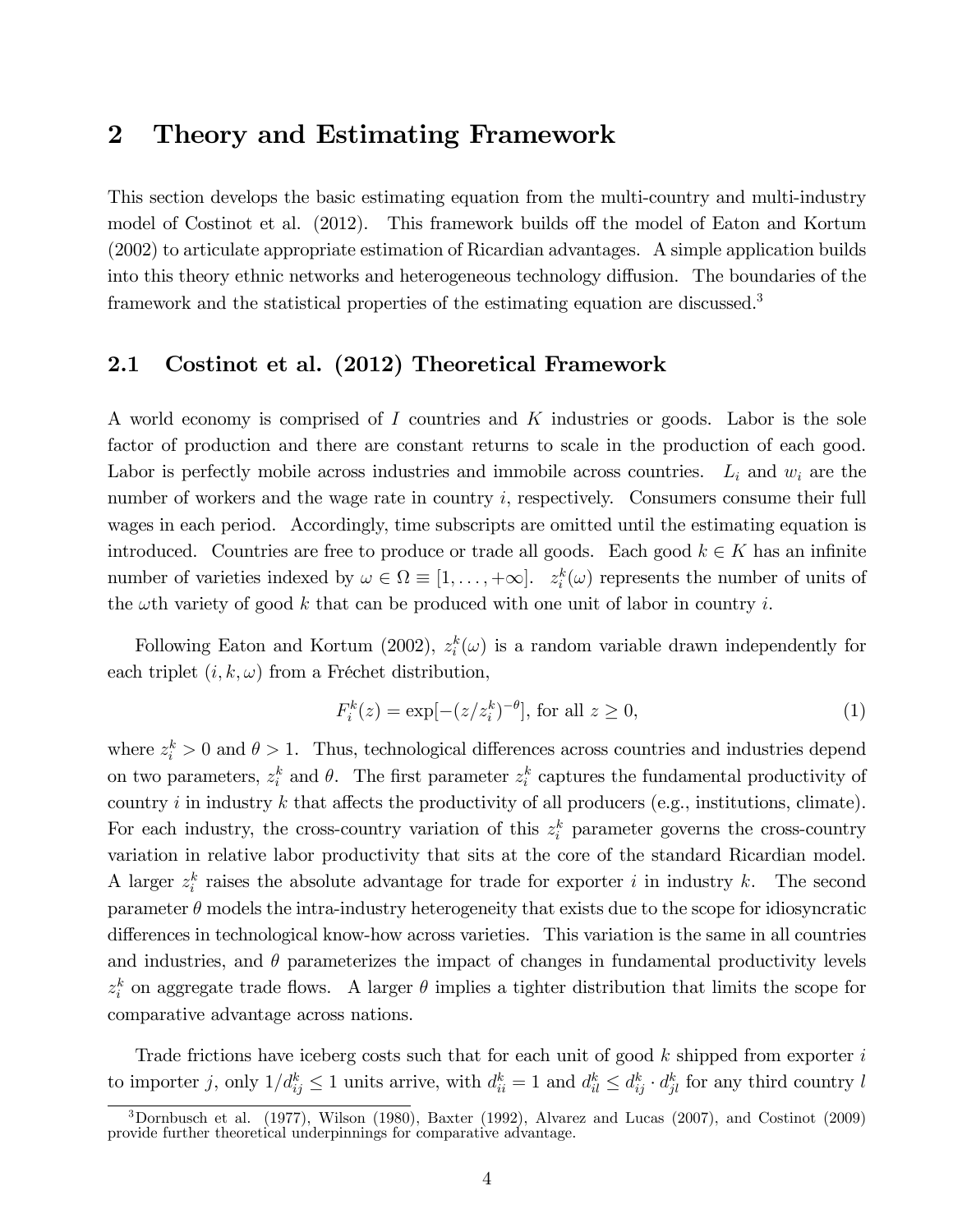to rule out cross-country arbitrage opportunities. Perfect competition in markets and constant returns to scale in production imply that the price  $p_j^k(\omega)$  paid by buyers of variety  $\omega$  of good k in any country  $j$  is

$$
p_j^k(\omega) = \min_{i \in I} [c_{ij}^k(\omega)], \qquad (2)
$$

where  $c_{ij}^k(\omega) = (d_{ij}^k \cdot w_i)/z_{ij}^k(\omega)$  is the cost of producing and delivering one unit of this variety from country i to country j. For each variety  $\omega$  of good k, buyers in country j select the best price available from around the world. An increase in country is efficiency for good j lowers the price it must charge.

Representative consumers in each country have a two-tier utility function. The upper tier is Cobb-Doublas, and the preference parameter  $\alpha_j^k$  measures the share of expenditure on varieties from industry  $k$  in country  $j$ . The lower tier is constant elasticity of substitution (CES), and  $\sigma_j^k$  is the elasticity of substitution between varieties. Accordingly, expenditures are such that in any importer j, total expenditure on variety  $\omega$  of good k is

$$
x_j^k(\omega) = [p_j^k(\omega)/p_j^k]^{1-\sigma_j^k} \cdot \alpha_j^k w_j L_j,
$$
\n(3)

where  $0 \le \alpha_j^k \le 1$ ,  $\sigma_j^k < 1 + \theta$ , and  $p_j^k \equiv \left[ \sum_{\omega' \in \Omega} p_j^k (\omega')^{1-\sigma_j^k} \right]^{1/(1-\sigma_j^k)}$ . The restriction  $\sigma_j^k < 1 + \theta$ is a technical assumption that guarantees the existence of a well-defined CES price index  $p_j^k$ . The consumer price index in country j is  $p_j \equiv \prod_{k=1}^K (p_j^k)^{\alpha_j^k}$ .

The value of total exports from exporter *i* to importer *j* in industry *k* is  $x_{ij}^k \equiv \sum_{\omega' \in \Omega_{ij}^k} x_j^k(\omega)$ , where  $\Omega_{ij}^k$  denotes the set of varieties exported. The share of exports in importer j and industry k from country *i* is  $\pi_{ij}^k \equiv x_{ij}^k / \sum_{i'=1}^I x_{i'j}^k$ . With this model structure, the bilateral exports from exporter i to importer j in industry  $k$  is

$$
x_{ij}^k = \frac{(w_i d_{ij}^k / z_i^k)^{-\theta}}{\sum_{i'=1}^I (w_{i'} d_{i'j}^k / z_{i'}^k)^{-\theta}} \cdot \alpha_j^k w_j L_j,
$$
\n<sup>(4)</sup>

which has an intuitive interpretation that closely connects to a similar expression in Eaton and Kortum (2002). The righthand terms express the overall economic size of the importer  $j$  and its preferences over goods. The lefthand fraction describes the extent to which the exporter is the lowest cost producer of the good taking into account geographic distances, production costs, technology levels, and the underlying heterogeneity in varieties for countries. Under assumptions of balanced trade, the relatives wages around the world can further be determined.

Costinot et al. (2012) show equation (4) provides the foundation for estimating an econometric equation of the form,

$$
\ln\left(\tilde{x}_{ij}^k\right) = \delta_{ij} + \delta_j^k + \theta \ln(\tilde{z}_i^k) + \varepsilon_{ij}^k,\tag{5}
$$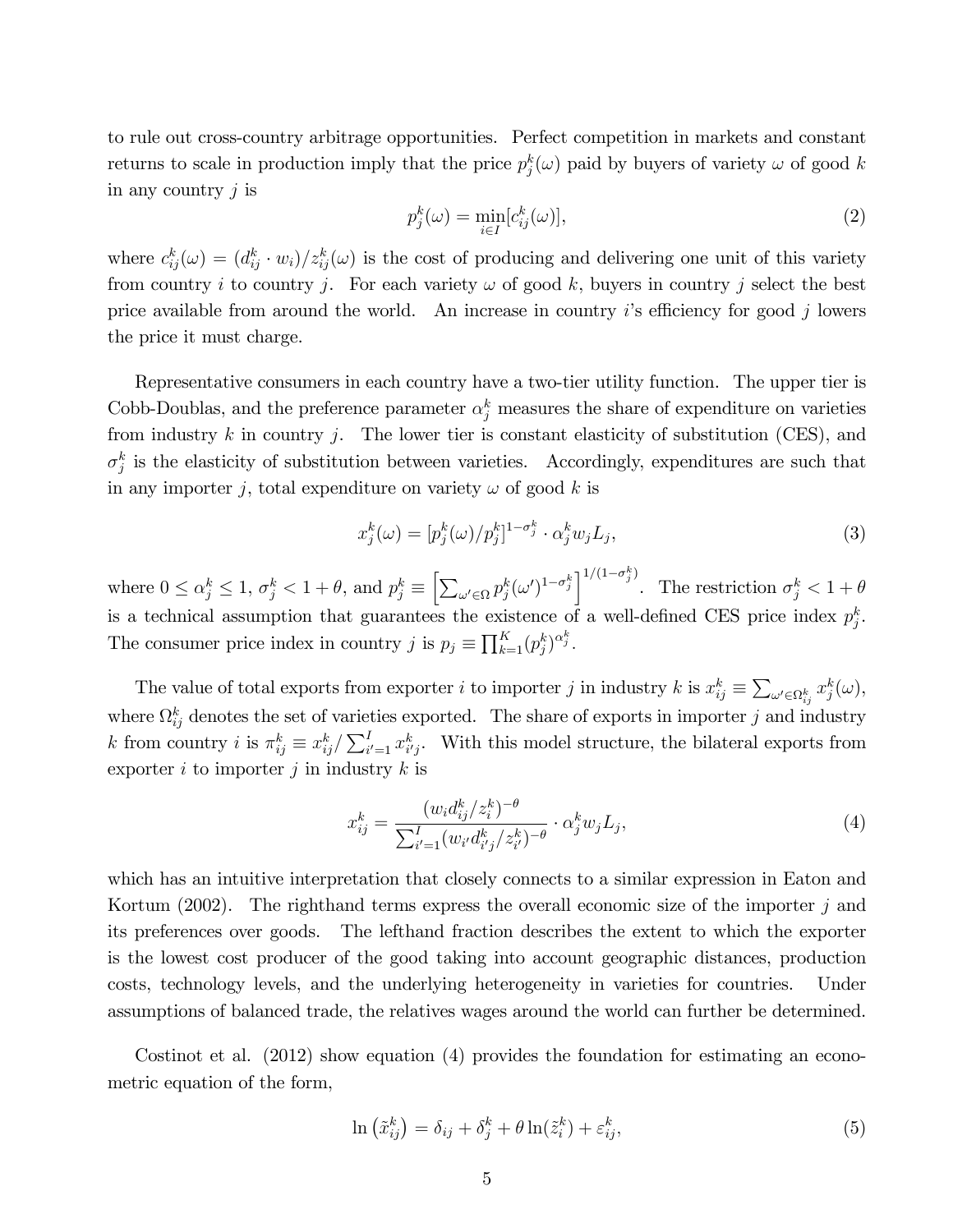where  $\tilde{x}_{ij}^k$  represents "corrected" trade flows that adjust for country openness. Similarly,  $\tilde{z}_i$ k i represents observed productivity, given that not every country produces every good as it can import goods from other countries.  $\delta_{ij}$  and  $\delta_j^k$  are vectors of exporter-importer and importerindustry fixed effects. Comparing equations  $(5)$  and  $(4)$  shows the basic function of these fixed effects. The importer-industry fixed effects control for the righthand terms about the importer and its preferences over goods. Importer-industry fixed effects also account for the denominator of the lefthand fraction given that is a worldwide aggregate for an industry. The exporterimporter fixed effects capture the numerator's terms that emphasize cost levels in the exporter and distances between the two countries. Under the assumption that the delivery cost term  $d_{ij}^k$ in the numerator can be expressed in proportionate terms over these two vectors of fixed effects (e.g.,  $d_{ij}^k = d_{ij} \cdot d_j^k$ ), specification (5) provides an unbiased estimate of the  $\theta$  parameter. An alternative assumption is that the residual differences in delivery costs after controlling for these vectors of fixed effects are uncorrelated with the focal productivity level  $\tilde{z}_i^k$ .

#### 2.2 Estimating Equation

This study evaluates an approximation of this Ricardian theory through worldwide trade in manufacturing goods. Rather than attempting to jointly model Ricardian advantages with other determinants of trade (e.g., Davis and Weinstein 2001, Morrow 2010), estimations isolate the role of technology differences through the structure outlined by Costinot et al. (2012) along with first differencing and instrumental variables. The first step is to extend equation  $(5)$  to include time t,

$$
\ln\left(\tilde{x}_{ijt}^k\right) = \delta_{ijt} + \delta_{jt}^k + \theta \ln(\tilde{z}_{it}^k) + \varepsilon_{ijt}^k.
$$
\n<sup>(6)</sup>

It is important to note that this extension is being applied to the fixed effect terms. Thus, the exporter-importer fixed effects in the cross-sectional format become exporter-importer-year fixed effects in a panel format. The empirical work below estimates equation  $(6)$  for reference, but most of the specifications instead examine a first-differenced form,

$$
\Delta \ln \left( \tilde{x}_{ijt}^k \right) = \delta_{ijt} + \delta_{jt}^k + \theta \Delta \ln(\tilde{z}_{it}^k) + \varepsilon_{ijt}^k, \tag{7}
$$

where the fixed effects and error term are appropriately adjusted.

The motivation for first differencing is stronger empirical isolation of the  $\theta$  parameter. By themselves, exporter-importer-year and importer-industry-year fixed effects in equation (6) allow identification of the  $\theta$  parameter in two ways: 1) longitudinal changes in  $\tilde{z}^k_{it}$  over time and 2) long-term differences in  $\tilde{z}_{it}^k$  across industries for the exporter. In a cross-sectional estimation of equation  $(5)$ , it is not feasible to distinguish between these forms. This second effect persists when extending the equation  $(6)$  to a panel setting because the exporter-importer-year fixed effects  $\delta_{ijt}$  only account for the aggregate technology changes for exporters.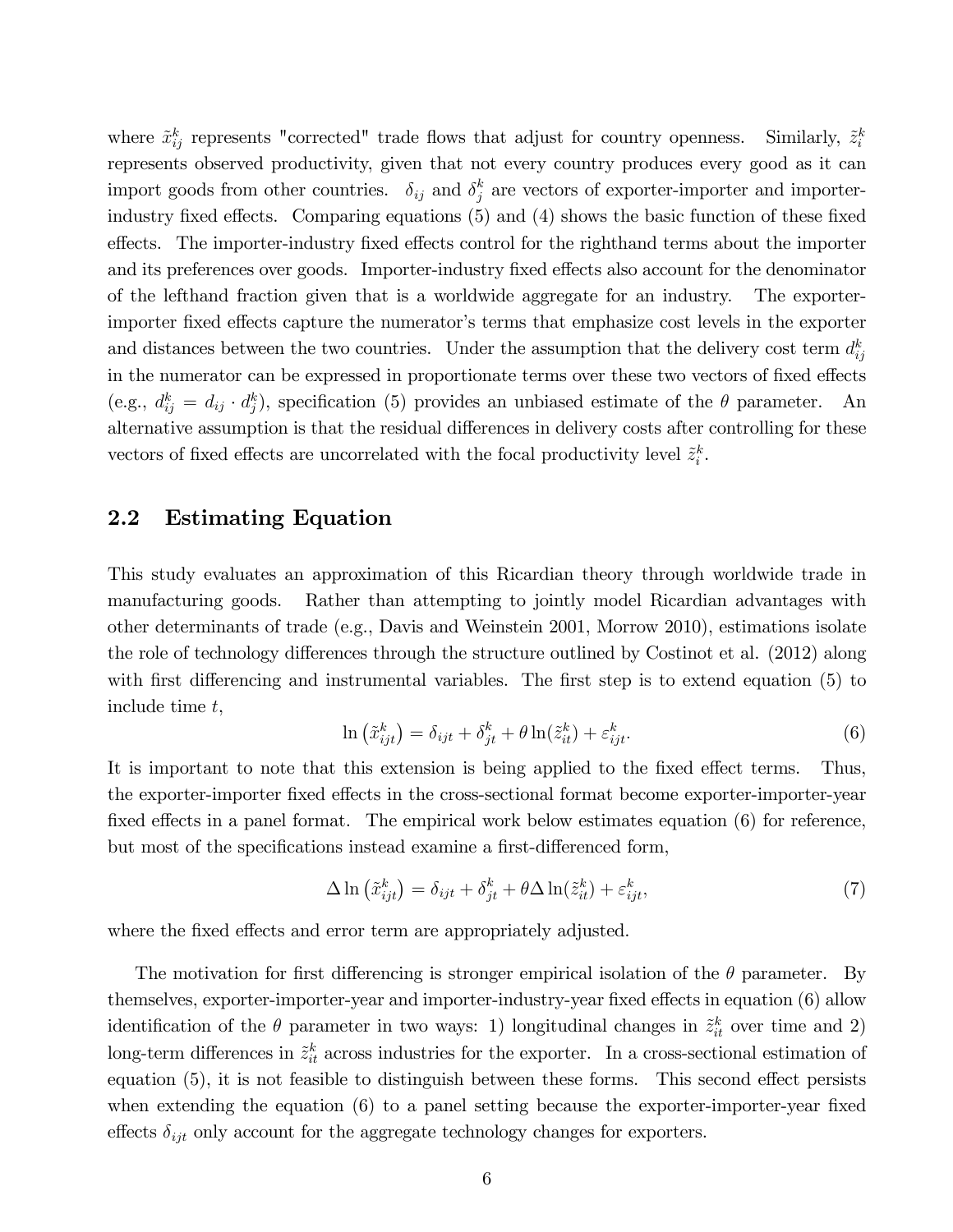Whether estimating the  $\theta$  parameter through both forms of variation is appropriate depends upon model assumptions, beliefs about unmeasured factors, and measurement error. It is helpful to fix thoughts by considering the exports of Germany in automobiles. The study examines trade over the 1980-1999 period. Throughout this period, Germany held relative to the world strong technological advantages and labor productivity for manufacturing automobiles. Over the course of the period, this productivity also changed in relative terms. If one can feasibly isolate these variables, then having both forms of variation is an advantage. A second and related issue is that first differencing the data exacerbates the downward bias that measurement error has for estimates of the  $\theta$  parameter. There are plenty of reasons to suspect non-trivial measurement error in industry-level labor productivity estimates developed from the UNIDO database.

On the other hand, the earlier discussion about the delivery cost term  $d_{ij}^k$  highlights why removing these long-term differences might be an advantage. The basic identification constraint for the econometric analysis is that technology levels of exporters cannot be distinguished from other unobservable factors that also vary by exporter-industry or exporter-industry-year for the long-term technology levels and their longitudinal changes, respectively. The first is particularly worrisome given its general nature. First differencing is not foolproof against omitted factors, but it does require that the changes in these factors correlate with the changes in the focal productivity level in the exporters of  $\tilde{z}_{it}^k$ . In the specific case of the delivery costs that was outlined, the first differencing permits the allowable proportionate structure  $d_{ij}^k = d_{ij} \cdot d_j^k$  to be extended to  $d_{ijt}^k = d_{ijt} \cdot d_{jt}^k \cdot d_{ij}^k$ , where the third term represents the long-term delivery costs for the exporter to the importer by industry. This latter approach of panel estimation, while very common in micro-economic analyses, has yet to be extended to the Ricardian literature.

Beyond this discussion, a few other notes about the estimation of (7) are warranted. The dependent variable is bilateral manufacturing exports by exporter-importer-industry-year. The lack of trade for a large number of bilateral routes at the industry level creates econometric challenges with a log specification. These zero-valued exports are predicted by the model as an exporter is rarely the lowest cost producer for all countries in an industry. This study approaches this problem by separately testing the intensive and extensive margins of trade. Most of the focus is on the intensive margin of trade expansion, where the dependent variable is the log growth in the value of bilateral exports  $\Delta \ln (\tilde{x}_{ijt}^k)$ . The intensive margin of exports captures both quantities effects and price effects (e.g., Acemoglu and Ventura 2002, Hummels and Klenow 2005). In tests of extensive margin of trade expansion—that is, commencing exports to new import destinations—the dependent variable becomes a dichotomous indicator variable for whether measurable exports exist. Differences in the sample construction for these two tests are discussed when describing the trade dataset.

Beyond the model's background, the exporter-importer-year fixed effects perform several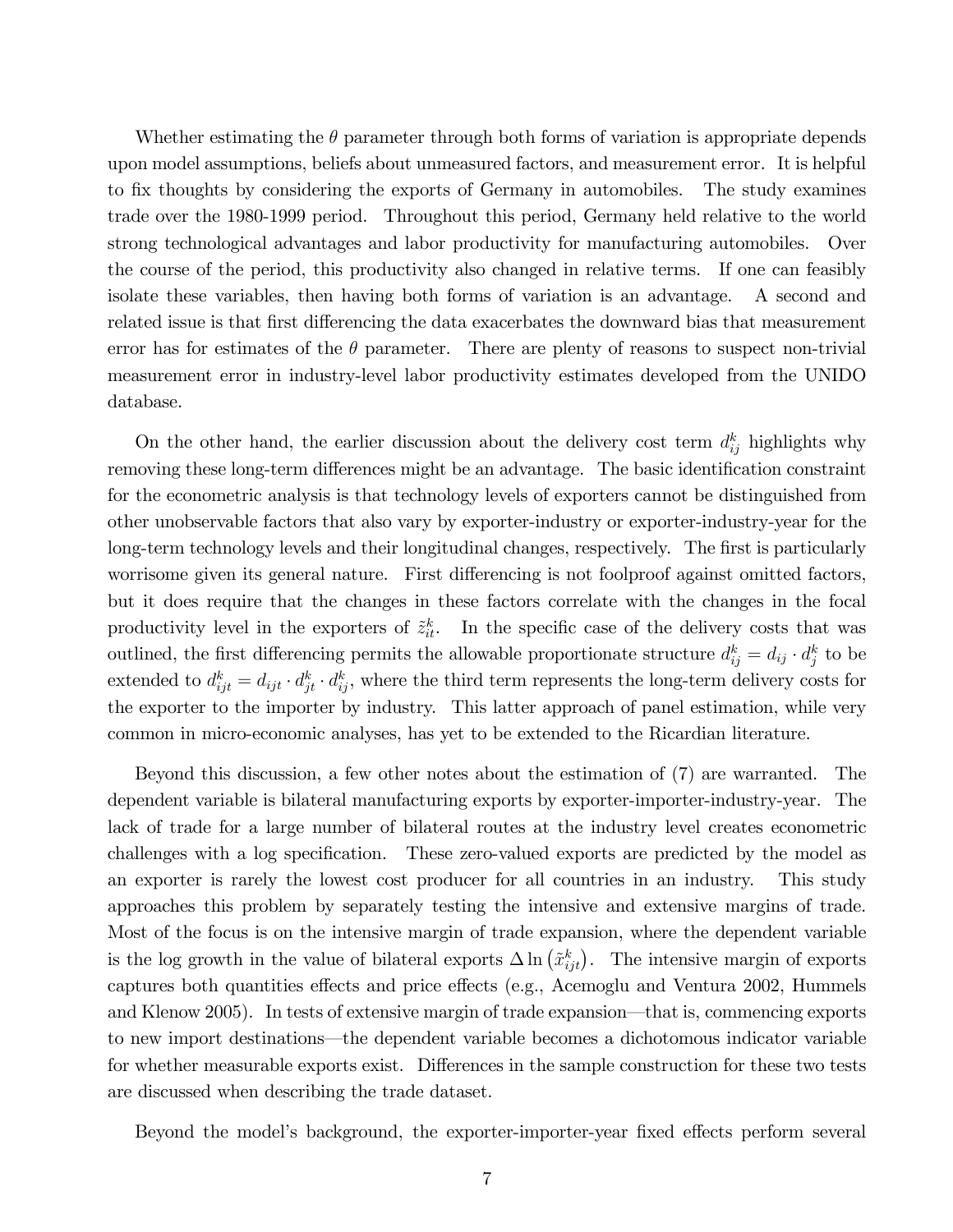functions. They intuitively require that Germany's technology expansion for auto manufacturing exceed its technology expansion for chemicals manufacturing if export growth is stronger in autos than chemicals. Thus, these fixed effects remove aggregate trade growth by exporter-importer pairs common across industries. These uniform expansions could descend from factors specific to one country of the pair (e.g., economic growth and business cycles, factor accumulations, terms of trade and price levels) or be specific to the bilateral trading pair (e.g., trade agreements, preferences<sup>4</sup>). This framework is thus a powerful check against omitted variables biases, helping to isolate the Ricardian impetus for trade from relative factor scarcities and other determinants of trade. The fixed effects also control for the gravity covariates commonly used in empirical trade studies. National changes in factor endowments may still influence industries differentially due to the Rybczynski effect, which is explicitly tested for below. The importer-industry-year fixed effects control for tariffs imposed upon an industry in the importing country. More broadly, they also control for the aggregate growth in worldwide trade in each industry, relative price changes, and the potential for trade due to increasing returns to scale (e.g., Helpman and Krugman 1985, Antweiler and Trefler 2002).

More subtly, a key difference between multi-country Ricardian frameworks and the classic two-country model of Dornbusch et al. (1977) is worth emphasizing. This difference influences how the comparative static of increasing a single country-industry technology parameter  $\tilde{z}_{it}^k$ , ceteris paribus, is viewed. The multi-country theoretical framework allows for increases in  $\tilde{z}_{it}^k$ to reduce exports on some bilateral routes for the exporter-industry. This effect is due to general equilibrium pressures on input costs and extreme value distributions. The treatment effect is measured across all export destinations and thus captures the general Ricardian pattern embedded in the model. This effect, however, is a net effect that may include reduction of exports on some routes.<sup>5</sup>

#### 2.3 Heterogeneous Technology Diffusion and Ricardian Trade

While the Ricardian framework assigns a causal relationship of export growth to technology development, in practice the empirical estimation of specification  $(7)$  can be confounded by reverse causality or omitted variables operating by exporter-industry-year even after first differencing. Reverse causality may arise if engagement in exporting leads to greater technology adoption, perhaps through learning-by-doing or for compliance with importer's standards and regulations. An example of an exporter-industry-year omitted factor is a change in government policies to promote a speciÖc industry, perhaps leading to large technology investments and the adoption

<sup>4</sup>Hunter and Markusen (1988) and Hunter (1991) Önd these stimulants account for up to 20% of world trade.

<sup>5</sup>Costinot et al. (2012) provides a more detailed discussion, including the extent to which the industry ordering of the two-country model is found in the relative ordering of exports for countries. An early version of this paper also derives an approximate estimating equation from the Eaton and Kortum (2002) framework.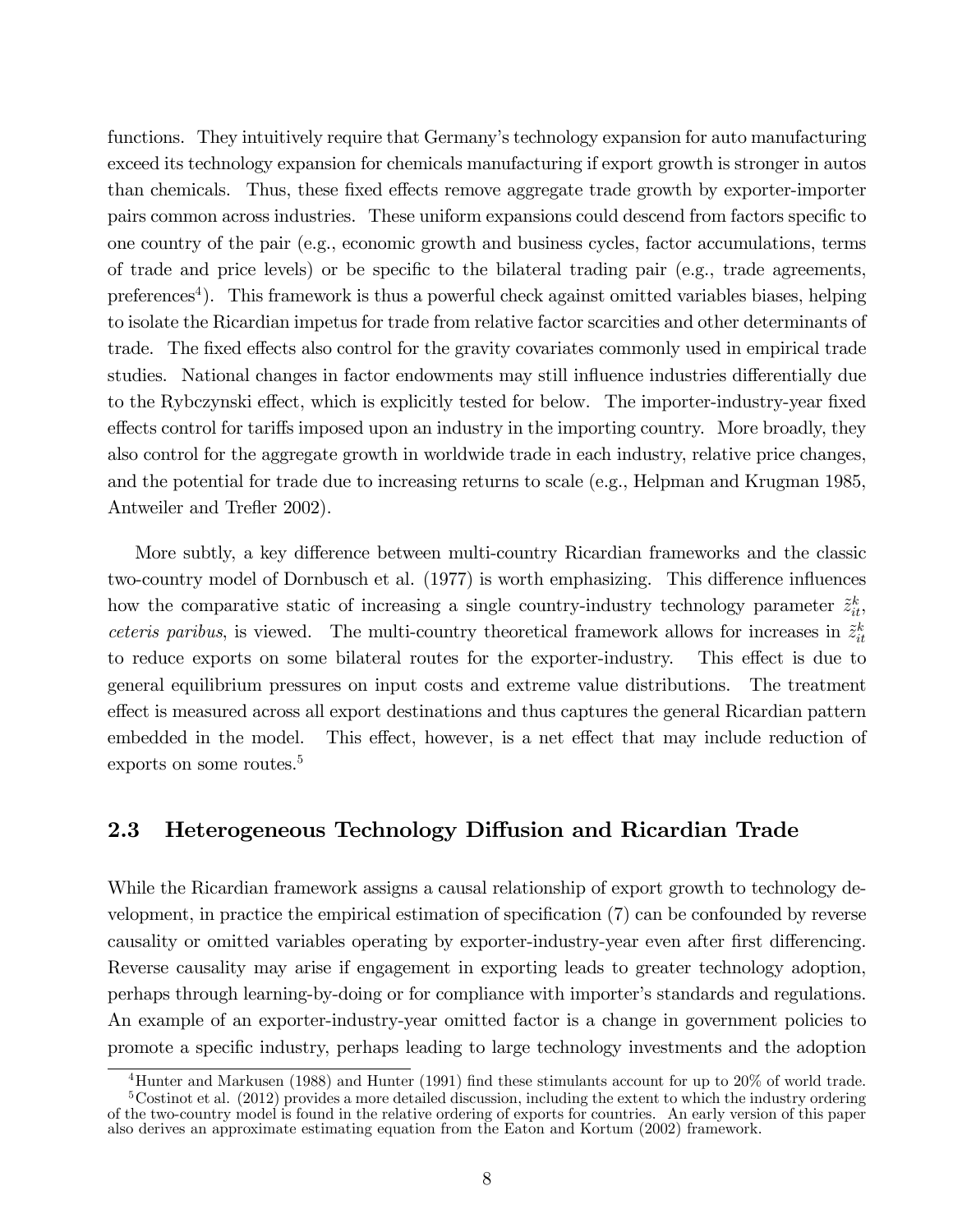of policies that favor the chosen industryís exports relative to other manufacturing industries. This would lead to an upward bias in the estimated  $\theta$  parameter.<sup>6</sup>

Heterogeneous technology transfer from the United States provides an empirical foothold against these complications. Consider a leader-follower model where the technology state in exporter i and industry  $k$  is

$$
\tilde{z}_{it}^k = \tilde{z}_t^{k,US} \cdot \Upsilon_i^k \cdot \Upsilon_{it} \cdot M_{it}^k. \tag{8}
$$

 $\tilde{z}_{t}^{k,US}$  $t^{k,0}$  is the exogenously determined US technology frontier for each industry and year. Two general shifters govern the extent to which foreign nations access this frontier. First,  $\Upsilon_i^k$  models time-invariant differences in the access to or importance of US technologies to exporter  $i$  and industry  $k$ , potentially arising due to geographic separation (e.g., Keller 2002), heterogeneous production techniques (e.g., Davis and Weinstein 2001, Acemoglu and Zilibotti 2001), or similar factors. The shifter  $\Upsilon_{it}$  models longitudinal changes in the utilization of US technologies common to all industries within exporter  $i$ , for example due to declines in communication and transportation costs, greater general scientific or business integration, and so on. In what follows, both of these shifters could further be made specific to an exporter-importer pair.

By themselves, these first three terms of model (8) describe the realities of technology diffusion but are not useful for identification when estimating specification  $(7)$ . The technology frontier  $\tilde{z}_t^{k,US}$  $t^{k,US}_{t}$  is captured by the importer-industry-year fixed effects, the bilateral  $\Upsilon_i^k$  shifter is removed in the first differencing, and the longitudinal  $\Upsilon_{it}$  shifter is captured in the exporterindustry-year fixed effects. The final term  $M_{it}^k$ , however, describes differential access that the migrants to the United States from exporter  $i$  provide to the technologies used in industry  $k$ . This term models the recent empirical literature that finds that overseas diaspora and ethnic communities aid technology transfer from frontier countries to their home countries. If there is sufficient industry variation in this technology transfer, once removing the many fixed effects embedded into specification (7), then this transfer may provide an exogenous instrument to the exporter productivity parameter  $\tilde{z}_{it}^k$  in a way that allows very powerful identification for the role of Ricardian advantages in trade.

The design of this instrument combines spatial variation in historical settlement patterns in the United States of migrant groups from countries with spatial variation in where new technologies emerged over the period of the study. The instrument takes the form

$$
M_{it}^{k} = \sum_{c \in C} M \%_{i, c, 1980} \cdot \left[ \frac{Tech_{c, t}^{k, A-S}}{Tech_{c, 1980}^{k, A-S}} \right],
$$
\n(9)

 $6\text{More specifically, the innovation in industrial policy support must be non-proportional across manufacturing.}$ industries. Long-term policies to support certain industries more than others are accounted for by the first differencing. Uniform changes in support across industries are also jointly accounted for by panel fixed effects.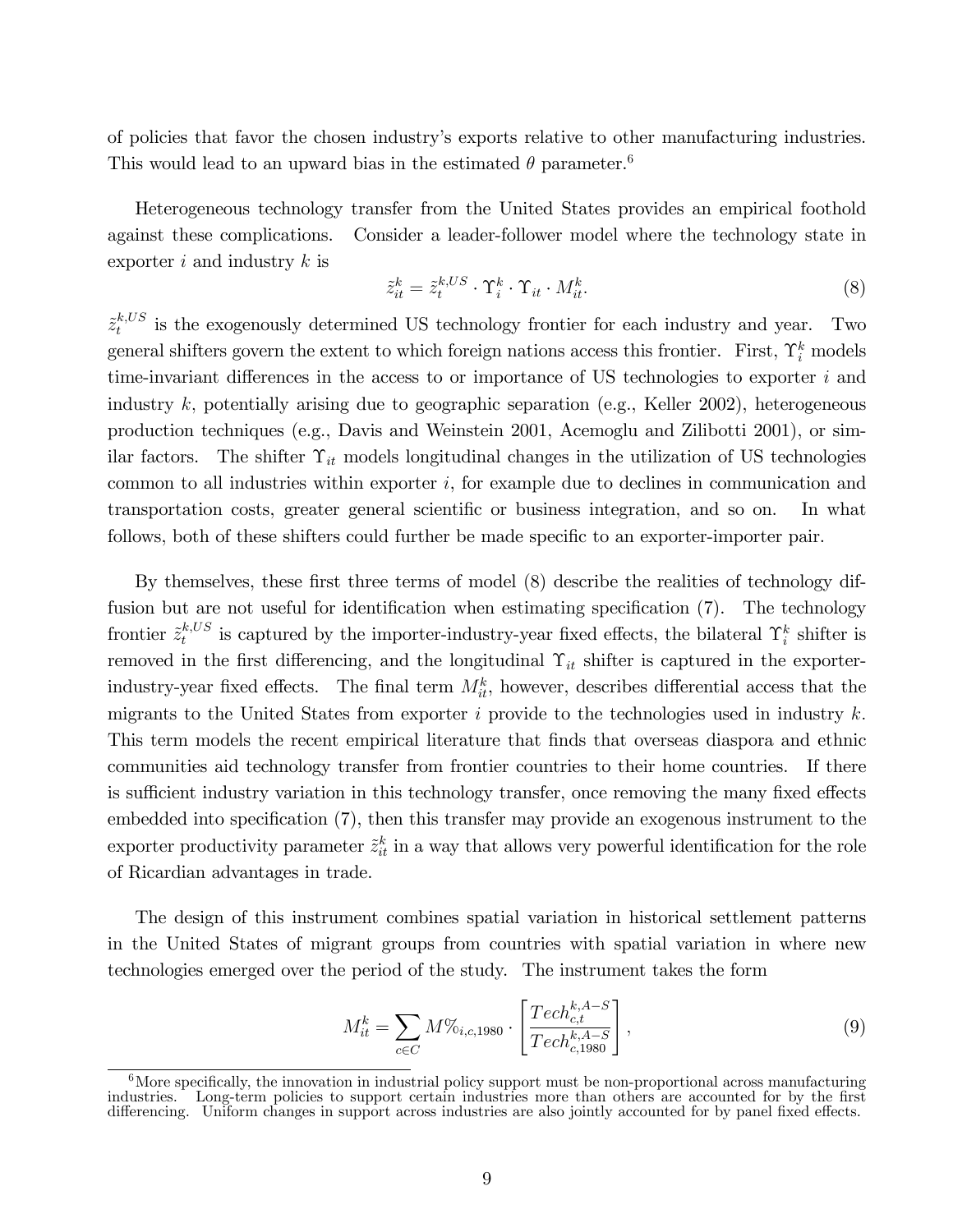where c indexes US cities.  $M\%_{i,c,1980}$  is the share of individuals tracing their ancestry to country  $i$ —defined in more detail below and including first-generation immigrants—that are located in city c in 1980. These shares sum to  $100\%$  across US cities. The bracketed fraction is a technology ratio defined for an industry  $k$ . The ratio measures for each city how much patenting grew in industry  $k$  relative to its initial level in 1980. The fraction exceeds one when when a city's invention for industry  $k$  grows from the base period, and it falls below one if the city's invention for an industry weakens.

The instrument thus interacts the spatial distribution across US cities of migrants from exporter i with the city-by-city degree to which technological development for industry  $k$  grew in locations. By summing across cities, equation  $(9)$  develops a total metric for exporter i and industry k that can be first differenced to instrument for  $\Delta \ln(\tilde{z}_{it}^k)$  in equation (7). A subtle but important point is the instrument can only work in a first-differenced format (or equivalent panel data model with bilateral route fixed effects). This restriction is because the expression (9) does not have a meaningful level to it. For all countries and industries, the value of  $M_{it}^k$ is one in 1980. As such,  $M_{it}^k$  cannot predict the cross-section of trade in 1980. However,  $M_{it}^k$ does provide insight about changes in technology opportunity sets over time that can be used for identification in estimations that consider changes in technology and trade over time.

Two other points about the instrument's design are important to bring out as they specifically relate to potential concerns about the instrument. One concern would be that the spatial distribution of the migrants from exporter  $i$  are selecting cities specifically to acquire technologies useful for their home countryís exports. This seems less worrisome perhaps for individual migrants, but it is quite plausible when contemplating a German automobile manufacturer opening a new facility in the United States (e.g., Alcacer and Chung 2007). The instrument seeks to rule this concern out by fixing the city distribution of migrants from exporter  $i$  at their city locations in 1980. This approach eliminates endogenous resorting, and the results below are also shown robust to focusing on second-generation and earlier migrants.

A second concern is one of reverse causality. The United States relies extensively on immigrants for its science and engineering labor force, with first-generation immigrations accounting for about a quarter of the bachelor's educated workforce and half of those with PhDs. Moreover, immigrants account for the majority of the recent growth in the US science and engineering workforce. The spatial patterns of new high-skilled immigrants frequently build upon ethnic enclaves and impact the innovation levels in those locations (e.g., Kerr and Lincoln 2010, Hunt and Gauthier-Loiselle 2010, Peri et al. 2013). Thus, a worry could be that the technology growth for cities in model (9) is endogenous. The concern would be that Germany is rapidly developing innovations and new technologies for the automobile industry, and this expansion is simultaneously leading to greater exports from Germany and the migration of German scientists to the United States that are patenting automobile technologies.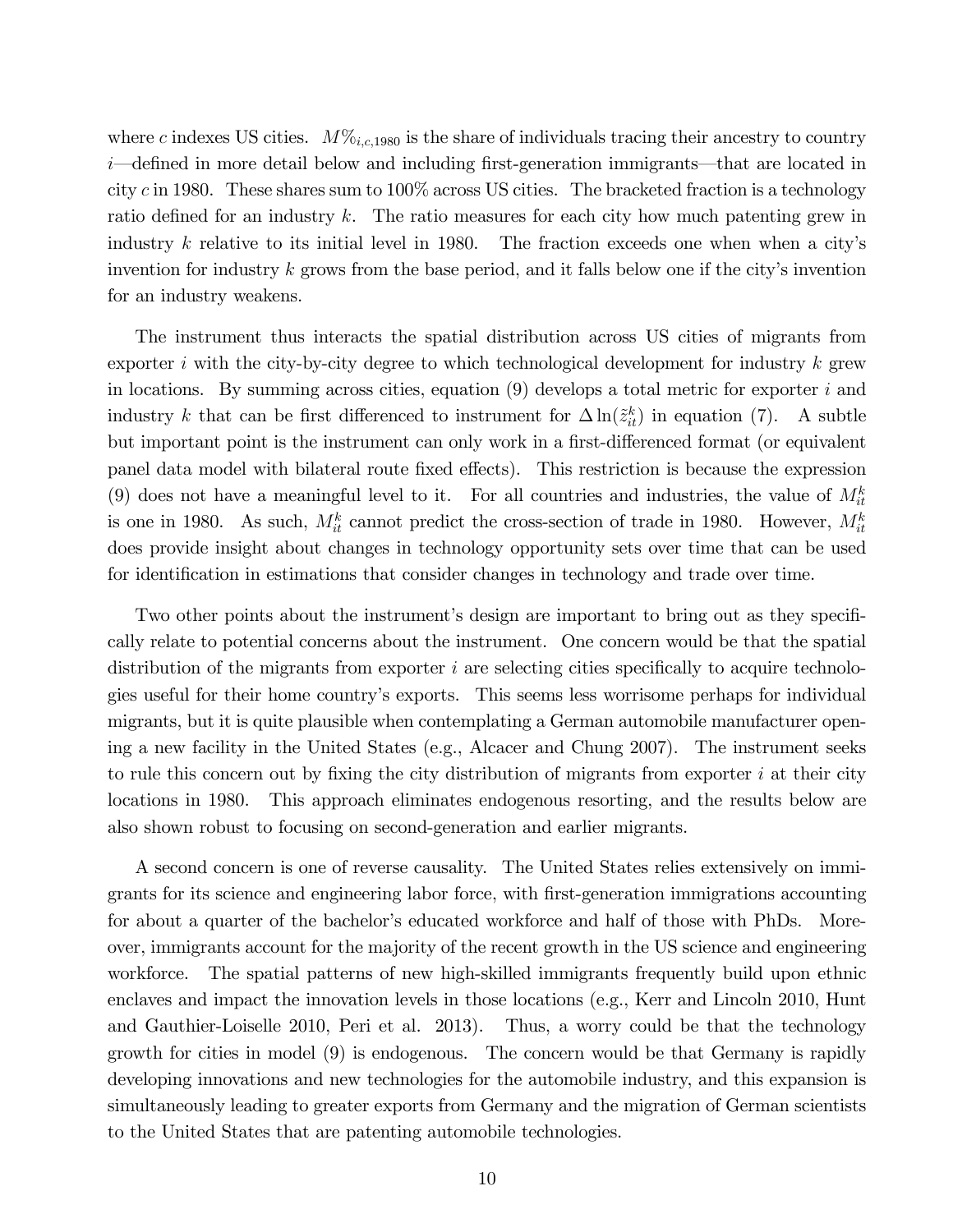This concern is addressed in several ways throughout this study, including sample decomposition exercises, lag structure tests, and similar exercises. The most straightforward safeguard, however, is already built into model  $(9)$ . The patenting data, as described below, allow us to separate the probable ethnicities of inventors in the United States. By focusing on inventors of Anglo-Saxon ethnic heritage, one can remove much of this reverse causality concern. The Anglo-Saxon group accounts for about 70% of US inventors during the time period studied, and so this group reflects the bulk and direction of US technological development.<sup>7</sup>

Addressing these concerns also provides the approach (9) with a conceptual advantage with respect to the fixed effect estimation strategy. The first differencing in specification (7) controls for the initial distributions  $M\%_{i,c,1980}$ , and the importer-industry-year fixed effects  $\delta^k_{jt}$  control for the technology growth ratio for industry  $k$ . This separation is not perfect due to the summation over cities, but it is closely mimicked. Thus, the identification in these estimations comes off these particular interactions. This provides a strong lever against concerns of omitted factors or reverse causality, and the well-measured US data can provide instruments that overcome the downward bias in coefficients due to measurement error.

## 3 Data Preparation

This section describes the key data employed in this study and their preparation.

#### 3.1 Labor Productivity Data

Productivity measures  $\tilde{z}_{it}^k$  are taken from the Industrial Statistics Database of the United Nations Industrial Development Organization (UNIDO). The UNIDO collects industry-level manufacturing statistics for The International Yearbook of Industrial Statistics and specialized publications on topics like development and competition. Researchers at the UNIDO supplement the data resources of the OECD with national records for non-OECD members, creating a unique global resource. The UNIDO's stated objective is the compilation of internationally comparable and internally consistent series (e.g., variable definitions, accounting units, collection procedures).

UNIDO data provide an unbalanced panel over countries, industries, and time periods, and the availability of these data are the key determinant of this study's sample design. Estimations consider manufacturing industries at the three-digit level of the International Standard

<sup>&</sup>lt;sup>7</sup>Very strong crowding-in or crowding-out of natives by immigrant scientists and engineers would create a bias in the Anglo-Saxon trend itself. Kerr and Lincoln (2010) find very limited evidence of either effect at the city level for the United States during this time period and for the time horizons considered here (i.e., first differencing over five-year periods).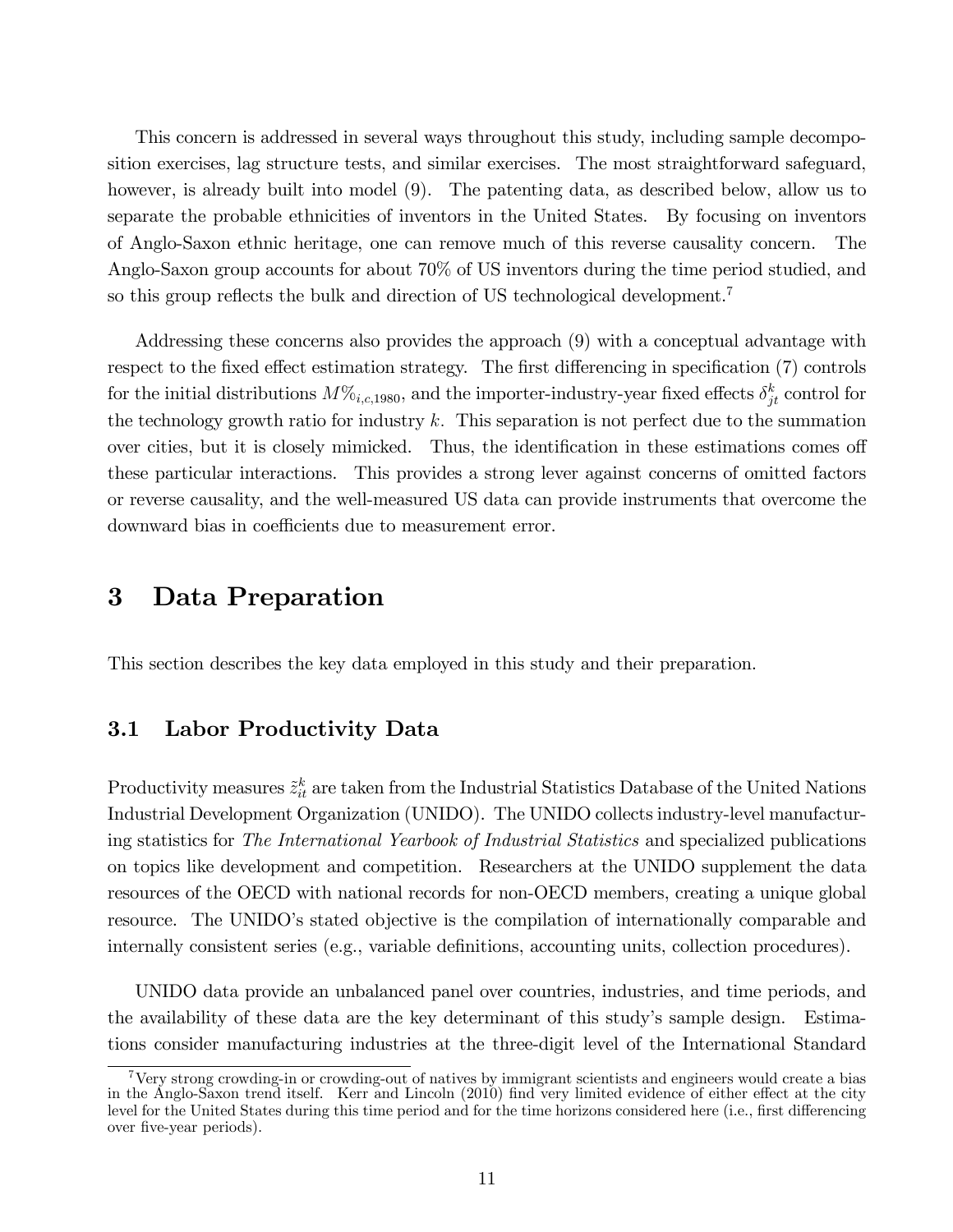Industrial Classification system (ISIC3). Data construction starts by calculating the annual labor productivity in available industries and countries during the 1980 to 1999 period. These annual measures are then collapsed into the mean labor productivity level for each five-year period from 1980-1984 to 1995-1999. This aggregation into five-year time periods affords a more balanced panel by abstracting away from the occasional years when an otherwise reported country-industry is not observed. The higher aggregation is also computationally necessary below due to the tremendous number of fixed effects considered.

These labor productivity measures are first differenced in log format for inclusion in equation  $(7)$ . Thus, an exporter i and industry k is included if it is observed in the UNIDO database in two adjacent periods. A more general requirement is also made that the country-industry be reported in two observations at least Öve years apart (e.g., to prevent an included observation only being present in 1989 and 1991). The main estimations consider the three change periods of  $1980-1984 \rightarrow 1985-1989$ ,  $1985-1989 \rightarrow 1990-1994$ , and  $1990-1994 \rightarrow 1995-1999$ .

Table 1a describes the 88 countries included. Column 2 provides a count of the number of periods the country is included after the first difference is taken, with a maximum of three changes. Column 3 documents the count of bilateral route observations included at the exporterimporter-industry level for the intensive-margin estimations. The total observation count is 103,839 intensive-margin changes for an exporter-importer-industry. Countries differ in their observation counts, even if observed for the same number of periods, due to variations in their industry-level reporting in the UNIDO database and minimum requirements for export volumes discussed below.

Column 4 documents the average manufacturing productivity levels for countries, expressed in US dollars. While direct comparisons across countries are limited with an unbalanced panel, productivity differences between industrialized countries and developing nations are clearly evident. Oil-producing countries (e.g., Kuwait, Norway) have the highest average labor productivity levels, with Ireland, Japan and Singapore among the highest when excluding oil producers. Afghanistan, Bangladesh, and Myanmar are among the lowest levels recorded. A small number of country-industry observations with under ten employees or very problematic data are excluded. Column 5 documents the mean growth rate in labor productivity for each country over its observations. These growth rates are five-year differences, with outliers winsorized at their 2% and 98% levels for reporting. Hong Kong and Myanmar have the highest growth rates, while Tanzania and Romania show the worst declines.

Table 1b provides similar statistics for the 26 industries, aggregating over countries. Industry 353 (Petroleum refineries) has the highest average labor productivity, while industry 322 (Wearing apparel, except footwear) has the lowest. Productivity growth is strongest in industries 382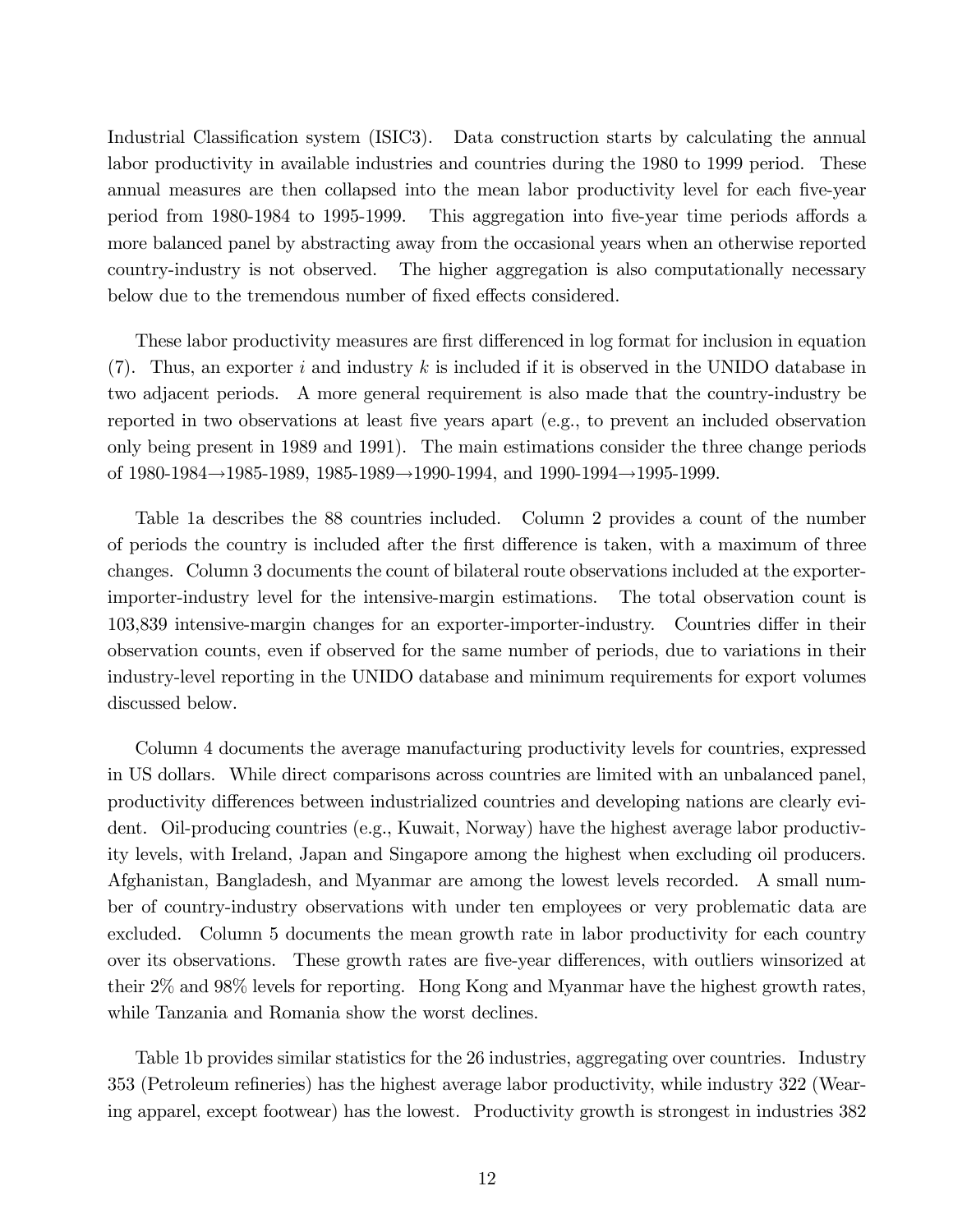and 383 (Machinery, except electrical, and Machinery, electric). Productivity growth rates are lowest in industry 323 (Leather products) and industry 361 (Pottery, china, earthenware).<sup>8</sup>

#### 3.2 Export Volumes

Bilateral exports  $\tilde{x}_{ijt}^k$  are taken from the 1975-2000 World Trade Flows Database (WTF) developed by Feenstra et al. (2005). This rich data source documents product-level values of bilateral trade for most countries from 1980-1999. Similar to the development of the labor productivity variables, these product flows are aggregated into five-year periods from 1980-1984 to 1995-1999 and then first differenced in log format. Each productivity growth observation available with the UNIDO dataset is paired with industry-level bilateral export observations from that country. All exporting countries other than the United States are included.

The majority of export volumes for bilateral routes are zero-valued, which creates challenges for the estimation of equation (7). It is also the case that the minimum threshold of trade that can be consistently measured across countries and industries is US \$100k in the WTF database. While Feenstra et al. (2005) are able to incorporate smaller trading levels for some countries, these values are ignored to maintain a consistent threshold across observations. To accommodate these conditions, the empirical approach separately studies the extensive and intensive margins of export expansion. Mean export volumes are taken across exporter-importerindustry observations for Öve-year time periods. For the extensive margin, entry into exports along an exporter-importer-industry route is defined as exports greater than US  $\$100\mathrm{k}.^9$ 

Columns 6-8 of Tables 1a and 1b describe the WTF data. These descriptives focus on the intensive-margin estimations that require exporter-importer-industry observations maintain the minimum threshold of trade volume. Columns 6 and 7 provide comparable statistics about the mean export levels and growth rates for included routes. Germany and Japan have the highest average volumes, and Nicaragua and El Salvador have the lowest average volumes. Export growth rates are strongest in Nicaragua, Congo, and Costa Rica, and they are lowest in Guatemala and Zimbabwe. From an industry perspective, trade volumes have the highest average values in industries 382-384 (Machinery and Transportation equipment), and the lowest average volumes are observed in industry 361 (Pottery, china, earthenware). Industry 383

<sup>&</sup>lt;sup>8</sup>Most Ricardian models suggest using labor productivity to measure comparative advantage. This is fortunate in that manufacturing output and employment data are among the most available metrics for the broad grouping of countries under study. Labor is typically the only factor of production in Ricardian models, so a natural extension might be total factor productivity that also allows for capital accumulation as well. Unfortunately, capital data at the country-industry level for this sample is too sparse to be of benefit in a panel study. An earlier version of this paper presents results using output only to measure industrial specialization and finds similar results to those with labor productivity.

 $9A$  break exists in data collection procedures at 1984. This break does not have a significant impact on ISIC3-level export volumes, and the results are robust to dropping the initial period.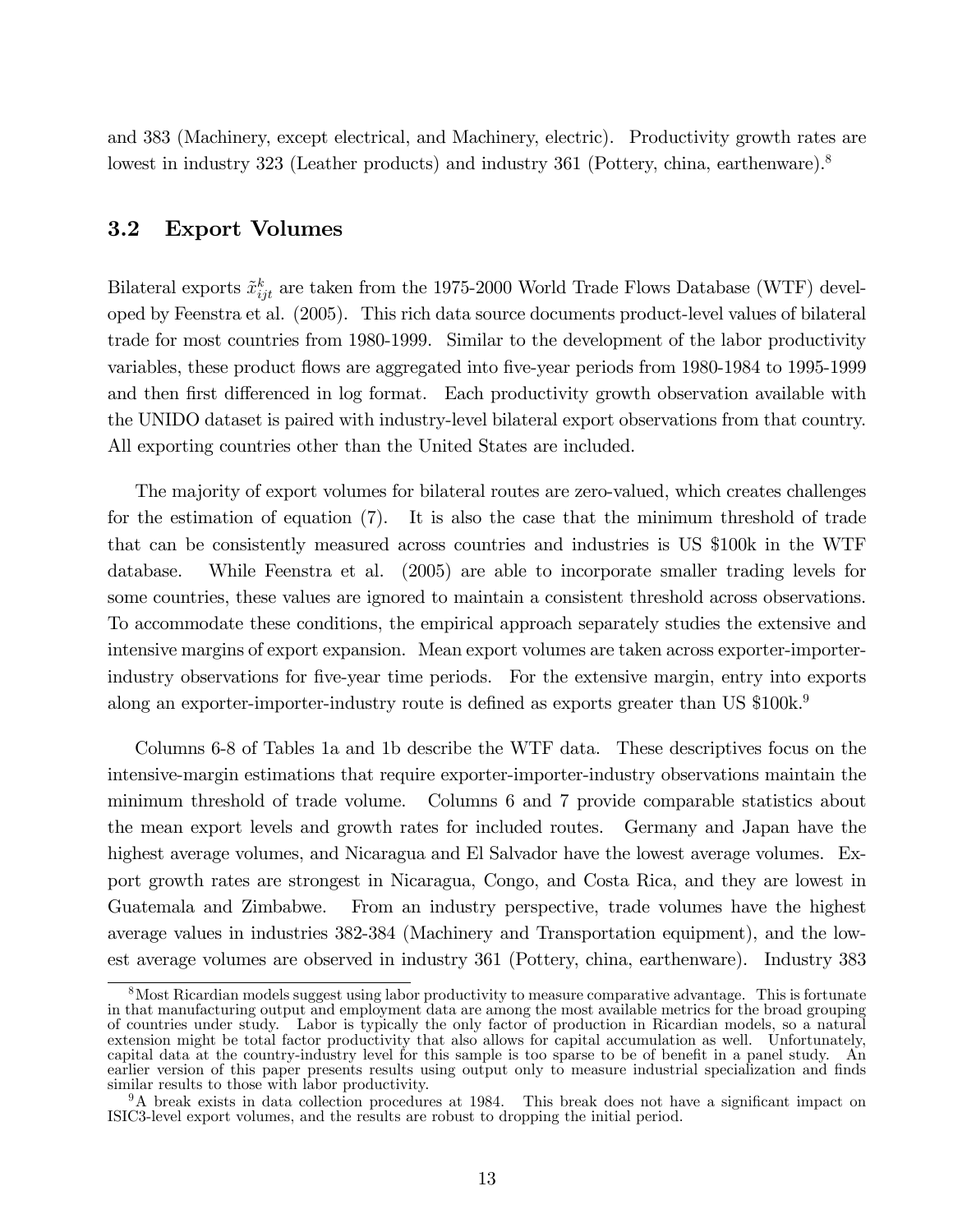(Machinery, electric) has the highest growth rate, while industry 371 (Iron and steel) has the lowest.

Column 8 of Table 1a documents the share of total WTF exports for countries that are included in this sample. The main reasons why exports are not included are lack of corresponding UNIDO labor productivity estimates or the exports are going to the United States. This sample accounts for 78% of exports to destinations other than United States from these countries (about 63% if exports to the United States are included in the denominator). Column 8 of Table 1b provides comparable data for industries. The sample accounts for 69% of exports in these industries to destinations other than United States. This share is lower than 78% due to the inclusion of exporters not captured in Table 1a. Much of decline on the industry side comes through limited representation of major petroleum producers.

#### 3.3 US Historical Settlement Patterns

The first building block for the instrument is the historical settlement patterns of migrants from each country  $M\%_{i,c,1980}$ . These data are taken from the 1980 Census of Populations, which is the earliest US census to collect the detailed ancestry of respondents (as distinguished from immigration status or place of birth). The detailed ancestry codes include 392 categories with positive responses, and this study maps these categories to the UNIDO records. Respondents are asked primary and secondary ancestries, but the classifications only focus on the primary field given the many missing values in the secondary field. There are multiple ancestry groups that map to the same country, but the mapping procedure limits each ancestry group to map to just one UNIDO country. Categories not linked to a specific UNIDO country are dropped (e.g., Western Europe not elsewhere classified, Cosswack, Ossetian). In total,  $89\%$  of the US population in 1980 is mapped.

Metropolitan statistical areas, which will be referred to as cities for expositional ease, are identified using the  $1\%$  Metro Sample. This dataset is a 1-in-100 random sample of the US population in 1980 and is designed to provide accurate portraits of cities. 210 cities from the 1980 census files are linked to the US patent data described next, forming the set  $C$  over which  $M\%_{i,c,1980}$  is calculated. The primary measures of  $M\%_{i,c,1980}$  include all individuals regardless of age or education level to form  $M\%_{i,c,1980}$ , only dropping those in group quarters (e.g., military barracks) or not living in an urban area. Extensions test variations on these themes.

Columns 9 and 10 of Table 1a provide the largest city for each country's ancestry population. Due to their large overall size and high immigration shares, cities like New York, Los Angeles, and Miami appear frequently. Nonetheless, there is substantial heterogeneity. East and West Coast cities are more likely to link respectively to European and Asian ancestries, for example,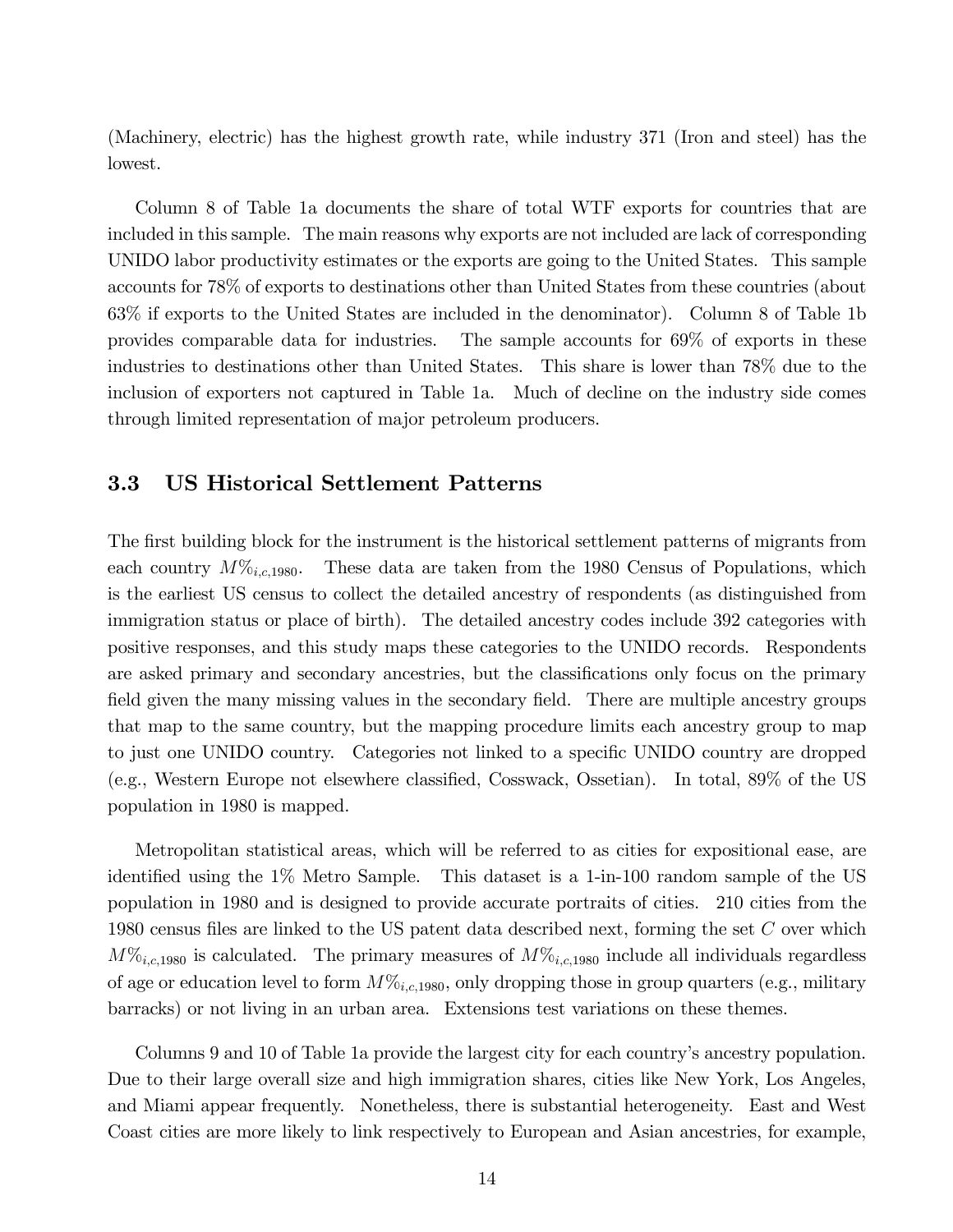while southern parts of the United States link more to Latin American ancestries. The migration from Nordic countries to the mid-west is evident (e.g., Finland's presence in Minnesota).

#### 3.4 US Patenting Data

The second building block for the instrument is the trend in patenting for each city  $Tech_{c,t}^{k,A-S}$ . These series are quantified through individual records of all patents granted by the United States Patent and Trademark Office (USPTO) from January 1975 to May 2009. Each patent record provides information about the invention (e.g., technology classification, citations of patents on which the current invention builds) and inventors submitting the application (e.g., name, city). Hall et al. (2001) provide extensive details on this dataset. USPTO patents must list at least one inventor, and multiple inventors are allowed. Approximately 7.8m inventors are associated with 4.5m granted patents during this period.

The base patent data are augmented in three ways. First, the addresses listed on inventor records are used to group patents to the cities identified in the 1980 census. This procedure uses city lists collected from the Office of Social and Economic Data Analysis at the University of Missouri, with a matching rate of 99%. Manual recoding further ensures all patents with more than 100 citations and all city names with more than 100 patents are identified. Some smaller metropolitan areas identified in the patent data are excluded since they do not link to places identified in the 1980 census. Only patents with all inventors residing within the United States at the time of their patent application are included, and multiple inventors are discounted so that each patent receives the same weight when measuring inventor populations.

Second, the USPTO issues patents by technology categories rather than by industries. The work of Johnson (1999), Silverman (1999), and Kerr (2008) develop concordances that link the USPTO classifications to ISIC3 industries in which new inventions are manufactured or used. The main estimations focus on industry-of-use, affording a composite view of the technological opportunity developed for an industry. Studies of advanced economies find accounting for these inter-industry R&D flows important (e.g., Scherer 1984, Keller 2002a). Estimations using the alternative categorization of technologies to industry of manufacturer are also presented below.

Finally, the probable ethnicities of inventors are estimated through the names listed on patents. This procedure exploits the fact the individuals with surnames Gupta or Desai are likely to be Indian, Wang or Ming are likely to be Chinese, and Martinez or Rodriguez are likely to be Hispanic. The name matching work exploits two commercial databases of ethnic first names and surnames, and the procedures have been extensively customized for the USPTO data. The match rate is 98% for US domestic inventors, and the process affords the distinction of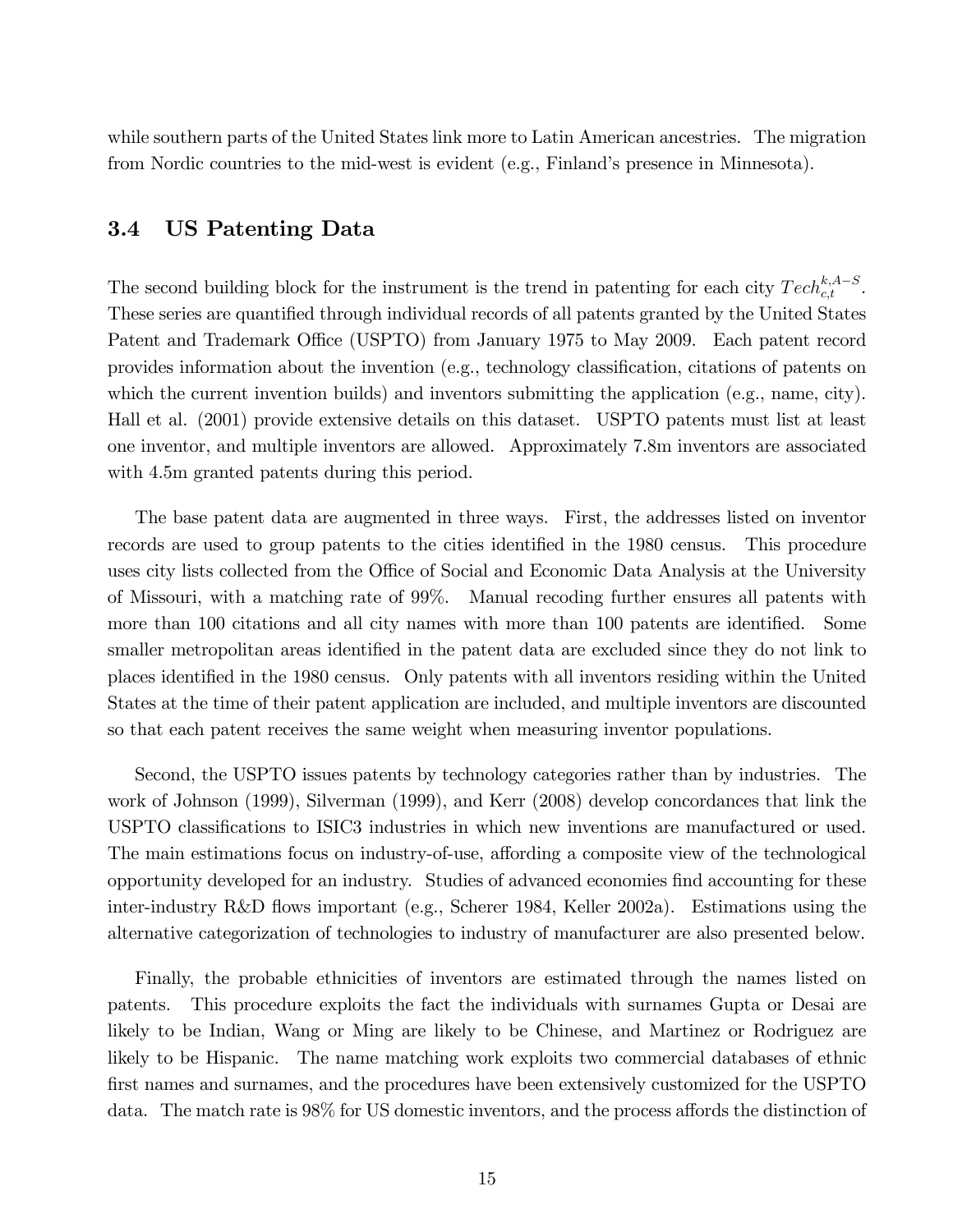nine ethnicities: Anglo-Saxon, Chinese, European, Hispanic, Indian, Japanese, Korean, Russian, and Vietnamese.<sup>10</sup>

Most of the estimations in this paper only use whether inventors are of Anglo-Saxon origin, as a means for reducing the potential of reverse causality as discussed above. The Anglo-Saxon share of US domestic patenting declines from 73% in 1980-1984 to 66% in 1995-1999. This group accounts for a majority of patents in each of the six major technology categories developed by Hall et al. (2001). Appendix Table 1 provides descriptive statistics. This approach, in combination with the interactions embedded in model (9), has the subtler advantage of allowing the construction of instruments for many more countries and their ancestry groups than what one can directly identify through inventor names, either due to lack of names for some countries (e.g., Ethiopia, Oman) or due extensive name overlap among countries within an ethnic group (e.g., most of Latin America sharing Hispanic names). Extensions to this main approach are considered after the core instrumental variable results are presented.

As with the productivity and trade data, the patenting series are aggregated into five-year blocks by city and industry. These intervals start in 1975-1979 and extend through 1995- 1999, and the series are normalized by the patenting level of each city-industry in 1980-1984. These series are then united with the spatial distribution of each country's ancestry group using model (9) to form an aggregate for each country-industry, and the log growth rate is then calculated across these Öve-year intervals. The lag of this growth rate is used as the instrument for the productivity growth rate in an exporter-industry. That is, the estimated growth in technology flows from Brazil's chemical industry during  $1975-1979 \rightarrow 1980-1984$  is used as the instrument for the growth in Brazil's labor productivity in chemicals for the  $1980-1984 \rightarrow 1985-1985$ 1989 period. This lag structure follows the emphasis in Kerr (2008) on the strength of ethnic networks for technology diffusion during the first 3-6 years after a US invention is developed, and the comparison to contemporaneous flows is shown in robustness checks.

The Costinot et al. (2012) model dictates the inclusion of importer-industry-year fixed effects  $\delta_{jt}^k$  in specification (7) for structural reasons such as country preferences. Two other rationales exist for having at least industry-year fixed effects due to the data development depicted. First, the US technology frontier is taken as exogenous in model  $(8)$ , and thus the identification of  $\theta$  parameter should thus be independent of the pace of US technology expansion in different industries. A second methodological rationale stems from the US patent process. US patent grants have increased dramatically since the early 1980s. While several factors lie behind this

 $10$ Kerr (2007) documents specific algorithms, lists frequent ethnic names, and provides extensive descriptive statistics. This paper also discusses quality assurance exercises performed. For example, the ethnic-name database can be applied to foreign patents registered with the USPTO. The ethnic-name database assigns ethnicities to 98% of foreign records. Moreover, estimated inventor compositions are quite reasonable—for example, approximately  $90\%$  of inventors filing from Chinese countries and regions are classified as ethnically Chinese.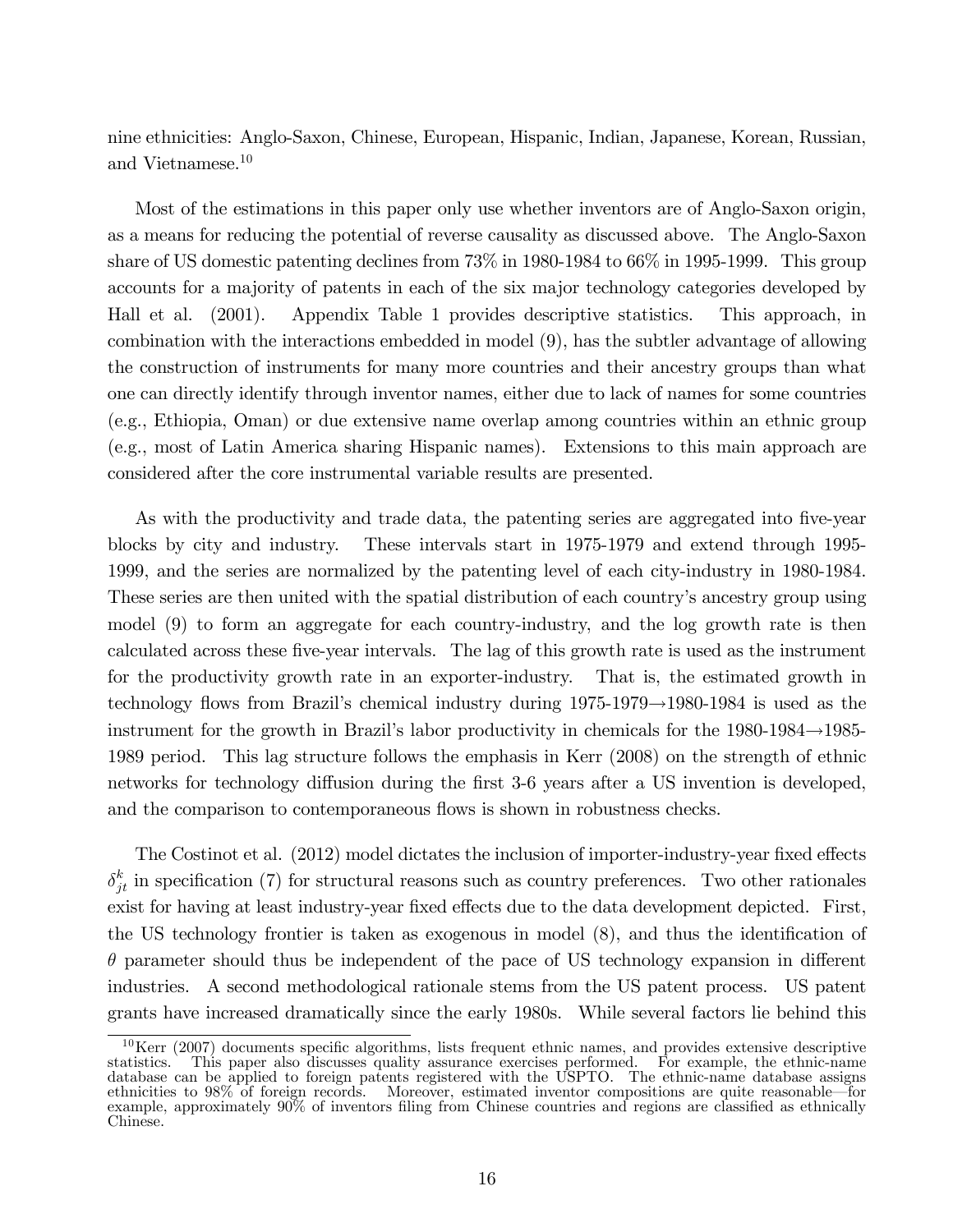increase, it is clear that USPTO grant rates grew faster than the underlying growth of US scientific personnel and innovation can explain. Moreover, differences in grant rates exist across industries. The fixed effects account for these secular changes in the underlying patenting productivity.<sup>11</sup>

## 4 Empirical Results

This combined dataset is a unique laboratory for evaluating Ricardian technology differences in international trade. This section commences with ordinary least squares (OLS) estimations using the UNIDO and WTF data. The instrumental variable (IV) results are then presented.

#### 4.1 Base OLS Specifications

Table 2 provides the basic OLS estimations. Column 1 presents the "between" estimates from specification  $(6)$  before first differencing the data; the dependent variable is the log mean nominal value of bilateral exports for the five-year period. These estimates identify the  $\theta$  parameter through variation within bilateral trading routes and variation across industries of an exporter. This framework parallels most Ricardian empirical studies. Column 2 presents the "within" estimate from specification (7) that utilizes first differencing to isolate productivity and trade growth within exporter-importer-industry cells.

Estimations in Panel A weight bilateral routes by an interaction of total exporter and importer trade in the industry. For example, the weight given to Germany's exports of automobiles to Nepal is the total export volume of Germany in the auto industry interacted with the total imports of Nepal in the auto industry, using averages for each component across the sample period. These weights focus attention on routes that are likely to be more important and give a sense of the overall treatment effect from Ricardian advantages. The weights, however, explicitly do not build upon the actual trade volume for a route to avoid an endogenous emphasis on where trade is occurring. Estimates in Panel B are unweighted. This study reports results with both strategies to provide a range of estimates.

Estimations cluster standard errors by exporter-industry. This reflects the repeated application of exporter-industry technology levels to each route and the serial correlations concerns of panel models. Other variants are reported below, too. Finally, the combination of 88 countries, 26 industries, and 3 time intervals creates an enormous number of exporter-importer-year and

 $11$  For example, Griliches (1990), Kortum and Lerner (2000), Kim and Marschke (2004), Hall (2005), Branstetter and Ogura  $(2005)$ , Jaffe and Lerner  $(2005)$ , and Lemley and Sampat  $(2007)$ .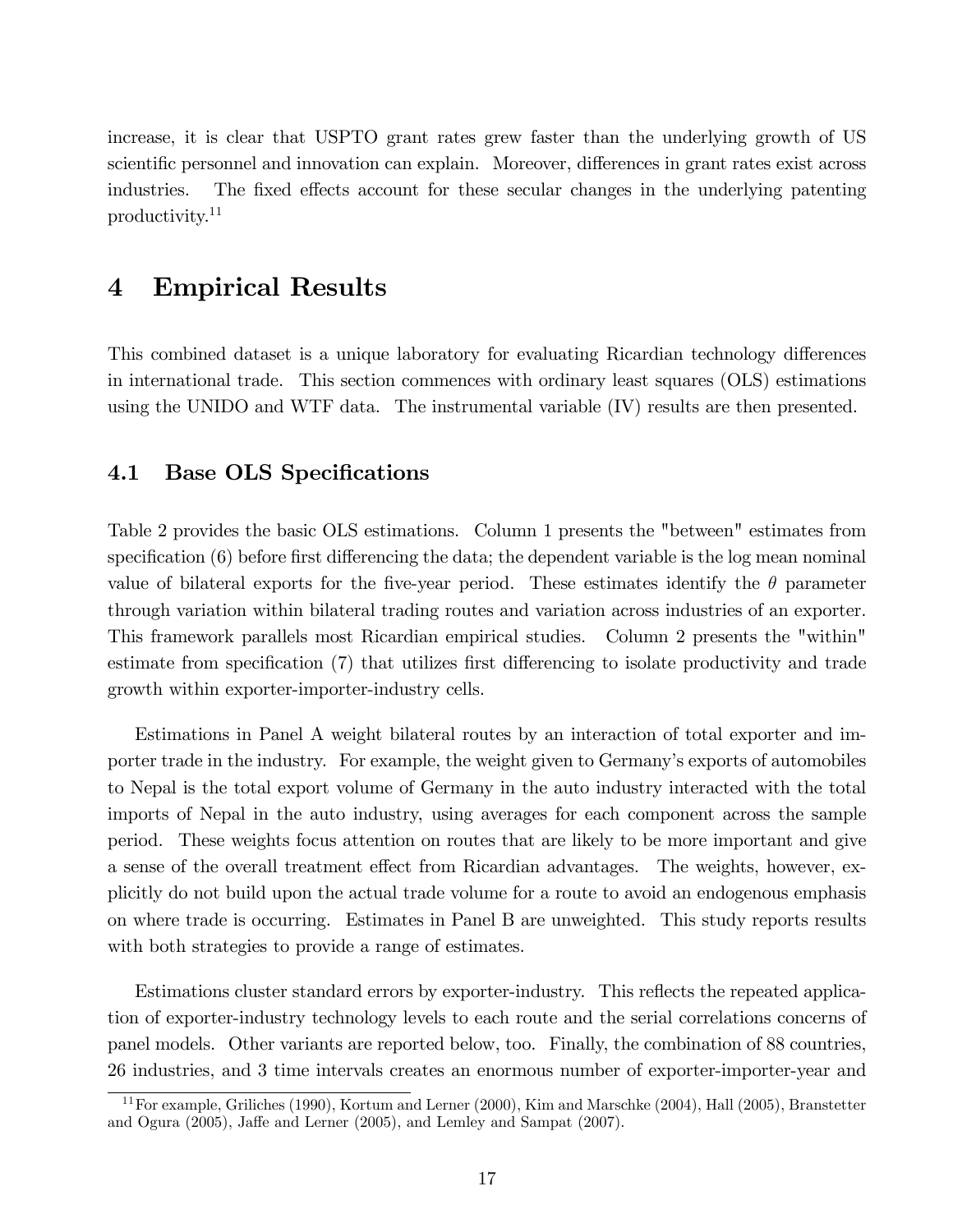importer-industry-year fixed effects. The number of import destinations is in fact larger than the 88 exporters as the UNIDO data match is not required for import destinations. With such a large dataset, it is computationally difficult to include exporter-importer-year and importerindustry-year fixed effects, especially when considering IV estimations. By necessity, manual demeaning is employed to remove the exporter-importer-year fixed effects, and this procedure is applied over the importer-industry-year fixed effects. The baseline estimates also use an aggregated version of the importer-industry-year fixed effects where the industry level used for the groups is at the two-digit level of the ISIC system rather than the three-digit level (reducing this dimension from 26 industries to 8 higher-level industry groups). Robustness checks on these simplifications are reported below.

Interestingly, the "between" and "within" elasticities estimated in Panel A are both around 0.6 on the intensive margin. These coefficients suggest that a  $10\%$  growth in labor productivity for an exporter-industry is associated with a  $6\%$  growth in exports. This 0.6 elasticity is somewhat lower than the unit elasticity often found in this literature with OLS estimation techniques and cross-sectional data. There are many reasons why this might be true, with greater measurement error for productivity estimates outside of OECD sources certainly being among them. The estimates in Panel B are lower at 0.2-0.4, but they remain economically and statistically important.

#### 4.2 Extended OLS Results

Table 3 provides robustness checks on the first-differenced estimates, which is the focus of the remainder of this study. The first column repeats the core results from Column 2 of Table 2. The next two columns show robustness to dropping Brazil and China. Brazil, of all included countries, displays the most outlier behavior with respected to its productivity growth rates, likely due to definitional changes, but Brazil's exclusion does not affect the results. The results are also similar when excluding China, which experienced substantial growth during the sample period. It is generally worth noting that the 1980-1999 period pre-dates the very rapid take-off of Chinese manufacturing exports after 2000. Unreported tests considered other candidates like Mexico, Germany, and Japan, and these tests too found the results very stable to the sample composition, reflective in large part to the underlying exporter-importer-year fixed effects.

Column 4 shows the results when excluding industry 383 (Machinery, electrical). The coefficient estimates are reduced in size by about  $30\%$  from Column 1, but they remain quite strong and well measured overall. The exclusion of industry 383 has the largest impact on the results of the 26 industries in the sample, which is why it is reported. This importance is not very surprising given the very rapid development of technology in this sector, its substantial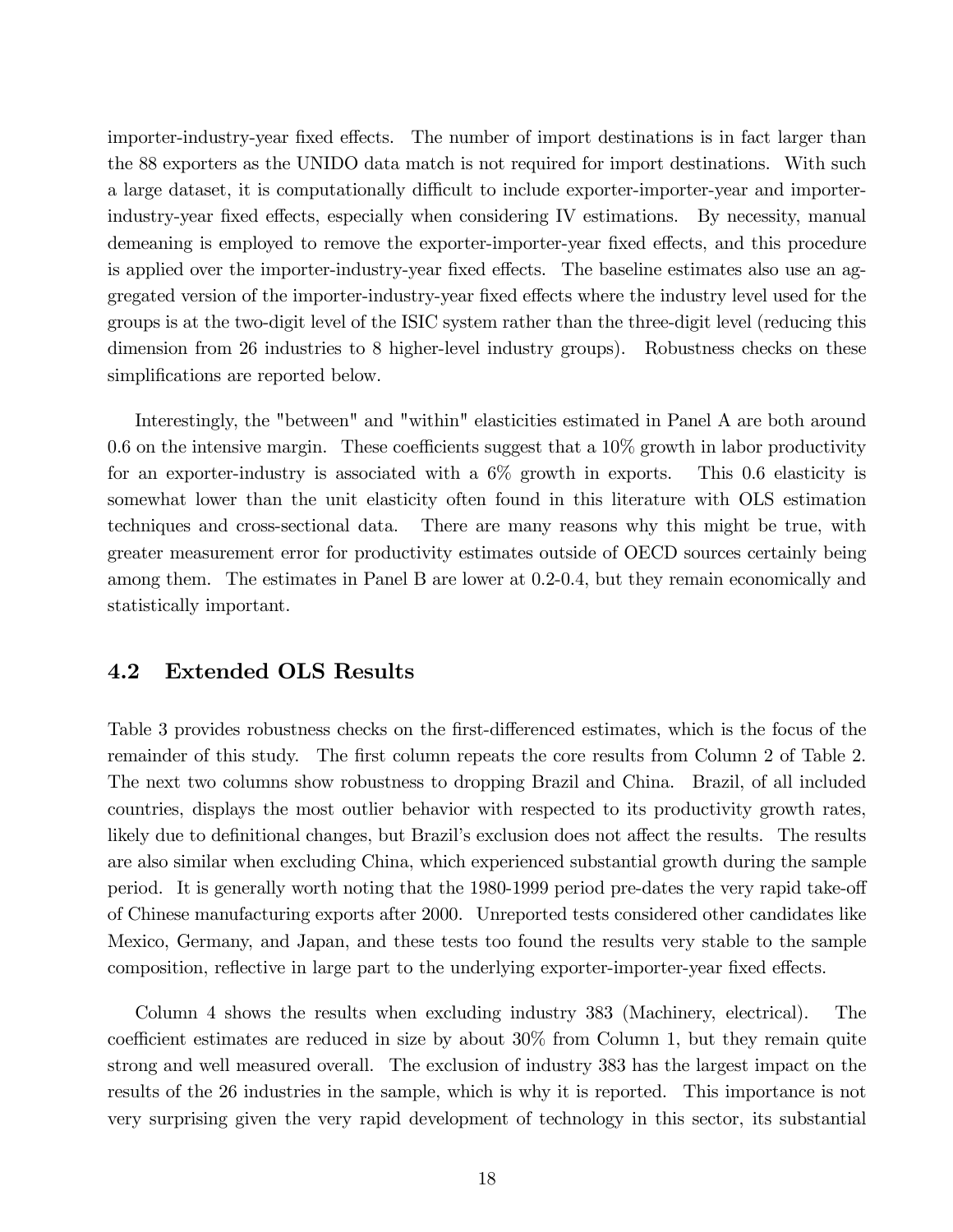diffusion around the world, and its associated trade. On this dimension, the industry-year portion of the importer-industry-year fixed effects play a very stabilizing role. Column 5 shows that winsorizing the sample at the 2%/98% delivers similar results, indicative that outliers are not overly influencing the measured elasticities.

It was earlier noted that computational demands require that the main estimations employ the ISIC2-level industry groups when preparing importer-industry-year fixed effects. Columns 6-8 test this choice in several ways. First, Column 6 shows that the results hold when estimating the full model with ISIC2-based cells, so that the importer-industry-year fixed effects exactly match the cell construction. The weaker variation reduces the coefficient estimates by half, but the results remain statistically and economically important. Columns 7 and 8 alternatively estimate the model using the sample from Kerr (2008) that focuses on a subset of the UNIDO data in the 1985-1997 period. The Kerr (2008) sample is substantially smaller in size than the present one, and so there is greater flexibility with respect to these fixed effect choices. The choice of industry aggregation for the importer-industry-year fixed effects does not make a material difference in this sample.<sup>12</sup>

Finally, Column 9 show the results with bilateral route clustering, rather than clustering at the exporter-industry level. This is shown for comparability with earlier studies that typically use robust standard errors on cross-sectional data, which would translate most closely to bilateral route clustering in a panel model. Unreported estimates also considered bootstrapped standard errors, and these standard errors are smaller than those reported in Column 9.

Table 4 considers several extensions of this work to characterize heterogeneity in the sample. Column 2 interacts the regressor with the GDP/capita level of the exporter, broken down into quintiles. Interestingly, the link between productivity and exports that is being captured in this study is mainly coming off of the lower income countries. This is may be due to the greater potential for within-country productivity dispersion in the sample of developing and emerging economies, their more rapid productivity development over the 1980-1999 period, and similar factors. It is striking that the within-route estimates for this group are the most comparable to the cross-sectional estimates often associated with high-income countries. By contrast, Column 3 finds very little difference across countries of different sizes. Columns 4 and 5 also show very little connection of the export growth to geographic distances, excepting the fact that the growth in exports is not simply happening to bordering countries. These extensions suggest that spatial distance is a second-order factor in shaping where export growth occurs following technology expansion.

 $12$ This extra check also has the advantage of linking the two studies closer together since the Kerr (2008) paper focuses extensively of the productivity growth part of the technology transfer. Stability to the many data preparation steps in Kerr (2008) is comforting.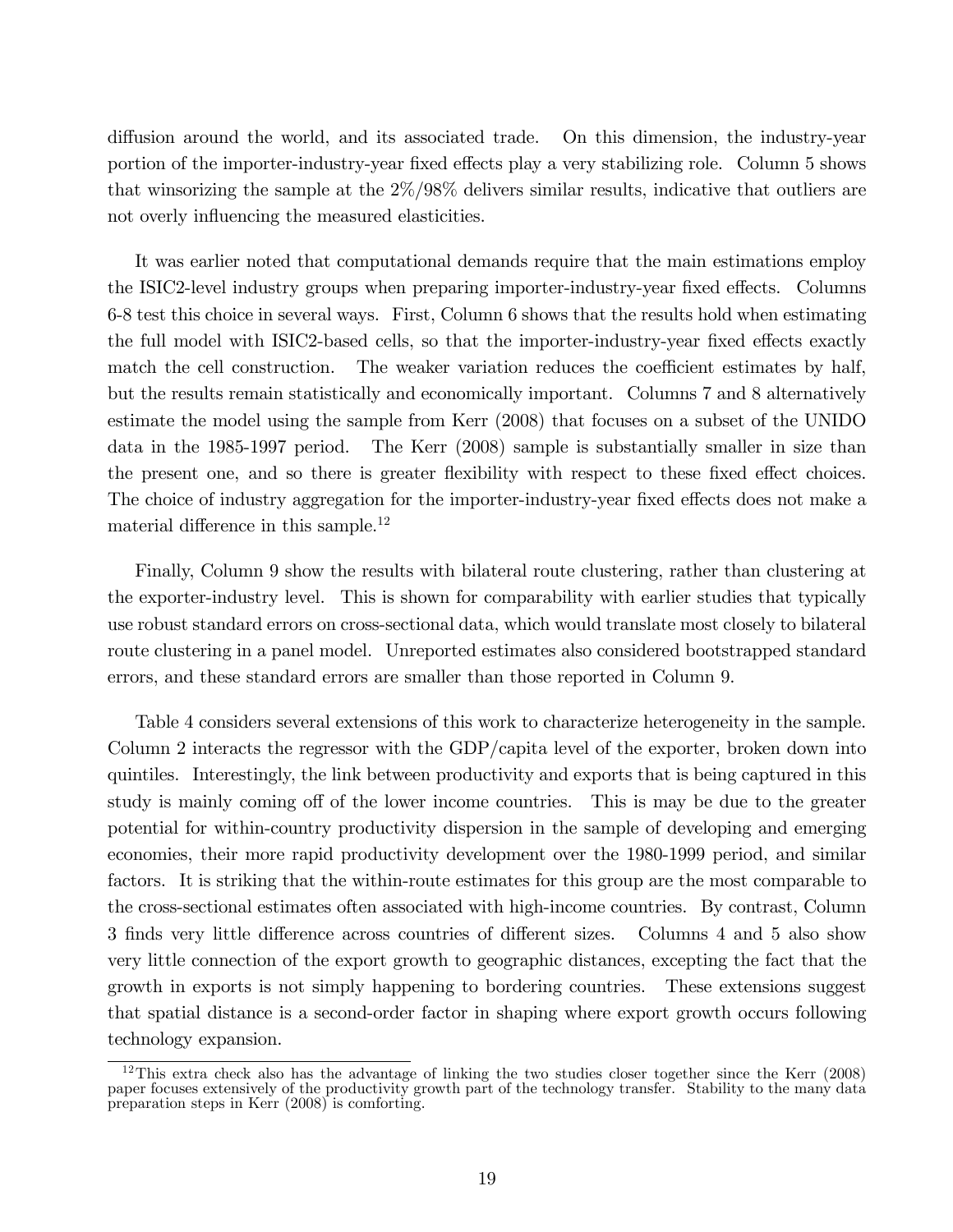In contrast to the Ricardian framework, Heckscher-Ohlin-Vanek (HOV) models describe trade as resulting from factor differences across countries (e.g., labor, capital, natural resources). In the above model, technology is the only channel promoting export growth due to identical factor endowments and no intertemporal factor accumulation. During the period studied, some countries experienced significant growth in their skilled labor forces and physical capital stocks, as well as their technology sets, and the former could lead to growth in manufacturing exports due to the Rybczynski effect. Capital accumulation is particularly noted in rapid advances made by several East Asian economies (e.g., Young 1992, 1995; Ventura 1997). The inclusion of exporter-importer-year fixed effects suggests that a Rybczynski effect for the manufacturing sector as a whole is not responsible for the observed trade patterns. Columns 6-8 provide additional evidence that the observed role for technology within manufacturing is not due to specialized factor accumulations.<sup>13</sup>

The intuition behind the proposed test is straightforward. Under the Rybczynski effect, the accumulation of skilled workers in country  $i$  shifts country  $i$ 's specialization towards manufacturing industries that employ skilled labor more intensively than other factors. By grouping manufacturing industries by their skilled-labor intensities, tests examine if technology's importance is preserved after time trends are removed for these industry groups within each country. These time trends are included in addition to the fixed effects listed at the bottom of the table. To illustrate, the computer and pharmaceutical industries are both highly skill intensive. A general Rybczynski effect due to skilled worker accumulation in China would favor specialization and export growth in these industries equally. Additional confidence for technology's role is warranted if China's exports grow faster in the skill-intensive industry that receives the strongest technology transfer from the US relative to its peer industries.

To implement this matching exercise, industries are grouped into quintiles based upon their factor intensities in the United States. Three intensities are studied—the industry's capitallabor ratio, the industry's mean wage rate, and the share of non-production workers in the industryís labor force. Table 1b documents for each industry the quintile groupings assigned. Textiles rank in the lowest quintile in all three classifications schemes, while chemicals and industrial machinery consistently fall into top quintiles. Some differences do exist though. The correlations among quintile groupings are 0.77 for capital-labor and mean wage, 0.60 for mean wage and non-production share, and 0.44 for capital-labor and non-production share. The role for technology holds up well in all three variants. These findings suggest an omitted factor accumulation is not confounding the identified role for technology.<sup>14</sup>

<sup>&</sup>lt;sup>13</sup>See Heckscher (1919), Ohlin (1933), and Vanek (1968). Dornbusch et al. (1980) provide a classic HOV model, while Schott (2003) and Romalis (2004) offer state-of-the-art extensions and empirical tests. Trefler (1994, 1996), Harrigan (1997b), Davis and Weinstein (2001), and Morrow (2010) jointly explore technology and factor differences as determinants of trade.

<sup>&</sup>lt;sup>14</sup>The ideal test would simply remove factor-based trade from export volumes studied. This is test is unattain-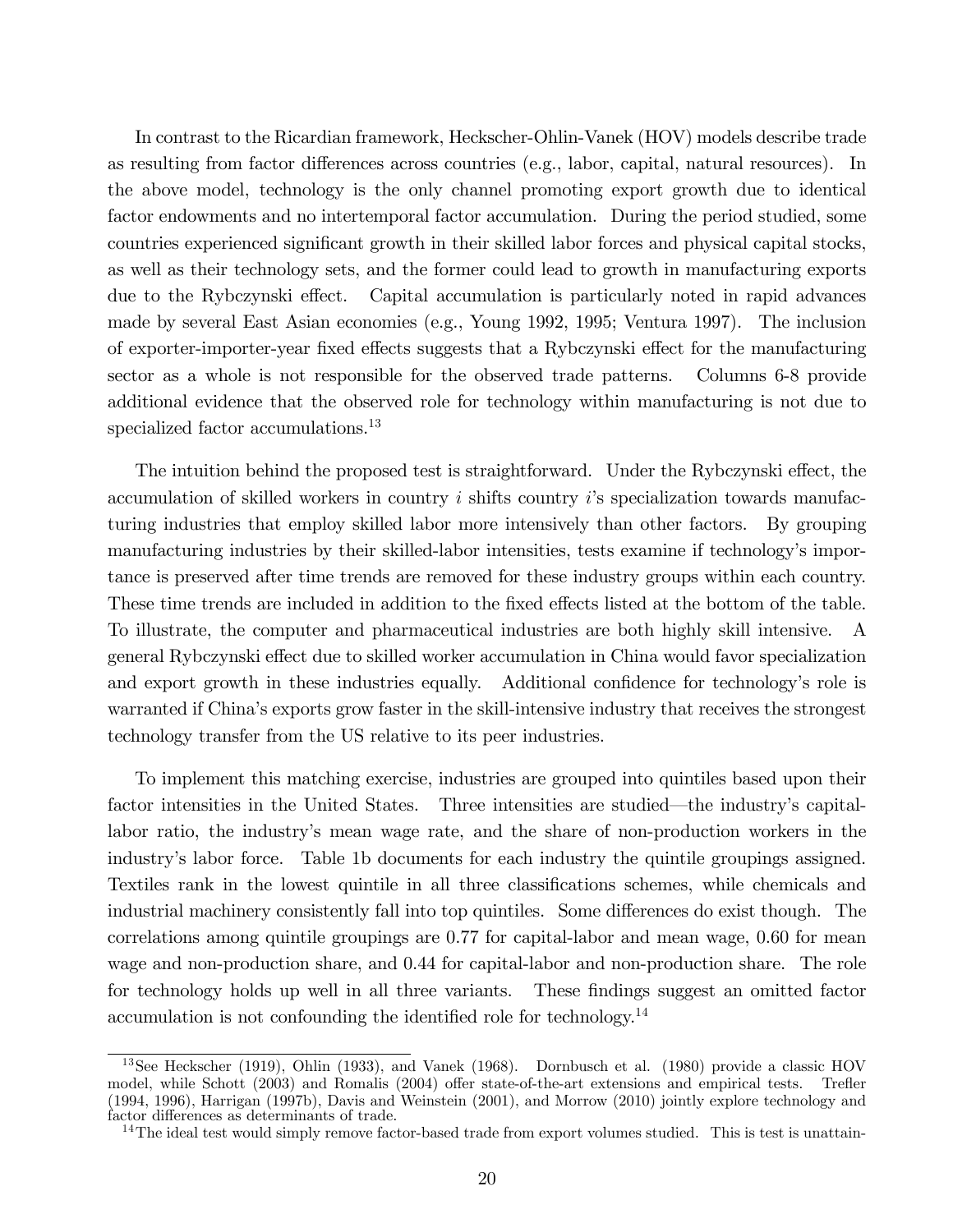#### 4.3 Base IV Results

Table 5 presents the core IV results. The first column reports the first-stage estimates of how  $\Delta \ln(M_{it}^k)$  predicts  $\Delta \ln(\tilde{z}_{it}^k)$ . The first-stage elasticity in Panel A is 0.6, suggesting a 10% increase in the technology áow metric from the United States predicts a 6% increase in labor productivity abroad at the exporter-industry level. The unweighted estimates in Panel B suggest a smaller 3% increase. While the second elasticity is lower, the instrument generally performs better in the unweighted speciÖcations due to its more precise measurement. The F statistics in Panels A and B are 4.7 and 11.6, respectively. The sample weights in Panel A place greater emphasis on larger and more advanced countries that have large export volumes (e.g., Germany, Japan). While this framework finds a substantial response, the weighted dependency of this group on heterogeneous technology transfer from the United States is nosier than in the unweighted estimations that emphasize more developing and emerging countries.

The second column presents the reduced-form estimates where  $\Delta \ln(M_{it}^k)$  predicts  $\Delta \ln(\tilde{x}_{ijt}^k)$ using a format similar to equation (7). In both panels, there is substantial reduced-form link of technology flows to export volumes.

The third column provides the second-stage estimates from equation (7) having used  $\Delta \ln(M_{it}^k)$ to predict  $\Delta \ln(\tilde{z}_{it}^k)$ . In Panel A's estimation, the weighted elasticity is 1.6, suggesting a 16% increase in export volumes for every  $10\%$  increase in labor productivity. In Panel B's unweighted estimation, the 10% increase in labor productivity is linked to a 24% increase in export volumes. The second-stage elasticity in Panel B is larger than in Panel A, as the IV estimates provide the reduced-form scaled up by the first-stage effects. Thus, even though the unweighted reducedform estimate in Column 2 is smaller than the weighted reduced-form estimate, this ordering reverses once scaled-up by the first stages.

This study does not overly favor one set of estimates. The unweighted and unweighted approaches both have merits and liabilities. Instead, the conclusion from this work is that the instrumented elasticity is in the neighborhood of 2. This instrumented elasticity is weaker than the preferred instrumented elasticity of 6.5 that Costinot et al. (2012) estimate for OECD countries cross-sectionally in 1997 using producer price data, but it is quite similar to the 2.7

able for several theoretical and practical reasons. First, while  $2x2x2$  HOV models (two countries, factors, and goods) cleanly predict a country exports goods that intensely use the factors in which the country is well endowed, this prediction does not hold universally in settings with multiple goods and factors (e.g., the critique of Leamer (1980) on Leontief's (1953) paradox). Likewise, bilateral trade patterns due to factor-based differences are only determined for special cases in a multi-country world (e.g., Romalis 2004). Thus, strong assumptions would be required for distinguishing factor-based trade in this empirical setting. Practically speaking, the data constraint is also prohibitive as factor data and industry input-output matrices are very poorly measured for most of the countries and years covered by this study. Davis and Weinstein (2001) study this issue using OECD data. Morrow (2010) comparatively assesses the Ricardian and HOV models in a unified framework. Morrow finds that the two models each offer valid partial descriptions and ignoring one force for comparative advantage does not bias empirical tests of the other.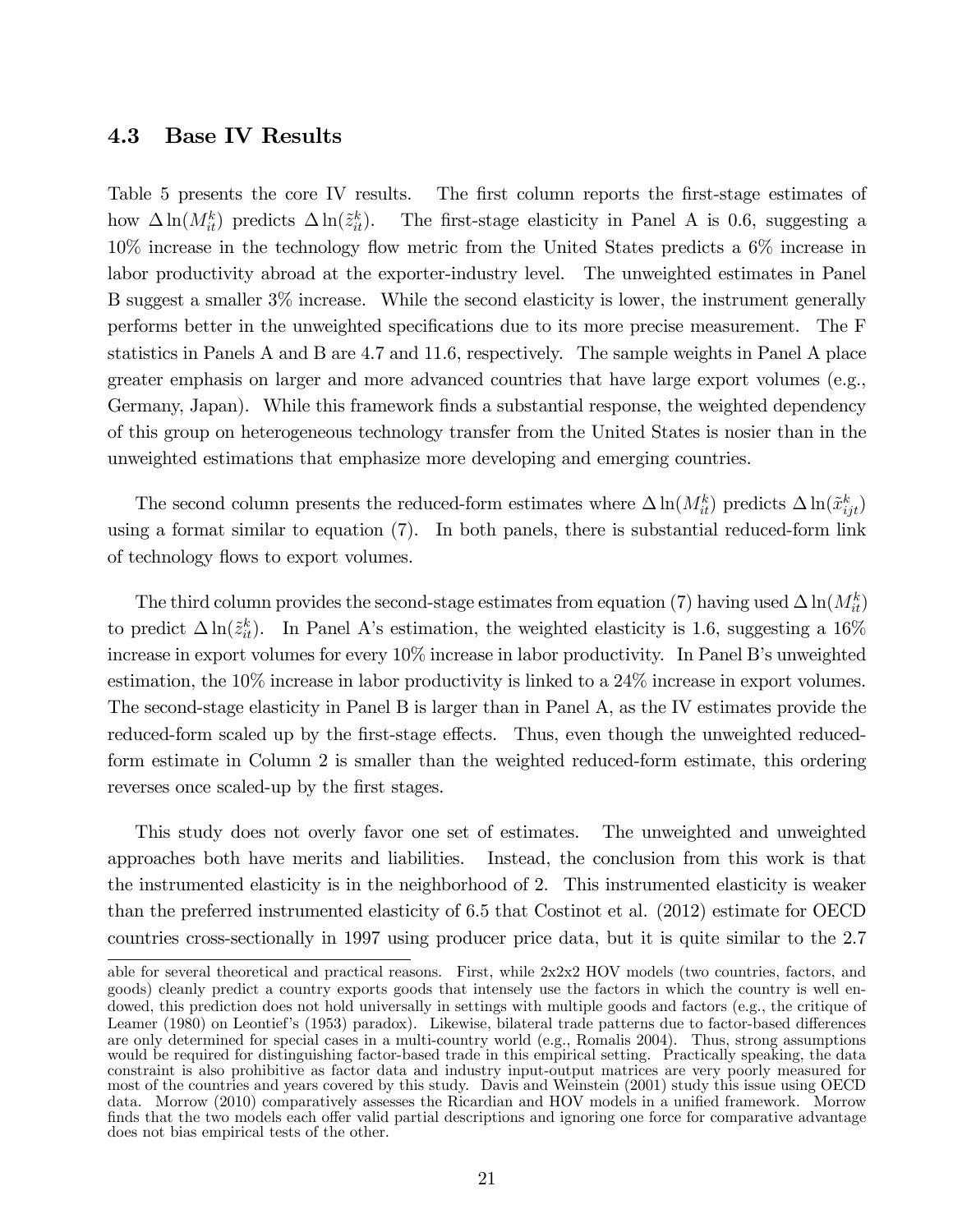elasticity that they estimate with labor productivity metrics. While it is impossible to differentiate among the various reasons as to why the IV estimates are larger than the OLS estimates, a very likely candidate is that OLS suffers from a substantial downward bias due to measurement error in the labor productivity estimates, especially with the substantial differencing embedded in equation (7). While it is likely that omitted factors or reverse causality influenced the OLS estimations as well, these appear to have been second-order to the measurement issues.

It is important to identify the dual meaning of the higher IV results compared to OLS with respect to the  $\theta$  parameter. In Section 2's model, a higher  $\theta$  parameter corresponds to a reduced scope for intra-industry trade due to comparative advantages across varieties. IV estimations thus suggest that OLS specifications overestimate the scope for intra-industry trade because they understate the link between country-industry productivity improvements and their associated export volumes. Both impetuses are connected to Ricardian theories of comparative advantage for trade, but role of the structural  $\theta$  parameter needs to be carefully delineated.

To this point, the reported estimations have only focused on the intensive margin of export growth. Appendix Table 2 reports OLS and reduced-form results related to the extensive margin of trade commencement. These estimations follow Tables 2 and 5 in their approach, with linear probability models considering an indicator variable for exports above US\$100k on a bilateral route as the outcome variable. The OLS and reduced-form results do not display significant elasticities. Computational limits prevent the full estimation of IV elasticities, but the zero-valued reduced-form elasticities are sufficient to conclude that the IV results would also be weak. On the whole, this study concludes that the exporting growth due to enhanced labor productivity and technology transfer comes through export growth on existing routes rather than through the entry into new bilateral routes.<sup>15</sup>

#### 4.4 Extended IV Results

Table 6 provides robustness checks in the same format as Table 3. The instrumented elasticity is again very stable to the exclusion of high-profile countries. The weighted elasticity is very stable in Column 4 to excluding industry 383 (Machinery, electrical), while the unweighted elasticity strengthens and become less precisely estimated. This choice of reporting is again due to electrical machinery having the largest impact on the results, with, for example, very similar elasticities to Column 1 being observed if excluding industry 382 (Machinery, except electrical). Results are also again very similar with a winsorized sample. The instrumented elasticities are again reasonable stable to variations on industry dimensions and samples in Columns 6-8 in

 $15$ This test links exporting in a specific industry with technology for that industry. This approach differs from examinations of the extensive margins of trade that count the number of independent varieties exported (e.g., Feenstra 1994, Hummels and Klenow 2005).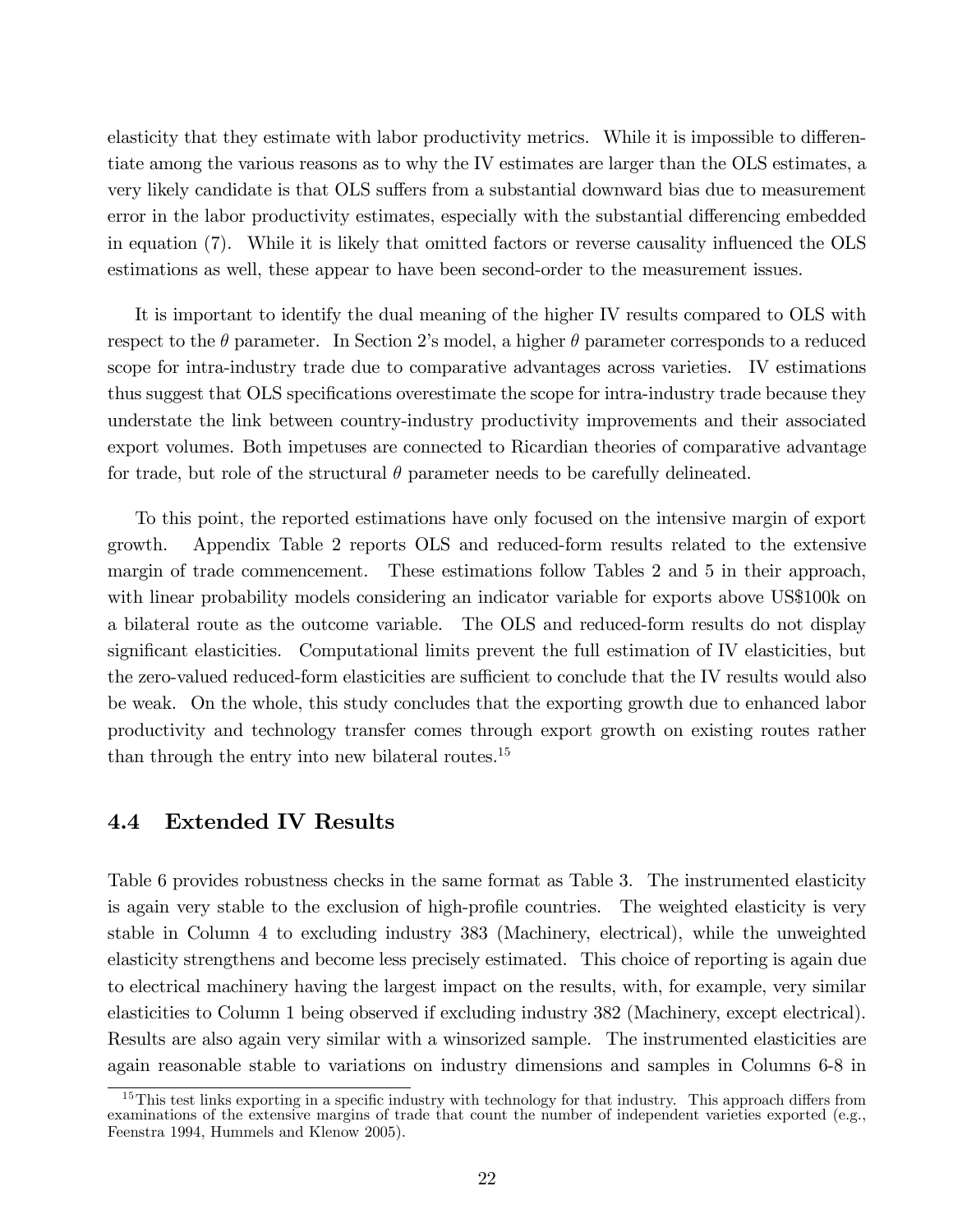terms of economic magnitudes, but the standard errors on the unweighted sample in Panel B become too large for definitive conclusions. The last column again shows that employing the standard error strategy that has been used before in this literature would substantially increase the estimated precision of these elasticities; the same holds for bootstrapped standard errors.

Table 7 reports additional robustness checks related to the instrument design. Results in Column 2 are similar when using the total technology trends for cities in model (9) rather than just the Anglo-Saxon ethnic trend. More deviation, however, is observed when using the technology-to-industry concordances that emphasize where manufacturing occurs, rather than where technologies are used. The main estimations focus on industry-of-use, affording a composite view of the technological opportunity developed for an industry. Keller (2002b) reports inter-industry R&D flows aid productivity growth significantly within OECD countries, equal to half or more of the own-industry development. Estimations with manufacturing industries support the using-industry specifications in a weighted format, albeit with larger standard errors that prevent precise statements. Unweighted estimates have a zero-valued first stage that prevents further analysis. This difference emphasizes the importance of technology adoption behind the labor productivity results.

Columns 3-7 test variations on the construction of  $M\%_{i.c.1980}$ . Columns 4 and 5 show that very similar results are obtained when using first- or later-generation migrants for defining the spatial patterns of migrants. This comparability is not surprising given the persistence of ethnic enclaves in the United States and their attraction of new immigrants from the home country. This stability suggests that the results are not being influenced by endogenous migrant decisions about which cities will show particular strength in patenting growth for certain industries. Columns 6 and 7 show similar results when using bachelor's educated workers from a country's ancestry versus those without bachelor's degrees, with the weighted estimations somewhat favoring the distribution of bachelor's educated workers. Overall, these variations suggest a strong stability to this part of the IV's construction.

Column 8 of Table 7 tests a more stringent specification that augments equation  $(7)$  to include additional fixed effects for distance-industry-year, where distance is an indicator variable for being more than the median distance from the United States. This augmented specification controls even more tightly for geographical distance as determinant of technology diffusion, finding continued and strong evidence that differential technology transfer from the United States matters. Similar results are also found when including an equivalent set of fixed effects that partition on GDP/capita of countries. Column 9 demonstrates robustness to dropping countries with a limited migrant connection to the United States, specifically those nations with fewer than 100k people in the United States in 1980 reporting ancestral connections to the country.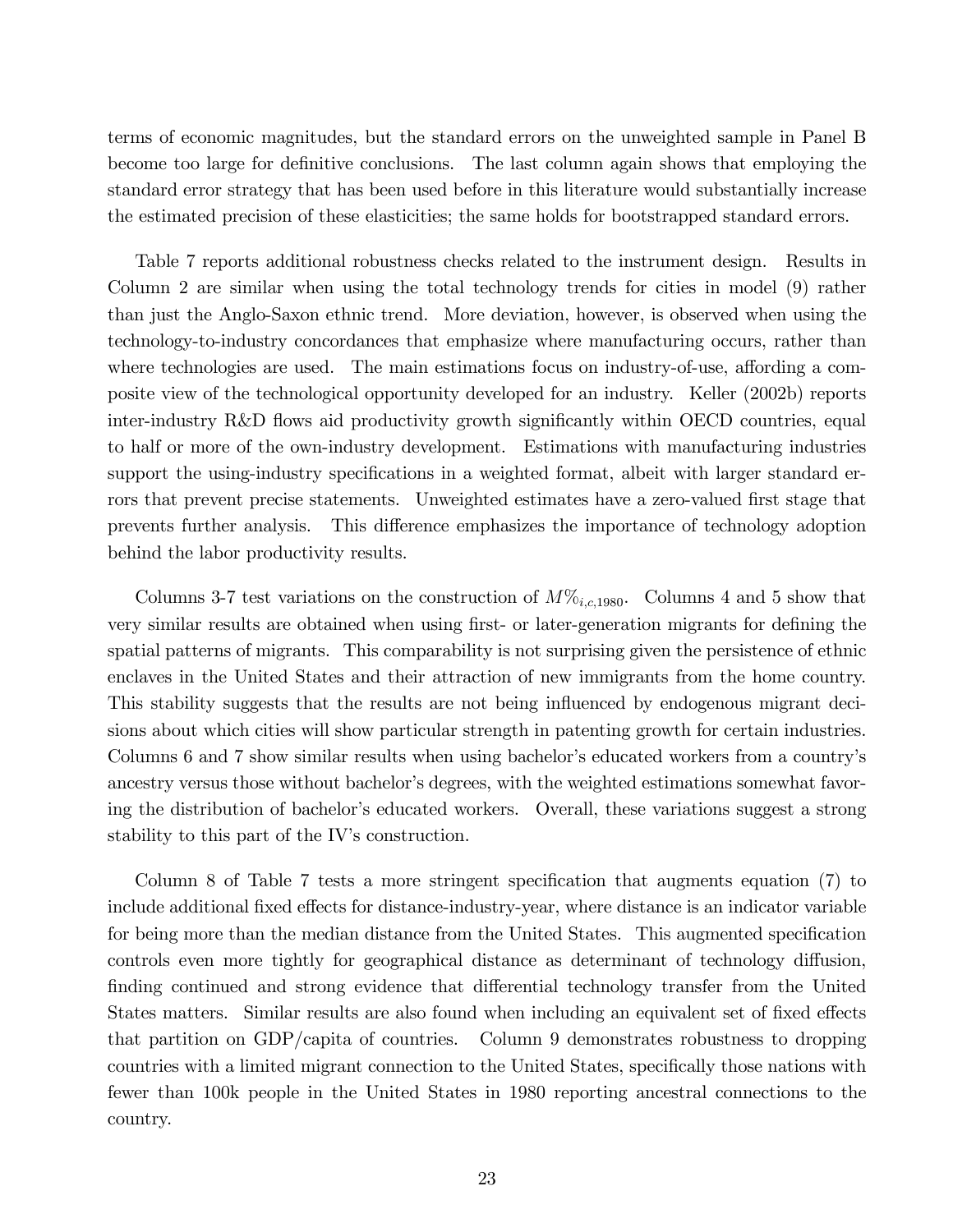Unreported estimations also test including the three Rybczynski effect controls discussed with Table 4. In the unweighted estimations, the inclusion of these controls does not materially influence the instrumented elasticities. All three elasticities are in the range of  $1.5-2.1$  and are statistically significant at a  $5\%$  level or higher. In the weighted estimations, these controls have a larger impact. For the non-production share control, the weighted elasticity is 2.5 (1.7), while estimations with the other two controls fail. Thus, the conclusions regarding heterogeneous technology transfer, productivity growth, and exports for the weighted estimations need to be cautious to acknowledge that these effects are not well-distinguished from a generalized Rybczynski effect operating inside of the manufacturing sector itself.

The primary IV estimations build a five-year lag structure into when the technology growth occurs in the United States to when the productivity growth happens abroad. Thus, growth in technology flows over the  $1975-1979 \rightarrow 1980-1984$  period towards an exporter-industry are used to predict labor productivity growth and export growth during the  $1980-1984 \rightarrow 1985-1989$ period. This five-year lag matches discussions of rates of differential technology flows across countries. Appendix Table 3 compares this lag structure with contemporaneous technology flows in estimations similar to the first-stage and reduced-form specifications. The lagged estimator is stronger than the contemporaneous estimator when both are modelled independently or when modelled jointly. This pattern provides comfort in the estimation design and the proposed causal direction of the results.

Another test utilizes the ethnic patenting growth in the United States to formulate an additional control against reverse causality. This control is calculated as the patenting growth within each industry in the United States by members of the focal ethnic community. Thus, estimations consider the technology transfer instrument (9) and its impact for productivity growth and trade after controlling for the direct growth of patenting by industry of ethnic communities. The control is calculated across the ethnic groups discussed in Section 3, with the same control applied to countries within an ethnicity (e.g., the growth in US patenting by ethnic Hispanic inventors for computers is used as control with both Mexico's and Chile's computer productivity and exports). As some countries do not map to an identifiable ethnic group with the name matching approach, the sample is reduced to 73,545 observations. For this sample, the weighted and unweighted instrumented elasticities before the ethnic patenting control is introduced are 1.32 (0.54) and 2.21 (0.92), respectively. With the control, these instrumented elasticities are very similar at 1.40 (0.64) and 2.32 (1.37), respectively.<sup>16</sup>

<sup>&</sup>lt;sup>16</sup>Earlier versions of this paper consider direct ethnic patenting and exports more extensively. The early work also evaluates the role of sector reallocation from agriculture, the empirical contrast of the technology states in the exporter and the importer, and the potential for vertical integration through parts trade (e.g., Ng and Yeats 1999, Schott 2004). These results are available upon request.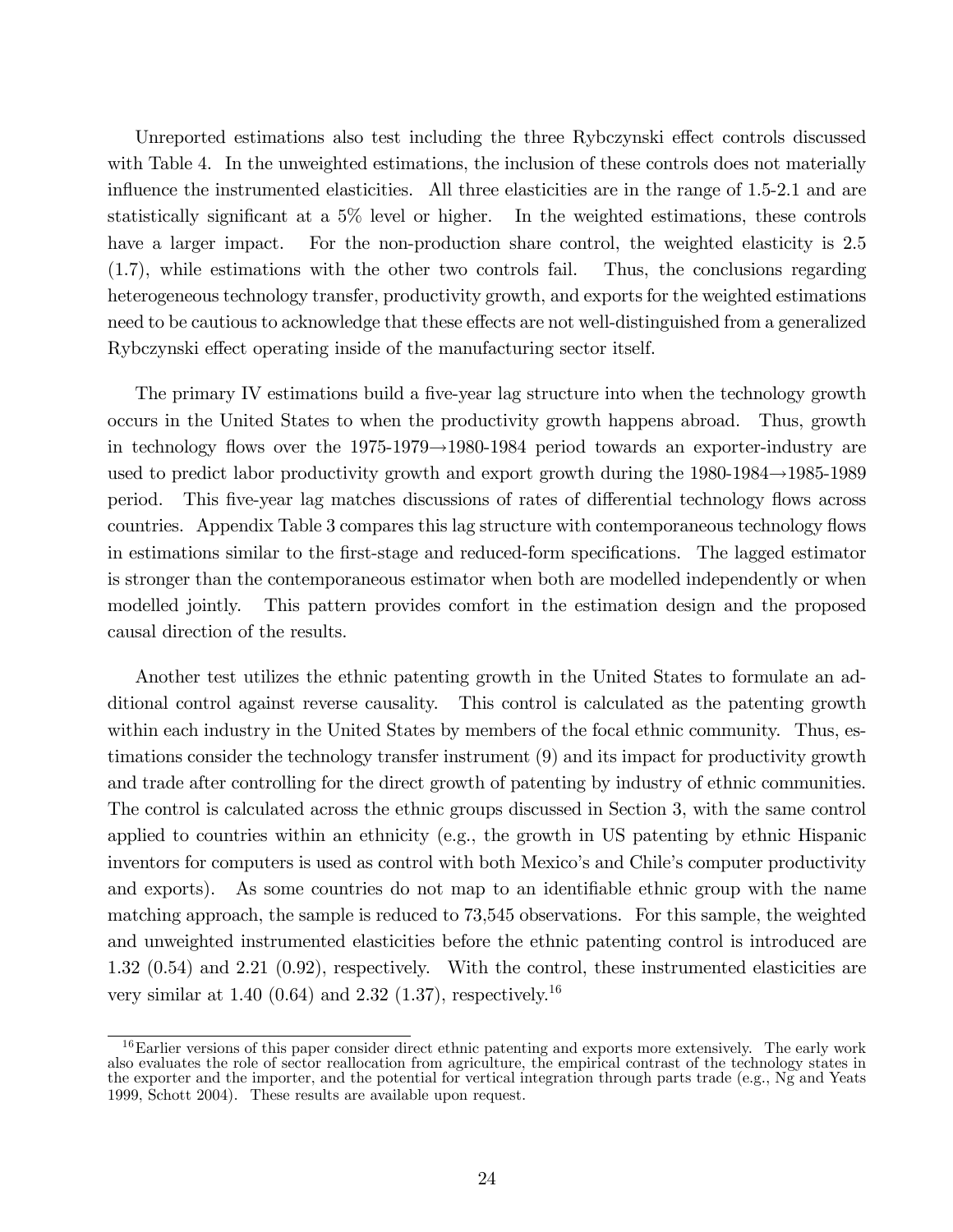## 5 Conclusions

While the principle of Ricardian technology differences as a source of trade is well established in the theory of international economics, empirical evaluations of its importance are relatively rare due to the difficulty of quantifying and isolating technology differences. This study exploits heterogeneous technology diffusion from the US through ethnic migrant networks to make additional headway. Estimations find bilateral manufacturing exports respond positively to growth in observable measures of comparative advantages. Ricardian technology differences are an important determinant of trade in longitudinal changes, in addition to their cross-sectional role discussed earlier.

Leamer and Levinsohn (1994) argue that trade models should be taken with a grain of salt and applied in contexts for which they are appropriate. This is certainly true when interpreting these results. The estimating frameworks have specifically sought to remove trade resulting from factor endowments, increasing returns, consumer preferences, etc. rather than test against them. Moreover, manufacturing exports are likely more sensitive to patentable technology improvements than the average sector, and the empirical reach of the constructed dataset to include emerging economies like China and India heightens this sensitivity. Further research is needed to generalize technology's role to a broader set of industrial sectors and environments.

Beyond quantifying the link between technology and trade for manufacturing, this paper also serves as input into research regarding the benefits and costs for sending countries of high-skilled emigration to the United States (i.e., the "brain drain" or "brain gain" debate). Interpretation of these results, however, are complex. While export growth is evidence of beneficial technology transfer from diaspora communities, strong elasticities may also be a warning. Agrawal et al.  $(2011)$  emphasize how differences may emerge between a social planner's optimal distribution of ethnic inventors and the decentralized outcome. In the context of this paper, a strong sensitivity of exports to US technology transfers may exceed what a social planner would desire. Future research needs to examine these welfare implications further.

### References

Acemoglu, Daron, and Jaume Ventura, "The World Income Distribution", Quarterly Journal of Economics, 117:2 (2002), 659-694.

Acemoglu, Daron, and Fabrizio Zilibotti, "Productivity Differences", *Quarterly Journal of Eco*nomics, 116:2 (2001), 563-606.

Agrawal, Ajay, Devesh Kapur, John McHale, and Alexander Oettl, "Brain Drain or Brain Bank? The Impact of Skilled Emigration on Poor-Country Innovation", Journal of Urban Economics, 69:1 (2011), 43-55.

Alcacer, Juan, and Wilbur Chung, "Location Strategies and Knowledge Spillovers", Management Science, 53:5 (2007), 760-776.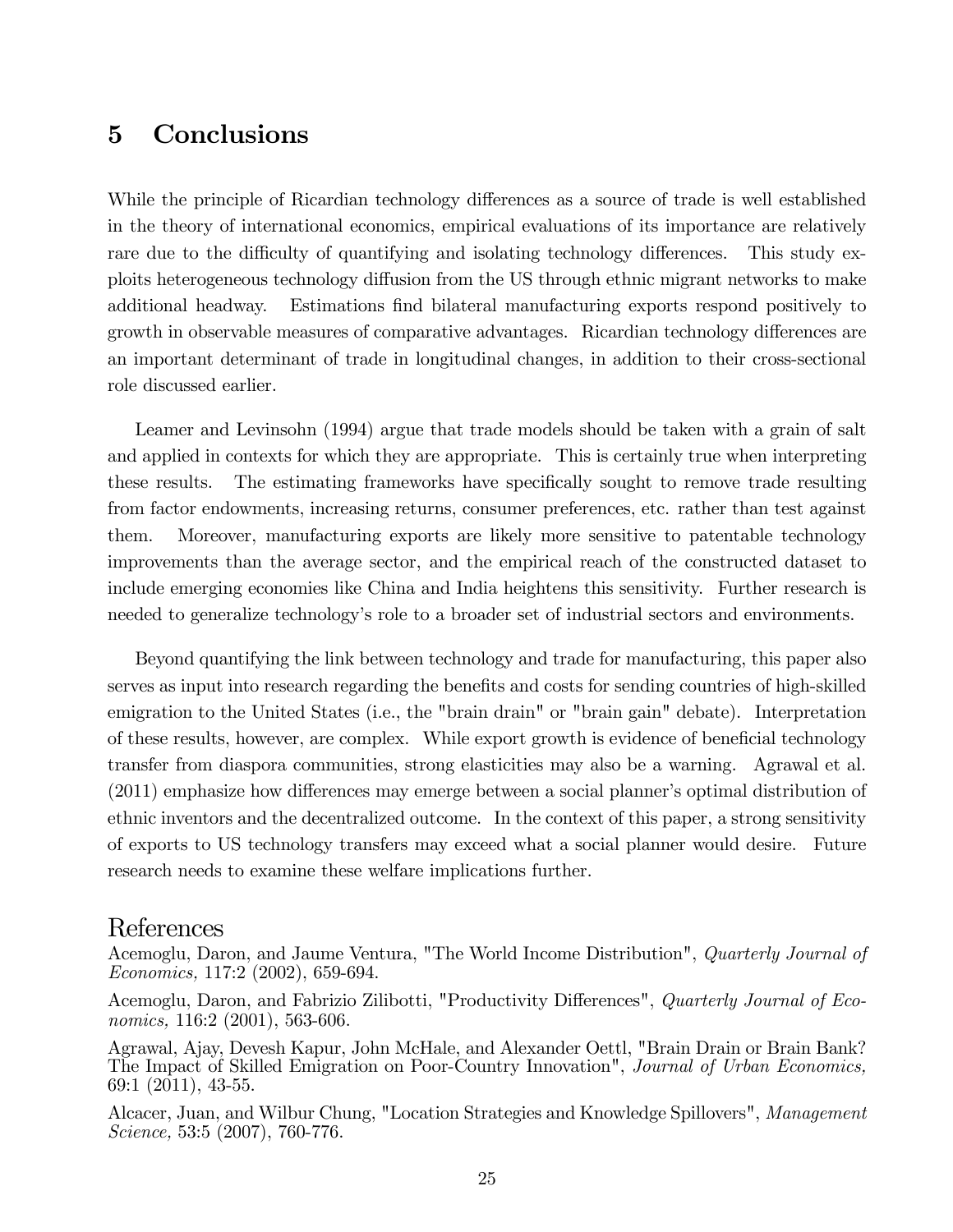Alvarez, Fernando, and Robert Lucas, "General Equilibrium Analysis of the Eaton-Kortum Model of International Trade", *Journal of Monetary Economics*, 54 (2007), 1726-1768.

Antweiler, Werner, and Daniel Trefler, "Increasing Returns and All That: A View from Trade", American Economic Review, 92:1 (2002), 93-119.

Baxter, Marianne, "Fiscal Policy, Specialization, and Trade in the Two-Sector Model: The Return of Ricardo?", Journal of Political Economy, 100:4 (1992), 713-744.

Bombardini, Matilde, Chris Kurz, and Peter Morrow, "Ricardian Trade and the Impact of Domestic Competition on Export Performance", *Canadian Journal of Economics*, 45:2 (2012), 585-612.

Branstetter, Lee, and Yoshiaki Ogura, "Is Academic Science Driving a Surge in Industrial Innovation? Evidence from Patent Citations", NBER Working Paper 11561 (2005).

Burstein, Ariel, and Jonathan Vogel, "Factor Prices and International Trade: A Unifying Perspective", Working Paper (2012).

Caliendo, Lorenzo, and Fernando Parro, "Estimates of the Trade and Welfare Effects of NAFTA", Working Paper (2012).

Coe, David, and Elhanan Helpman, "International R&D Spillovers", European Economic Review, 39 (1995), 859-887.

Coe, David, Elhanan Helpman, and Alexander Hoffmaister, "North-South R  $&$  D Spillovers", Economic Journal, 107:440 (1997), 134-149.

Costinot, Arnaud, "An Elementary Theory of Comparative Advantage", Econometrica, 77:4 (2009), 1165-1192.

Costinot, Arnaud, and David Donaldson, "Ricardo's Theory of Comparative Advantage: Old Idea, New Evidence", American Economic Review Papers and Proceedings, 102:3 (2012), 453- 458.

Costinot, Arnaud, David Donaldson, and Ivana Komunjer, "What Goods Do Countries Trade? New Ricardian Predictions", Review of Economic Studies, 79:2 (2012), 581-608.

Davis, Donald, and David Weinstein, "An Account of Global Factor Trade", American Economic Review, 91:5 (2001), 1423-1453.

Davis, Donald, and David Weinstein, "Technological Superiority and the Losses from Migration", NBER Working Paper 8971 (2002).

Dornbusch, Rudiger, Stanley Fischer, and Paul Samuelson, "Comparative Advantage, Trade and Payments in a Ricardian Model with a Continuum of Goods", American Economic Review, 67:5 (1977), 823-839.

Dornbusch, Rudiger, Stanley Fischer, and Paul Samuelson, "Heckscher-Ohlin Trade Theory with a Continuum of Goods", Quarterly Journal of Economics, 95:2 (1980), 203-224.

Eaton, Jonathan, and Samuel Kortum, "International Technology Diffusion: Theory and Measurement", International Economic Review, 40:3 (1999), 537-570.

Eaton, Jonathan, and Samuel Kortum, "Technology, Geography, and Trade", Econometrica, 70:5 (2002), 1741-1779.

Feenstra, Robert, "New Product Varieties and the Measurement of International Prices", American Economic Review, 84:1 (1994), 157-177.

Feenstra, Robert, Robert Lipsey, Haiyan Deng, Alyson Ma, and Hengyong Mo, "World Trade Flows: 1962-2000", NBER Working Paper 11040 (2005).

Fieler, Ana Cecilia, "Nonhomotheticity and Bilateral Export Trade: Evidence and a Quantitative Explanation", *Econometrica*, 79:4 (2011), 1069-1101.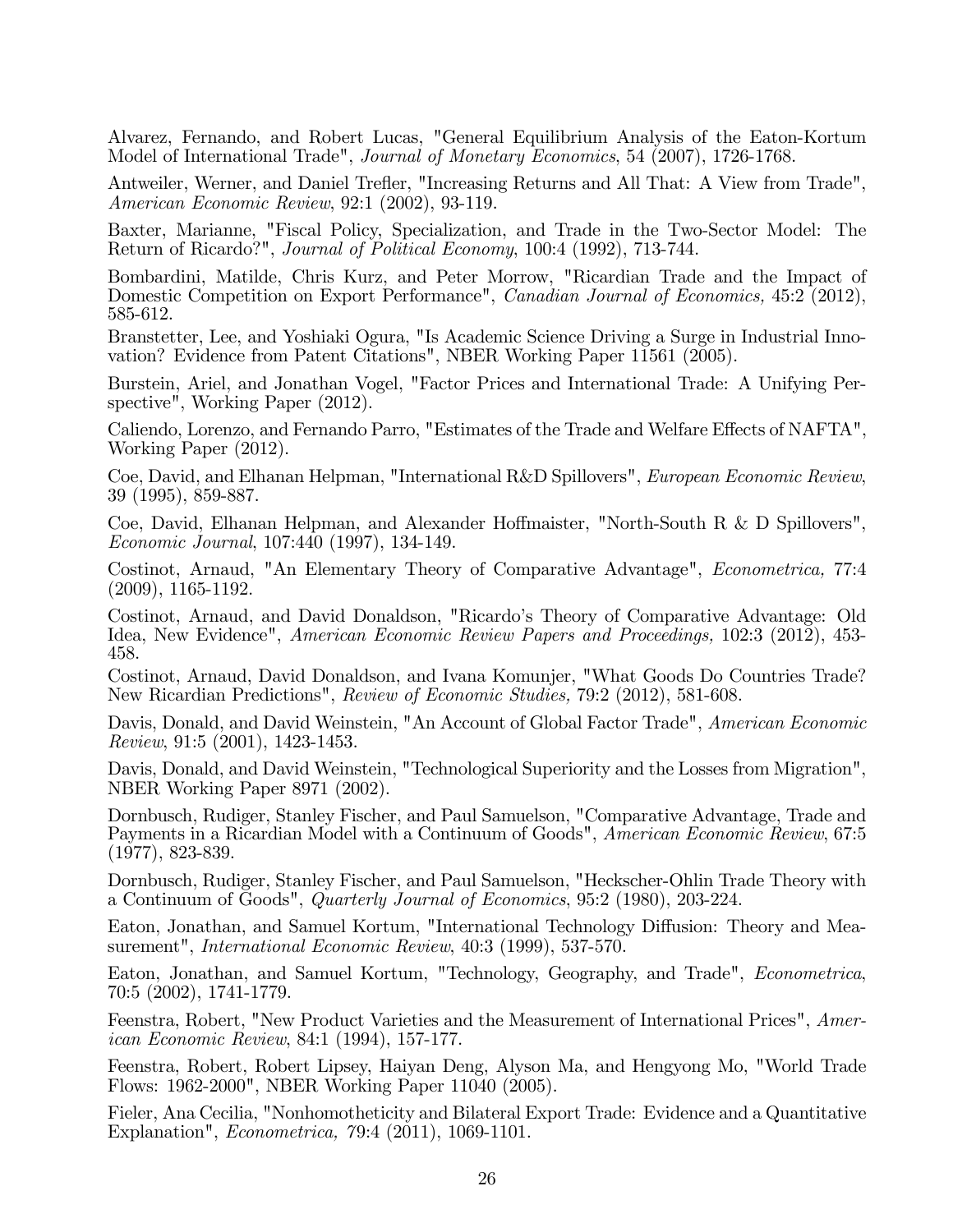Foley, C. Fritz and William Kerr, "Ethnic Innovation and U.S. Multinational Firm Activity", Management Science, 59:7 (2013), 1529-1544.

Frankel, Jeffrey, Regional Trading Blocs in the World Economic System (Washington, DC: Institute for International Economics, 1997).

Golub, Stephen, and Chang-Tai Hsieh, "Classical Ricardian Theory of Comparative Advantage Revisited", Review of International Economics, 8:2 (2000), 221-234.

Griliches, Zvi, "Productivity, R&D, and the Data Constraint", American Economic Review, 84:1 (1994), 1-23.

Griliches, Zvi, "Patent Statistics as Economic Indicators: A Survey", Journal of Economic Literature, 28:4 (1990), 1661-1707.

Grossman, Gene, and Elhanan Helpman, Innovation and Growth in the Global Economy (Cambridge, MA: MIT Press, 1991).

Hall, Bronwyn, "Exploring the Patent Explosion", Journal of Technology Transfer, 30 (2005), 35-48.

Hall, Bronwyn, Adam Jaffe, and Manuel Trajtenberg, "The NBER Patent Citation Data File: Lessons, Insights and Methodological Tools", NBER Working Paper 8498 (2001).

Harrigan, James, "Cross-Country Comparisons of Industry Total Factor Productivity: Theory and Evidence", Federal Reserve Bank of New York Research Paper 9734 (1997a).

Harrigan, James, "Technology, Factor Supplies, and International Specialization: Estimating the Neoclassical Model", American Economic Review, 87:4 (1997b), 475-494.

Heckscher, Eli, "The Effect of Foreign Trade on the Distribution of Income", *Ekonomisk Tid*skrift, 21:2 (1919), 1-32.

Helpman, Elhanan, "R&D and Productivity: The International Connection", in Razin, Assaf, and Efraim Sadka, ed., The Economics of Globalization (Cambridge, UK: Cambridge University Press, 1999).

Helpman, Elhanan, and Paul Krugman, Market Structure and Foreign Trade (Cambridge, MA: MIT Press, 1985).

Hummels, David, and Peter Klenow, "The Variety and Quality of a Nation's Exports", American Economic Review, 95:3 (2005), 704-723.

Hunt, Jennifer, and Marjolaine Gauthier-Loiselle, "How Much Does Immigration Boost Innovation?", American Economic Journal: Macroeconomics, 2 (2010), 31-56.

Hunter, Linda, "The Contribution of Non-Homothetic Preferences to Trade", Journal of International Economics, 30:3 (1991), 345-358.

Hunter, Linda, and James Markusen, "Per Capita Income as a Determinant of Trade", in Robert Feenstra, ed., Empirical Methods for International Trade (Cambridge, MA: MIT Press, 1988).

Jaffe, Adam, and Joshua Lerner, *Innovation and Its Discontents* (Boston, MA: Harvard Business School Press, 2005).

Jaffe, Adam, and Manuel Trajtenberg, "International Knowledge Flows: Evidence from Patent Citations", Economics of Innovation and New Technology, 8 (1999), 105-136.

Johnson, Daniel, "150 Years of American Invention: Methodology and a First Geographic Application", Wellesley College Economics Working Paper 99-01 (1999).

Kapur, Devesh, "Diasporas and Technology Transfer", Journal of Human Development, 2:2 (2001), 265-286.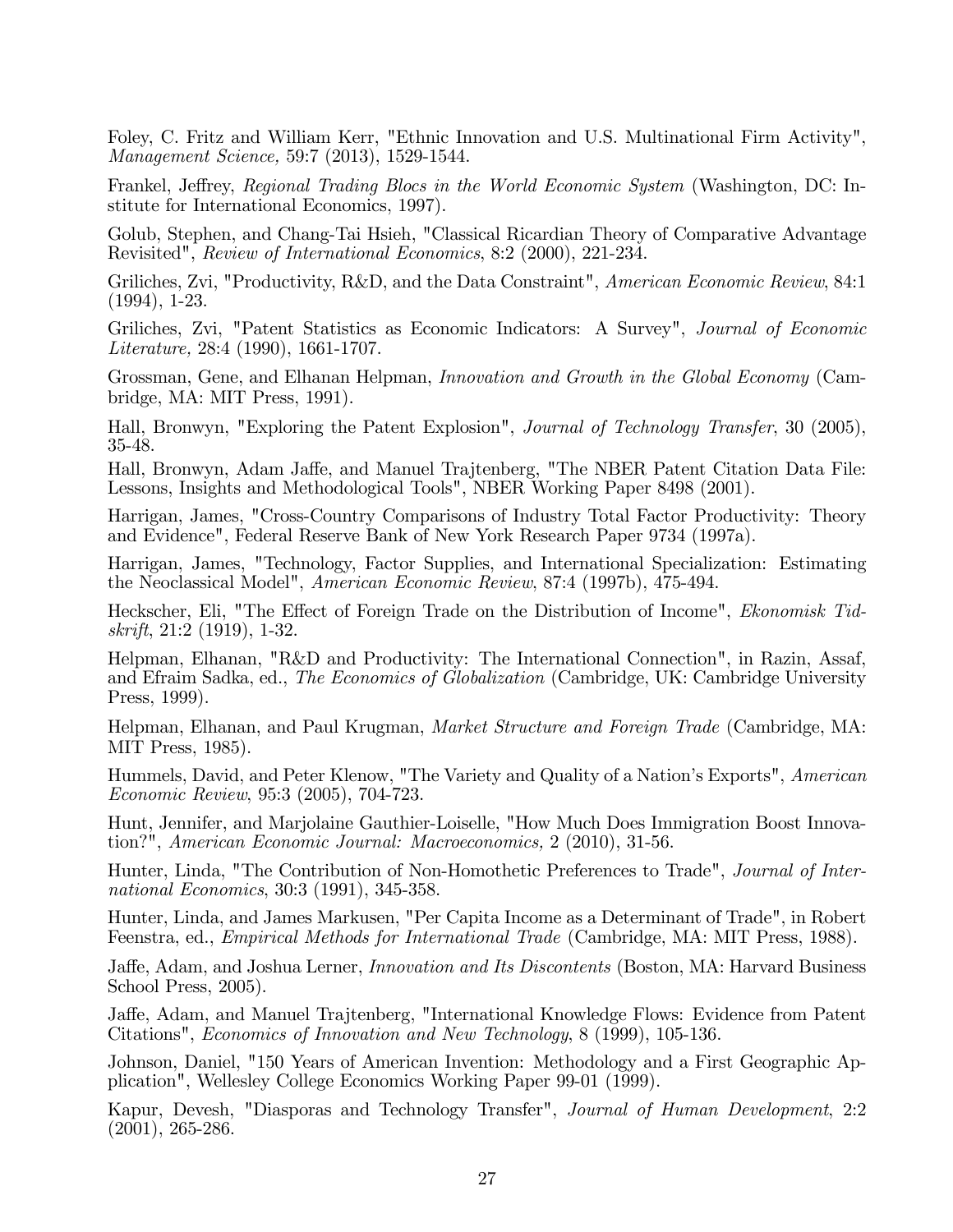Kapur, Devesh, and John McHale, "Sojourns and Software: Internationally Mobile Human Capital and High-Tech Industry Development in India, Ireland, and Israel", in Arora, Ashish, and Alfonso Gambardella, From Underdogs to Tigers: The Rise and Growth of the Software Industry in Some Emerging Economies (Oxford, UK: Oxford University Press, 2005).

Keller, Wolfgang, "Trade and the Transmission of Technology", Journal of Economic Growth, 7 (2002a), 5-24.

Keller, Wolfgang, "Geographic Localization of International Technology Diffusion", American Economic Review, 92:1 (2002b), 120-142.

Keller, Wolfgang, "International Technology Diffusion", Journal of Economic Literature, 42:3 (2004), 752-782.

Kerr, William, "Ethnic Scientific Communities and International Technology Diffusion", Review of Economics and Statistics, 90:3 (2008), 518-537.

Kerr, William, "The Ethnic Composition of US Inventors", HBS Working Paper 08-006 (2007).

Kerr, William, "The Role of Immigrant Scientists and Entrepreneurs in International Technology Transfer", MIT Ph.D. Dissertation (2005).

Kerr, William, and William Lincoln, "The Supply Side of Innovation: H-1B Visa Reforms and US Ethnic Invention", Journal of Labor Economics, 28:3 (2010), 473-508.

Kim, Jinyoung, and Gerald Marschke, "Accounting for the Recent Surge in U.S. Patenting: Changes in R&D Expenditures, Patent Yields, and the High Tech Sector", Economics of Innovation and New Technologies, 13:6 (2004), 543-558.

Kortum, Samuel, and Joshua Lerner, "Assessing the Contribution of Venture Capital to Innovation", RAND Journal of Economics, 31:4 (2000), 674-692.

Kugler, Maurice, and Hillel Rapoport, "International Labor and Capital Flows: Complements or Substitutes?", Economics Letters, 92.2 (2007), 155-162.

Kugler, Maurice, and Hillel Rapoport, "Migration, FDI and the Margins of Trade", Harvard Kennedy School Working Paper (2012).

Leamer, Edward, "The Leontief Paradox, Reconsidered", Journal of Political Economy, 88:3 (1980), 495-503.

Leamer, Edward, and James Levinsohn, "International Trade Theory: The Evidence", NBER Working Paper 4940 (1994).

Lemley, Mark, and Bhaven Sampat, "Is the Patent Office a Rubber Stamp?", Stanford Public Law Working Paper No. 999098 (2007).

Leontief, Wassily, "Domestic Production and Foreign Trade: The American Capital Position Re-examined", Proceedings of the American Philosophical Society, 97 (1953), 332-349.

Levchenko, Andrei, and Jing Zhang, "Ricardian Productivity Differences and the Gains from Trade", Working Paper (2012).

MacDougall, G.D.A., "British and American Exports: A Study Suggested by the Theory of Comparative Costs. Part I", Economic Journal, 61:244 (1951), 697-724.

MacDougall, G.D.A., "British and American Exports: A Study Suggested by the Theory of Comparative Costs. Part II", Economic Journal, 62:247 (1952), 487-521.

Morrow, Peter, "Ricardian-Heckscher-Ohlin Comparative Advantage: Theory and Evidence", Journal of International Economics, 82:2 (2010), 137-151.

Nanda, Ramana, and Tarun Khanna, "Diasporas and Domestic Entrepreneurs: Evidence from the Indian Software Industry", Journal of Economics & Management Strategy, 19:4 (2010), 991-1012.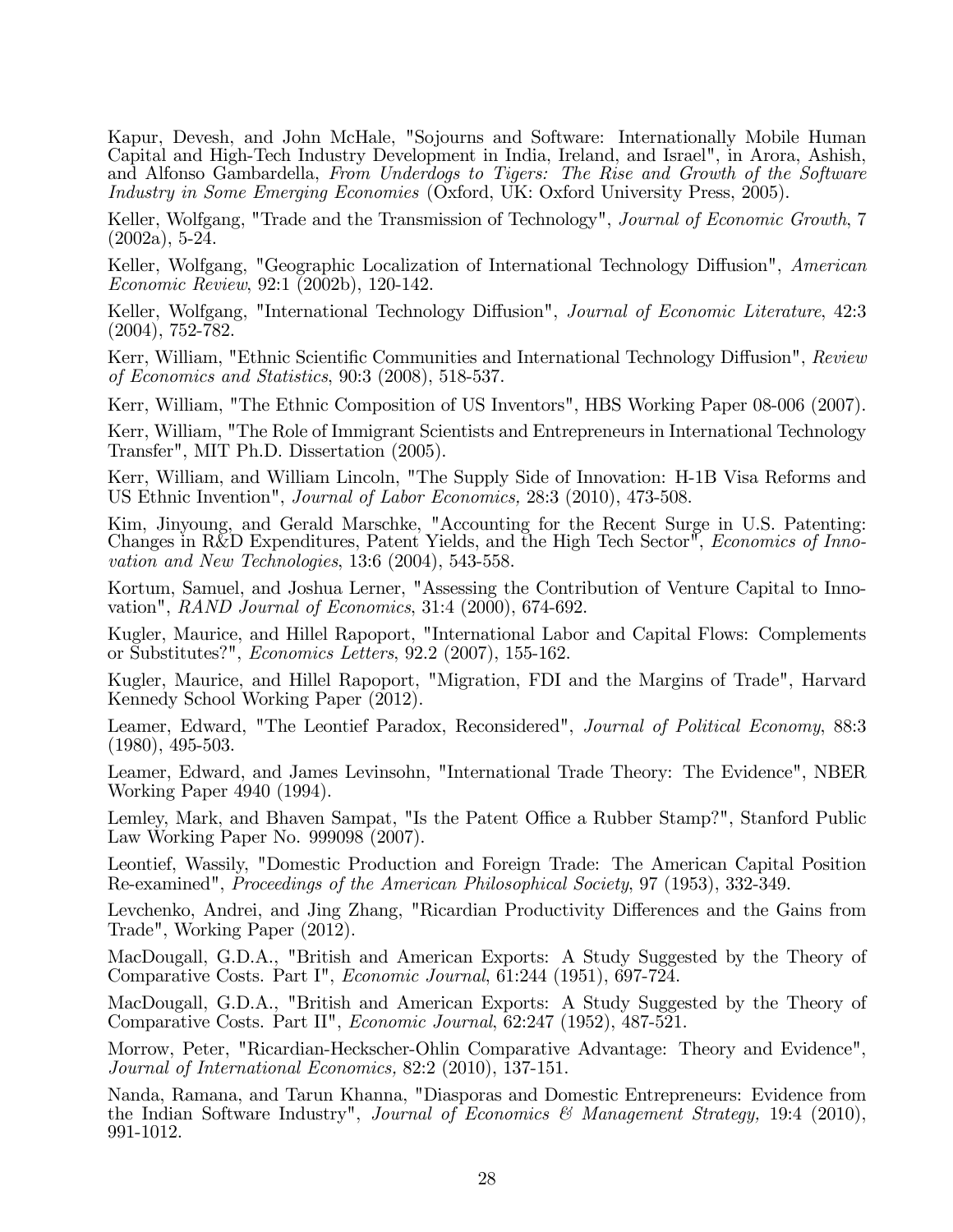Ng, Francis, and Alexander Yeats, "Production Sharing in East Asia: Who Does What for Whom and Why?", World Bank Policy Research Working Paper Series (1999).

Obukhova, Elena, "Global-Pull, State-Push, or Brain Circulation? Firm-Level Technological Upgrading in Shanghaiís Semiconductor Design Industry", Working Paper (2008).

Obukhova, Elena, "Does Brain Circulation Promote International Development? High-Skilled Migration and Organizational Performance", Working Paper (2009).

Ohlin, Bertil, Interregional and International Trade (Cambridge, MA: Harvard University Press, 1933).

Papageorgiou, Chris, and Antonio Spilimbergo, "Learning Abroad and Technology Adoption", Working Paper (2008).

Peri, Giovanni, Kevin Shih, and Chad Sparber, "STEM Workers, H1B Visas and Productivity in US Cities", Working Paper (2013).

Rauch, James, "Business and Social Networks in International Trade", Journal of Economic Literature, 39 (2001), 1177-1203.

Rauch, James, and Vitor Trindade, "Ethnic Chinese Networks in International Trade", Review of Economics and Statistics, 84:1 (2002), 116-130.

Ricardo, David, On the Principles of Political Economy and Taxation (London, UK: John Murray, 1817).

Romalis, John, "Factor Proportions and the Structure of Commodity Trade", American Economic Review, 94:1 (2004), 67-97.

Saxenian, AnnaLee, with Yasuyuki Motoyama and Xiaohong Quan, Local and Global Networks of Immigrant Professionals in Silicon Valley (San Francisco, CA: Public Policy Institute of California, 2002).

Saxenian, AnnaLee, *The New Argonauts* (Cambridge, MA: Harvard University Press, 2006).

Scherer, Frederic, "Using Linked Patent Data and R&D Data to Measure Technology Flows," in Griliches, Zvi (ed.)  $R \& D$ , Patents and Productivity (Chicago, IL: University of Chicago Press, 1984).

Schott, Peter, "Across-Product versus Within-Product Specialization in International Trade", Quarterly Journal of Economics, 119:2 (2004), 647-678.

Schott, Peter, "One Size Fits All? Heckscher-Ohlin Specialization in Global Production", American Economic Review, 93:2 (2003), 686-708.

Silverman, Brian, "Technological Resources and the Direction of Corporate Diversification: Toward an Integration of the Resource-Based View and Transaction Cost Economics", Management Science, 45:8 (1999), 1109-1124.

Stern, Robert, "British and American Productivity and Comparative Costs in International Trade", Oxford Economic Papers, 14:3 (1962), 275-296.

Trefler, Daniel, "International Factor Price Differences: Leontief was Right!", Journal of Political Economy, 101:6 (1993), 961-987.

Trefler, Daniel, "The Case of the Missing Trade and Other Mysteries", American Economic Review, 85:5 (1995), 1029-1046.

Vanek, Jaroslav, "The Factor Proportions Theory: The N-Factor Case", Kyklos, 21:4 (1968), 749-756.

Ventura, Jaume, "Growth and Interdependence", Quarterly Journal of Economics, 112:1 (1997), 57-84.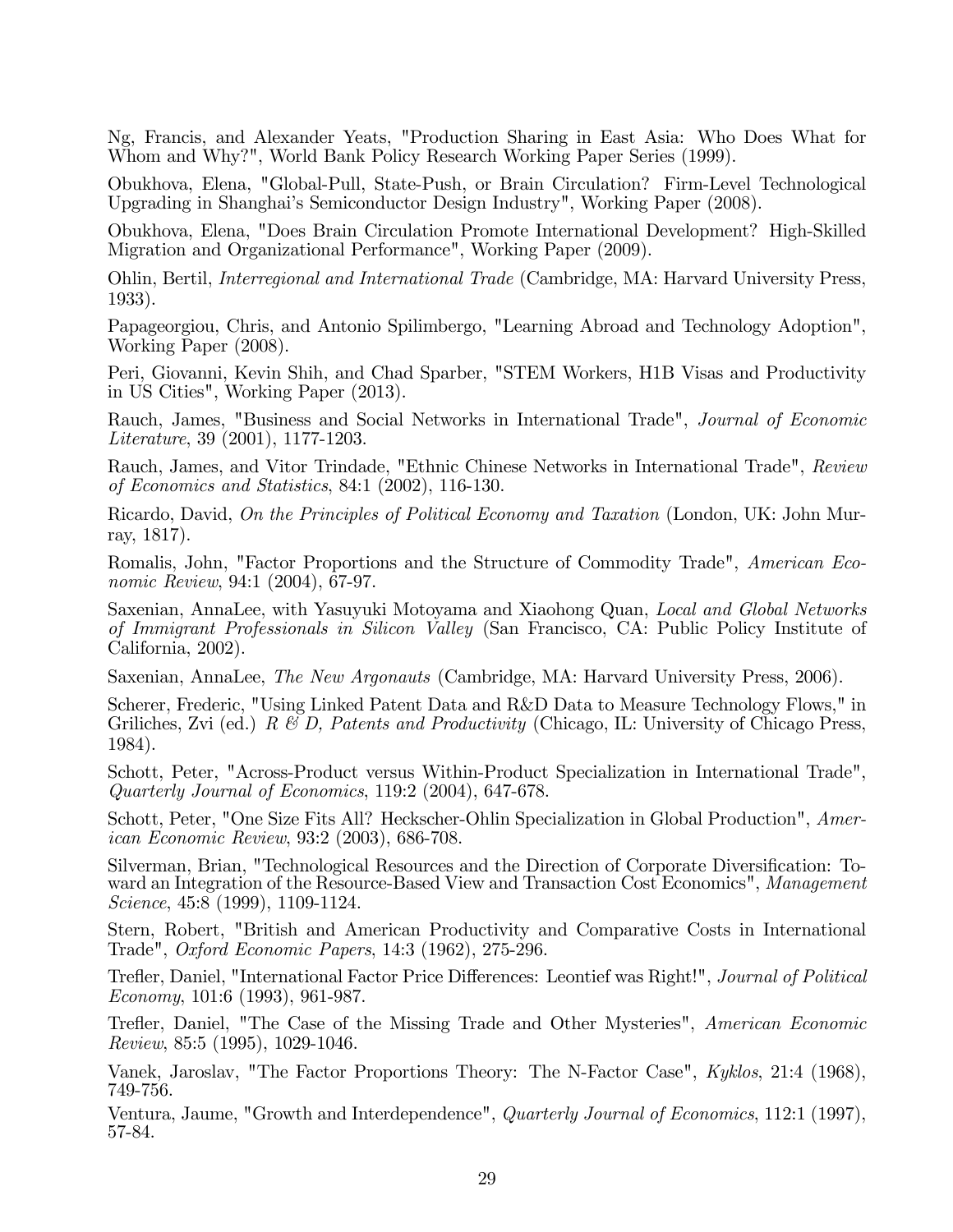Wilson, Charles, "On the General Structure of Ricardian Models with a Continuum of Goods: Applications to Growth, Tariff Theory, and Technical Change", Econometrica, 48:7 (1980), 1675-1702.

Young, Alwyn, "A Tale of Two Cities: Factor Accumulation and Technical Change in Hong Kong and Singapore", National Bureau of Economic Research Macroeconomics Annual, 7 (1992), 13- 63.

Young, Alwyn, "The Tyranny of Numbers: Confronting the Statistical Realities of the East Asian Growth Experience", Quarterly Journal of Economics, 110:3 (1995), 641-680.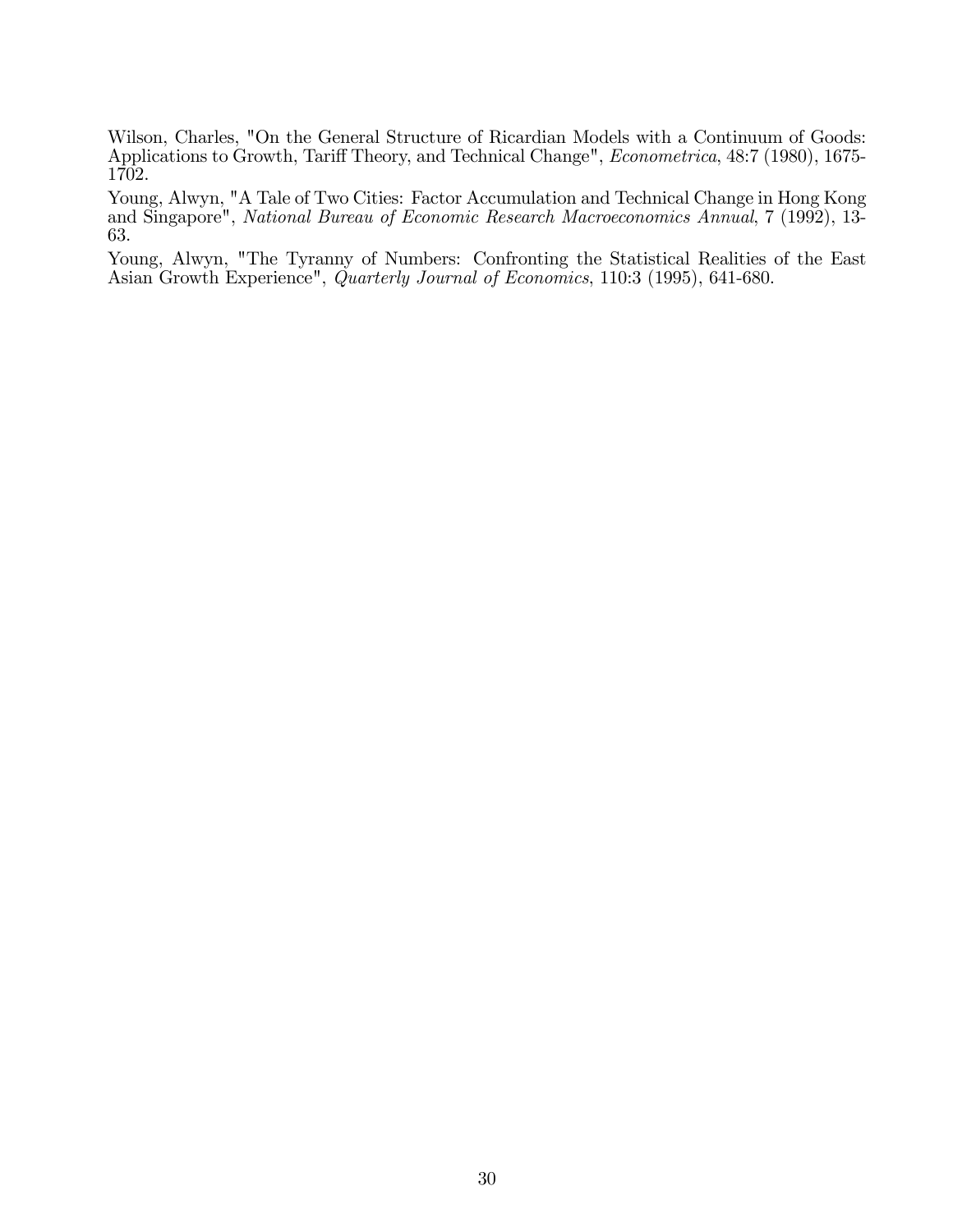|                 |                                                             | Count of                                                |                                                       | <b>UNIDO</b> productivity                                  |                                      | WTF manufacturing exports                                                         |                               |                                                 |                                                           |
|-----------------|-------------------------------------------------------------|---------------------------------------------------------|-------------------------------------------------------|------------------------------------------------------------|--------------------------------------|-----------------------------------------------------------------------------------|-------------------------------|-------------------------------------------------|-----------------------------------------------------------|
| Country         | Count of<br>periods in<br>sample as<br>exporter<br>after FD | intensive-<br>margin<br>obs. as<br>exporter<br>after FD | Mean<br>labor prod.<br>over<br>included<br>industries | Mean log 5<br>year<br>growth for<br>included<br>industries | Mean<br>5-year<br>period<br>included | exports per Mean log 5 total WTF<br>year<br>growth rate included in<br>for routes | Share of<br>exports<br>sample | Largest 1980 city<br>for ancestry<br>population | Second largest<br>1980 city for<br>ancestry<br>population |
| (1)             | (2)                                                         | (3)                                                     | (4)                                                   | (5)                                                        | (6)                                  | (7)                                                                               | (8)                           | (9)                                             | (10)                                                      |
| Afghanistan     | $\mathbf{1}$                                                | 15                                                      | $3.7E + 03$                                           | 0.01                                                       | $2.2E + 08$                          | $-0.15$                                                                           | 0.79                          | San Francisco, CA                               | Dallas-Ft. Wth, TX                                        |
| Algeria         | $\mathfrak 3$                                               | 40                                                      | $3.3E + 04$                                           | $-0.13$                                                    | $2.6E + 08$                          | $-0.09$                                                                           | 0.01                          | Tampa-St. Pete, FL                              | Boston, MA                                                |
| Argentina       | $\mathfrak{Z}$                                              | 819                                                     | $9.0E + 04$                                           | 0.28                                                       | $3.3E + 10$                          | 0.36                                                                              | 0.64                          | New York, NY                                    | Los Angeles, LA                                           |
| Australia       | $\mathfrak{Z}$                                              | 1819                                                    | $1.4E + 05$                                           | 0.19                                                       | $6.4E + 10$                          | 0.42                                                                              | 0.68                          | Los Angeles, LA                                 | New York, NY                                              |
| Austria         | $\mathfrak{Z}$                                              | 3702                                                    | $1.4E + 05$                                           | 0.35                                                       | $1.6E + 11$                          | 0.53                                                                              | 0.97                          | New York, NY                                    | Los Angeles, LA                                           |
| Bangladesh      | $\mathfrak{Z}$                                              | 194                                                     | $3.7E + 03$                                           | 0.07                                                       | $3.6E + 09$                          | 0.54                                                                              | 0.44                          | New York, NY                                    | Los Angeles, LA                                           |
| <b>Barbados</b> | $\mathfrak{Z}$                                              | 18                                                      | $5.1E + 04$                                           | 0.05                                                       | $9.9E + 07$                          | 0.18                                                                              | 0.33                          | New York, NY                                    | Boston, MA                                                |
| Belgium         | $\ensuremath{\mathfrak{Z}}$                                 | 1445                                                    | $1.4E + 05$                                           | 0.16                                                       | $9.4E + 10$                          | 0.45                                                                              | 0.20                          | Detroit, MI                                     | Green Bay, WI                                             |
| Bolivia         | $\mathfrak{Z}$                                              | 102                                                     | $6.8E + 04$                                           | $-0.05$                                                    | $1.3E + 09$                          | 0.11                                                                              | 0.69                          | Los Angeles, LA                                 | New York, NY                                              |
| <b>Brazil</b>   | $\overline{c}$                                              | 829                                                     | $7.8E + 04$                                           | 0.47                                                       | $7.8E + 10$                          | 0.25                                                                              | 0.60                          | New York, NY                                    | Los Angeles, LA                                           |
| Bulgaria        | $\mathfrak{Z}$                                              | 640                                                     | $2.8E + 04$                                           | 0.10                                                       | $5.2E + 09$                          | 0.43                                                                              | 0.48                          | Chicago, IL                                     | Los Angeles, LA                                           |
| Cameroon        | $\mathfrak{Z}$                                              | 102                                                     | $2.0E + 04$                                           | $-0.06$                                                    | $1.7E + 09$                          | $-0.12$                                                                           | 0.51                          | Washington, DC                                  | None                                                      |
| Canada          | $\mathfrak{Z}$                                              | 3876                                                    | $1.9E + 05$                                           | 0.17                                                       | $1.2E + 11$                          | 0.45                                                                              | 0.98                          | Boston, MA                                      | Los Angeles, LA                                           |
| Chile           | $\mathfrak{Z}$                                              | 723                                                     | $2.2E + 0.5$                                          | 0.15                                                       | $2.8E+10$                            | 0.45                                                                              | 0.86                          | New York, NY                                    | Los Angeles, LA                                           |
| China           | 3                                                           | 2618                                                    | $1.3E + 04$                                           | 0.18                                                       | $4.0E + 11$                          | 1.25                                                                              | 0.82                          | San Francisco, CA                               | New York, NY                                              |
| Colombia        | $\mathfrak{Z}$                                              | 876                                                     | $5.5E + 04$                                           | 0.10                                                       | $6.9E + 09$                          | 0.52                                                                              | 0.42                          | New York, NY                                    | Miami, FL                                                 |
| Congo           | $\mathbf{1}$                                                | 2                                                       | $4.3E + 04$                                           | 0.47                                                       | $1.1E + 07$                          | 1.56                                                                              | 0.03                          | Los Angeles, LA                                 | None                                                      |
| Costa Rica      | 3                                                           | 63                                                      | $4.6E + 04$                                           | 0.11                                                       | $3.2E + 08$                          | 1.31                                                                              | 0.12                          | New York, NY                                    | Los Angeles, LA                                           |
| Cote d'Ivoire   | $\mathbf{1}$                                                | 41                                                      | $5.2E + 04$                                           | $-0.08$                                                    | $8.8E + 09$                          | 0.35                                                                              | 0.85                          | Baltimore, MD                                   | New York, NY                                              |
| Cuba            | $\mathbf{1}$                                                | 47                                                      | $2.0E + 04$                                           | $-0.04$                                                    | $2.4E + 09$                          | $-0.36$                                                                           | 0.61                          | Miami, FL                                       | New York, NY                                              |
| Cyprus          | $\mathfrak{Z}$                                              | 319                                                     | $3.9E + 04$                                           | 0.15                                                       | $1.6E + 09$                          | 0.30                                                                              | 0.61                          | New York, NY                                    | San Francisco, CA                                         |
| Denmark         | $\overline{c}$                                              | 1954                                                    | $1.2E + 0.5$                                          | 0.18                                                       | $9.9E+10$                            | 0.49                                                                              | 0.72                          | Los Angeles, LA                                 | Salt Lake City, UT                                        |
| Dom. Republic   | $\mathbf{1}$                                                | 14                                                      | $3.8E + 04$                                           | $-0.37$                                                    | $5.1E + 08$                          | 0.74                                                                              | 0.35                          | New York, NY                                    | Miami, FL                                                 |
| Ecuador         | $\mathfrak{Z}$                                              | 252                                                     | $4.6E + 04$                                           | 0.02                                                       | $2.9E + 09$                          | 0.60                                                                              | 0.70                          | New York, NY                                    | Los Angeles, LA                                           |
| Egypt           | $\mathfrak{Z}$                                              | 396                                                     | $3.1E + 04$                                           | 0.21                                                       | $5.0E + 09$                          | 0.13                                                                              | 0.55                          | New York, NY                                    | Los Angeles, LA                                           |
| El Salvador     | $\overline{c}$                                              | 5                                                       | $4.3E + 04$                                           | 0.02                                                       | $1.7E + 06$                          | $-0.02$                                                                           | $0.00\,$                      | Los Angeles, LA                                 | San Francisco, CA                                         |
| Ethiopia        | $\mathbf{1}$                                                | 22                                                      | $1.0E + 04$                                           | $-0.10$                                                    | $2.6E + 08$                          | $-0.19$                                                                           | 0.18                          | Chicago, IL                                     | Atlanta, GA                                               |
| Fiji            | $\overline{2}$                                              | 31                                                      | $4.3E + 04$                                           | $-0.01$                                                    | $9.3E + 08$                          | 0.07                                                                              | 0.60                          | San Francisco, CA                               | Honolulu, HI                                              |
| Finland         | $\mathfrak{Z}$                                              | 2319                                                    | $1.6E + 05$                                           | 0.39                                                       | $9.7E + 10$                          | 0.74                                                                              | 0.79                          | Duluth-Super., MN                               | Minn.-St. Paul, MN                                        |
| France          | 3                                                           | 6100                                                    | $1.6E + 05$                                           | 0.36                                                       | $7.3E+11$                            | 0.48                                                                              | 0.83                          | Los Angeles, LA                                 | Boston, MA                                                |
| Germany         | 1                                                           | 1379                                                    | $2.1E + 0.5$                                          | 0.28                                                       | $1.1E+12$                            | 0.33                                                                              | 0.68                          | Chicago, IL                                     | New York, NY                                              |
| Ghana           | $\sqrt{3}$                                                  | 51                                                      | $1.8E + 04$                                           | $0.02\,$                                                   | $1.4E + 09$                          | 0.63                                                                              | 0.36                          | New York, NY                                    | Los Angeles, LA                                           |
| Greece          | $\mathfrak{Z}$                                              | 1860                                                    | $9.9E + 04$                                           | 0.14                                                       | $3.0E + 10$                          | $0.36\,$                                                                          | 0.91                          | New York, NY                                    | Chicago, IL                                               |
| Guatemala       | $\mathfrak{Z}$                                              | 32                                                      | $2.1E + 04$                                           | $-0.18$                                                    | $1.1E + 08$                          | $-0.55$                                                                           | 0.04                          | Los Angeles, LA                                 | Chicago, IL                                               |
| Honduras        | 3                                                           | 51                                                      | $2.9E + 04$                                           | $-0.11$                                                    | $2.8E + 0.8$                         | 0.75                                                                              | 0.16                          | New York, NY                                    | Los Angeles, LA                                           |
| Hong Kong       | $\sqrt{3}$                                                  | 2453                                                    | $1.0E + 05$                                           | 0.53                                                       | $1.4E + 11$                          | 0.56                                                                              | 0.96                          | New York, NY                                    | Sacramento, CA                                            |
| Hungary         | $\sqrt{3}$                                                  | 1446                                                    | $2.7E + 04$                                           | $0.17\,$                                                   | $3.8E + 10$                          | 0.79                                                                              | 0.85                          | New York, NY                                    | Cleveland, OH                                             |
| Iceland         | $\mathfrak{Z}$                                              | 177                                                     | $1.2E + 0.5$                                          | 0.23                                                       | $6.2E + 09$                          | 0.43                                                                              | 0.92                          | Los Angeles, LA                                 | Seattle, WA                                               |
| India           | $\sqrt{3}$                                                  | 2544                                                    | $1.8E + 04$                                           | 0.14                                                       | $6.0E + 10$                          | 0.72                                                                              | 0.81                          | New York, NY                                    | Chicago, IL                                               |
| Indonesia       | $\mathfrak{Z}$                                              | 735                                                     | $2.0E + 04$                                           | $0.12\,$                                                   | $5.4E + 10$                          | $1.10\,$                                                                          | 0.45                          | New York, NY                                    | Los Angeles, LA                                           |

**Table 1a: Descriptive statistics for exporting countries**

Notes: Table provides descriptive statistics on intensive-margin sample. An included observation is the first-difference of values for an exporter-importerindustry-period from the prior period. For the differencing, the exporter's labor productivity at the industry level must be reported in the UNIDO database in both periods and the export volumes in the World Trade Flows database must exceed \$100k for both periods. All trade with the United States is excluded. Column 2 reports the number of periods after first differencing that a country is included, and the third column provides route-level observation counts after first differencing. Columns 4 and 5 provide labor productivity estimates from the UNIDO database. Columns 6-8 report statistics from the World Trade Flows database, with volumes expressed in US dollars. The last two columns document the two largest ethnic heritage cities used in the instrument design. Cities are defined at the consolidated metropolitan area level, with abbreviated names provided.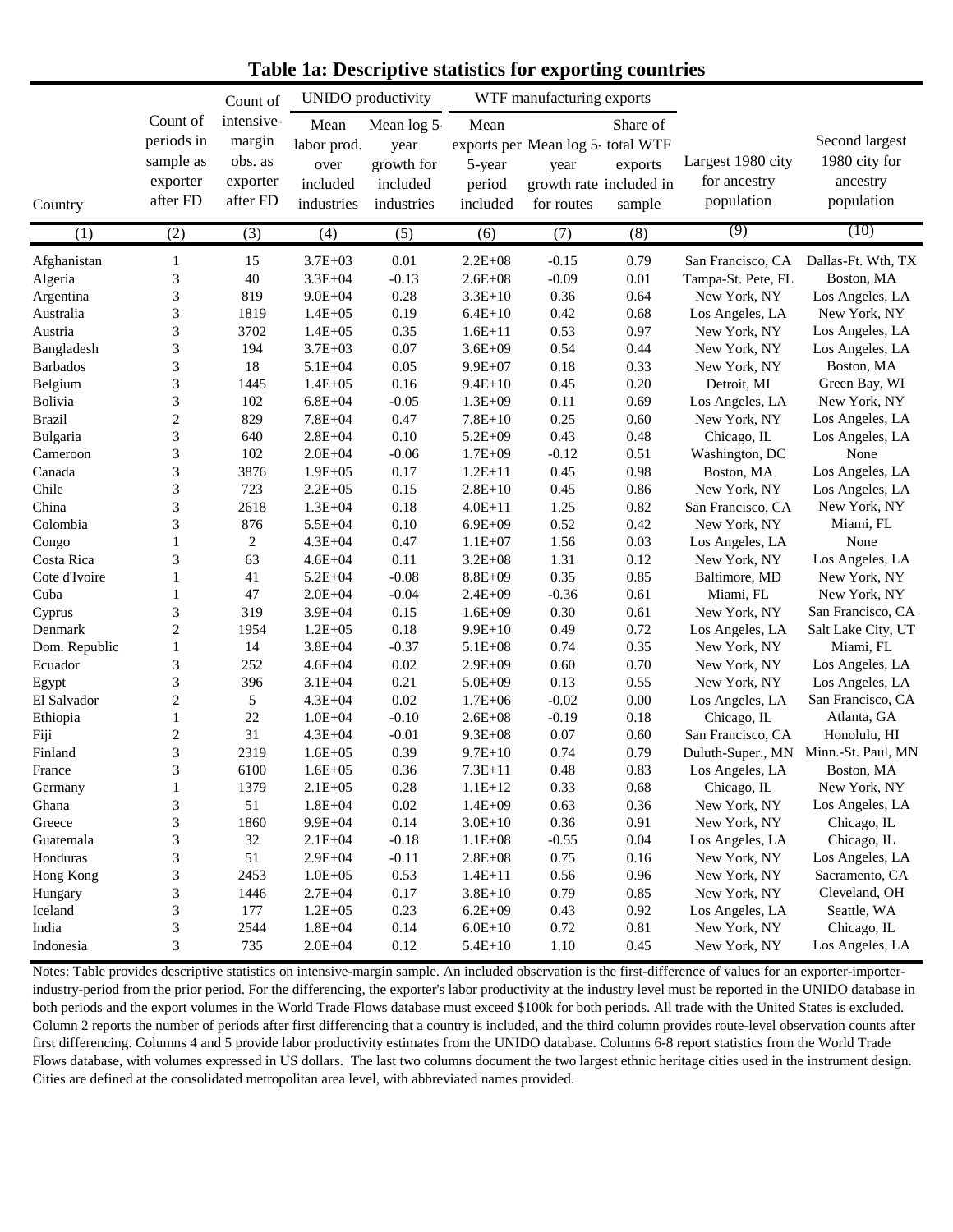**Table 1a, continued**

|                 |                                                             | Count of                                                |                                                       | <b>UNIDO</b> productivity                                  |                                      | WTF manufacturing exports                                                         |                               |                                                 |                                                           |
|-----------------|-------------------------------------------------------------|---------------------------------------------------------|-------------------------------------------------------|------------------------------------------------------------|--------------------------------------|-----------------------------------------------------------------------------------|-------------------------------|-------------------------------------------------|-----------------------------------------------------------|
| Country         | Count of<br>periods in<br>sample as<br>exporter<br>after FD | intensive-<br>margin<br>obs. as<br>exporter<br>after FD | Mean<br>labor prod.<br>over<br>included<br>industries | Mean log 5<br>year<br>growth for<br>included<br>industries | Mean<br>5-year<br>period<br>included | exports per Mean log 5 total WTF<br>year<br>growth rate included in<br>for routes | Share of<br>exports<br>sample | Largest 1980 city<br>for ancestry<br>population | Second largest<br>1980 city for<br>ancestry<br>population |
| (1)             | (2)                                                         | (3)                                                     | (4)                                                   | (5)                                                        | (6)                                  | (7)                                                                               | (8)                           | (9)                                             | (10)                                                      |
| Iran            | $\sqrt{2}$                                                  | 157                                                     | $2.1E + 04$                                           | $-0.09$                                                    | $4.4E + 09$                          | 0.43                                                                              | 0.55                          | Los Angeles, LA                                 | San Francisco, CA                                         |
| Ireland         | $\mathfrak{Z}$                                              | 2061                                                    | $2.9E + 05$                                           | 0.41                                                       | $1.2E + 11$                          | 0.79                                                                              | 0.96                          | New York, NY                                    | Philadelphia, PA                                          |
| Israel          | $\mathfrak{Z}$                                              | 1123                                                    | $1.0E + 05$                                           | 0.22                                                       | $1.3E+10$                            | 0.69                                                                              | 0.50                          | New York, NY                                    | Los Angeles, LA                                           |
| Italy           | $\mathfrak{Z}$                                              | 6102                                                    | $1.5E + 05$                                           | 0.35                                                       | $6.2E + 11$                          | 0.50                                                                              | 0.89                          | New York, NY                                    | Philadelphia, PA                                          |
| Jamaica         | $\sqrt{2}$                                                  | 3                                                       | $1.1E + 05$                                           | 0.07                                                       | $7.6E + 06$                          | 0.92                                                                              | $0.01\,$                      | New York, NY                                    | Miami, FL                                                 |
| Japan           | $\mathfrak{Z}$                                              | 5799                                                    | $2.7E + 05$                                           | 0.37                                                       | $1.2E+12$                            | 0.43                                                                              | 0.99                          | Honolulu, HI                                    | Los Angeles, LA                                           |
| Jordan          | $\overline{3}$                                              | 113                                                     | 5.3E+04                                               | 0.20                                                       | $5.5E + 08$                          | 0.25                                                                              | 0.26                          | New York, NY                                    | Detroit, MI                                               |
| Kenya           | $\overline{3}$                                              | 231                                                     | $4.8E + 04$                                           | 0.13                                                       | $1.1E + 09$                          | 0.32                                                                              | 0.28                          | Washington, DC                                  | San Francisco, CA                                         |
| Kuwait          | $\overline{3}$                                              | 391                                                     | $7.8E + 05$                                           | 0.12                                                       | $1.5E+10$                            | $-0.35$                                                                           | 0.74                          | Orlando, FL                                     | Providence, RI                                            |
| Macau           | $\overline{3}$                                              | 166                                                     | $2.7E + 04$                                           | 0.33                                                       | $3.6E + 09$                          | 0.34                                                                              | 0.72                          | Los Angeles, LA                                 | Seattle, WA                                               |
| Malaysia        | $\overline{3}$                                              | 1317                                                    | $6.6E + 04$                                           | 0.33                                                       | $1.1E + 11$                          | 1.28                                                                              | 0.61                          | San Francisco, CA                               | Los Angeles, LA                                           |
| Malta           | $\mathfrak{Z}$                                              | 223                                                     | $2.0E + 0.5$                                          | 0.50                                                       | $3.5E + 09$                          | 0.83                                                                              | 0.68                          | Detroit, MI                                     | New York, NY                                              |
| Mexico          | $\mathfrak{Z}$                                              | 1474                                                    | $7.3E + 04$                                           | 0.21                                                       | $3.8E + 10$                          | 0.84                                                                              | 0.82                          | Los Angeles, LA                                 | San Antonio, TX                                           |
| Morocco         | 3                                                           | 551                                                     | $4.2E + 04$                                           | 0.00                                                       | $1.8E + 10$                          | 0.54                                                                              | 0.86                          | New York, NY                                    | Chicago, IL                                               |
| Myanmar         | $\sqrt{2}$                                                  | 40                                                      | $2.4E + 03$                                           | 0.64                                                       | $3.2E + 08$                          | 0.38                                                                              | 0.24                          | Washington, DC                                  | Los Angeles, LA                                           |
| Nepal           | $\mathbf{1}$                                                | 2                                                       | $7.0E + 03$                                           | 0.21                                                       | $1.7E + 06$                          | 0.42                                                                              | $0.00\,$                      | Boston, MA                                      | St. Louis, MO                                             |
| Netherlands     | $\mathfrak{Z}$                                              | 5429                                                    | $2.7E + 0.5$                                          | 0.29                                                       | $5.1E + 11$                          | 0.46                                                                              | 0.91                          | Los Angeles, LA                                 | Grand Rapids, MI                                          |
| New Zealand     | $\mathfrak{Z}$                                              | 735                                                     | $1.0E + 05$                                           | 0.31                                                       | $1.7E + 10$                          | 0.40                                                                              | 0.49                          | Washington, DC                                  | San Francisco, CA                                         |
| Nicaragua       | $\mathbf{1}$                                                | 1                                                       | $4.1E + 04$                                           | 0.40                                                       | $7.4E + 05$                          | 1.90                                                                              | $0.00\,$                      | Los Angeles, LA                                 | San Francisco, CA                                         |
| Nigeria         | $\sqrt{3}$                                                  | $28\,$                                                  | $1.1E + 05$                                           | $-0.06$                                                    | 7.9E+07                              | 0.04                                                                              | 0.03                          | New York, NY                                    | Washington, DC                                            |
| Norway          | $\mathfrak{Z}$                                              | 2295                                                    | $3.4E + 05$                                           | 0.26                                                       | $8.5E + 10$                          | 0.36                                                                              | 0.90                          | Minn.-St. Paul, MN                              | Seattle, WA                                               |
| Oman            | $\mathbf{1}$                                                | 14                                                      | $3.1E + 05$                                           | $-0.19$                                                    | $1.4E + 09$                          | 0.60                                                                              | 0.33                          | Los Angeles, LA                                 | Salinas, CA                                               |
| Pakistan        | $\mathfrak{Z}$                                              | 784                                                     | $2.1E + 04$                                           | 0.19                                                       | $2.1E+10$                            | 0.46                                                                              | 0.87                          | New York, NY                                    | Los Angeles, LA                                           |
| Panama          | $\overline{3}$                                              | 288                                                     | $3.7E + 04$                                           | $-0.06$                                                    | $3.0E + 09$                          | 0.07                                                                              | 0.47                          | New York, NY                                    | Los Angeles, LA                                           |
| Peru            | $\overline{3}$                                              | 354                                                     | $6.6E + 04$                                           | 0.54                                                       | $3.0E + 09$                          | 0.26                                                                              | 0.27                          | New York, NY                                    | Los Angeles, LA                                           |
| Philippines     | $\overline{3}$                                              | 930                                                     | $2.8E + 04$                                           | 0.35                                                       | $3.5E+10$                            | 0.97                                                                              | $0.80\,$                      | San Francisco, CA                               | Los Angeles, LA                                           |
| Poland          | $\mathfrak{Z}$                                              | 1213                                                    | $2.6E + 04$                                           | 0.25                                                       | $4.1E + 10$                          | 0.69                                                                              | 0.71                          | New York, NY                                    | Chicago, IL                                               |
| Portugal        | $\sqrt{3}$                                                  | 2160                                                    | $6.1E + 04$                                           | 0.39                                                       | $7.2E+10$                            | 0.72                                                                              | 0.96                          | Providence, RI                                  | San Francisco, CA                                         |
| Romania         | $\mathbf{1}$                                                | 191                                                     | $6.7E + 03$                                           | $-0.31$                                                    | $8.0E + 09$                          | $-0.08$                                                                           | 0.29                          | New York, NY                                    | Los Angeles, LA                                           |
| Senegal         | 3                                                           | 64                                                      | $3.5E + 04$                                           | 0.10                                                       | $1.6E + 09$                          | 0.19                                                                              | 0.81                          | Los Angeles, LA                                 | Washington, DC                                            |
| Singapore       | $\mathfrak{Z}$                                              | 2790                                                    | $2.6E + 05$                                           | 0.51                                                       | $2.0E + 11$                          | 0.83                                                                              | 0.94                          | New York, NY                                    | San Francisco, CA                                         |
| South Africa    | $\overline{\mathbf{3}}$                                     | 1017                                                    | 5.1E+04                                               | $-0.02$                                                    | $3.1E + 10$                          | 0.36                                                                              | 0.67                          | New York, NY                                    | Dallas-Ft. Wth, TX                                        |
| South Korea     | $\mathfrak{Z}$                                              | 3204                                                    | $1.2E + 05$                                           | 0.52                                                       | $2.5E+11$                            | 0.95                                                                              | 0.84                          | Los Angeles, LA                                 | New York, NY                                              |
| Spain           | 3                                                           | 5130                                                    | $1.4E + 05$                                           | 0.36                                                       | $2.6E + 11$                          | 0.69                                                                              | 0.97                          | New York, NY                                    | Los Angeles, LA                                           |
| Sri Lanka       | $\overline{\mathbf{3}}$                                     | 348                                                     | $8.0E + 03$                                           | $0.20\,$                                                   | $3.5E + 09$                          | 0.63                                                                              | 0.59                          | Los Angeles, LA                                 | Boston, MA                                                |
| Sweden          | $\overline{\mathbf{3}}$                                     | 4032                                                    | $1.5E + 05$                                           | 0.30                                                       | $2.5E+11$                            | 0.45                                                                              | 0.98                          | Minn.-St. Paul, MN                              | Chicago, IL                                               |
| Switzerland     | $\boldsymbol{2}$                                            | 908                                                     | $1.9E + 05$                                           | 0.29                                                       | $1.1E+11$                            | 0.35                                                                              | 0.42                          | Los Angeles, LA                                 | New York, NY                                              |
| Syria           | $\mathfrak{Z}$                                              | 87                                                      | $9.9E + 04$                                           | 0.54                                                       | $9.1E + 08$                          | 0.47                                                                              | 0.36                          | New York, NY                                    | Chicago, IL                                               |
| Taiwan          | $\mathfrak{Z}$                                              | 2022                                                    | $7.7E + 04$                                           | 0.46                                                       | $2.1E+11$                            | 0.87                                                                              | 0.74                          | Los Angeles, LA                                 | San Francisco, CA                                         |
| Tanzania        | $\overline{\mathbf{3}}$                                     | 54                                                      | $6.6E + 03$                                           | $-0.35$                                                    | $1.6E + 08$                          | 0.55                                                                              | 0.09                          | New York, NY                                    | Chicago, IL                                               |
| Thailand        | $\overline{c}$                                              | 499                                                     | 5.7E+04                                               | 0.37                                                       | $4.2E+10$                            | 1.33                                                                              | 0.37                          | Los Angeles, LA                                 | New York, NY                                              |
| Trinidad-Tobago | $\mathfrak{Z}$                                              | 41                                                      | $1.7E + 0.5$                                          | 0.11                                                       | $4.9E + 08$                          | $-0.36$                                                                           | 0.22                          | New York, NY                                    | Washington, DC                                            |
| Tunisia         | $\mathbf{1}$                                                | 46                                                      | $8.8E + 04$                                           | 0.25                                                       | $2.6E + 09$                          | $-0.39$                                                                           | 0.15                          | New York, NY                                    | Los Angeles, LA                                           |
| Turkey          | $\mathfrak{Z}$                                              | 1233                                                    | $6.8E + 04$                                           | 0.25                                                       | $4.8E + 10$                          | $0.81\,$                                                                          | $0.80\,$                      | New York, NY                                    | Los Angeles, LA                                           |
| United Kingdom  | $\mathfrak{Z}$                                              | 7143                                                    | $1.6E + 05$                                           | 0.37                                                       | $6.1E+11$                            | 0.48                                                                              | 0.90                          | Los Angeles, LA                                 | New York, NY                                              |
| Uruguay         | $\sqrt{3}$                                                  | 431                                                     | $4.4E + 04$                                           | 0.20                                                       | $6.5E + 09$                          | 0.21                                                                              | $0.88\,$                      | New York, NY                                    | Washington, DC                                            |
| Venezuela       | $\sqrt{3}$<br>$\mathfrak{Z}$                                | 490                                                     | $3.1E + 05$                                           | $-0.03$                                                    | $8.4E + 09$                          | $-0.01$                                                                           | 0.51                          | New York, NY                                    | Miami, FL                                                 |
| Zimbabwe        |                                                             | 14                                                      | $3.7E + 04$                                           | 0.12                                                       | 5.7E+07                              | $-0.58$                                                                           | $0.01\,$                      | Los Angeles, LA                                 | None                                                      |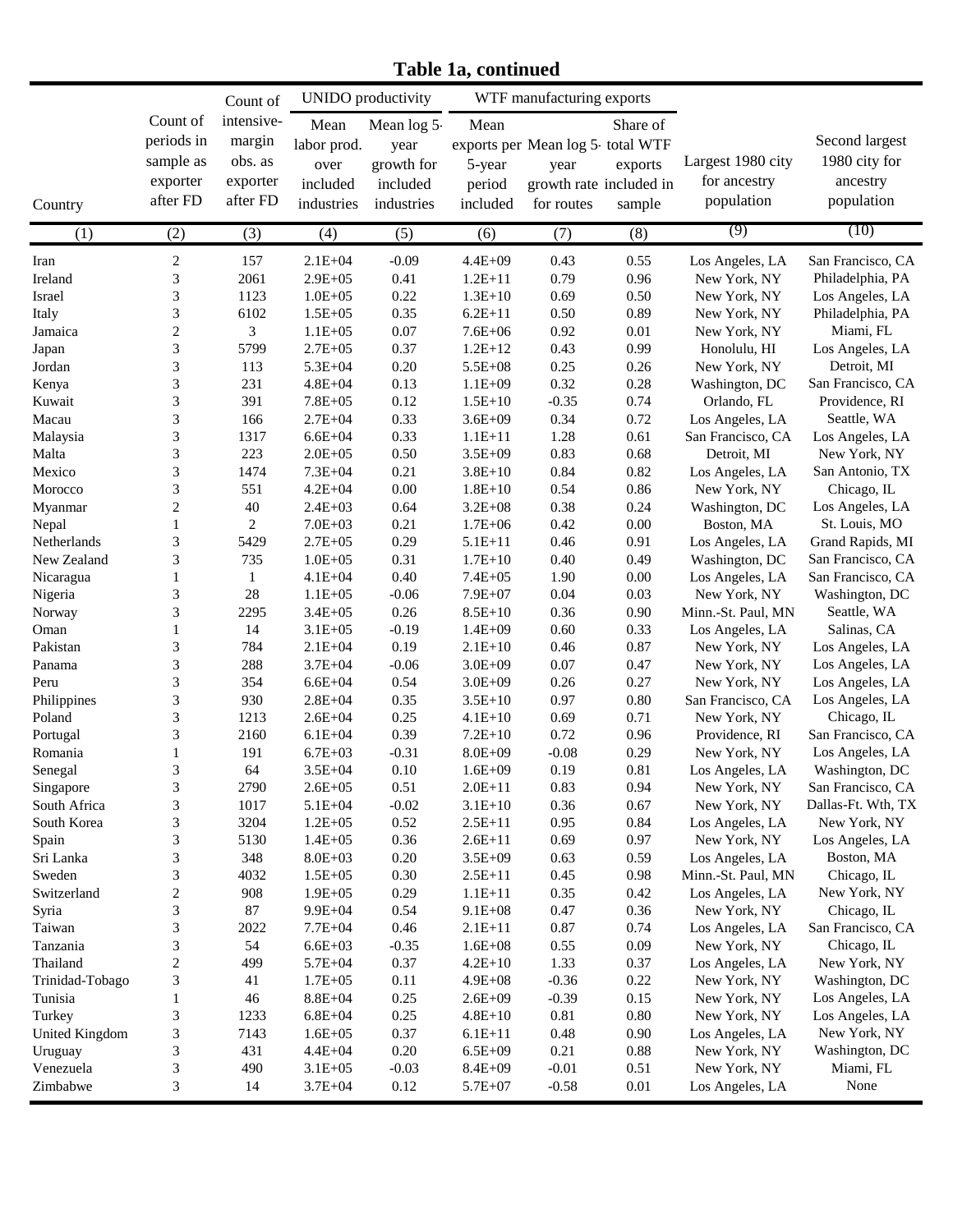|                          |                                                                                                  |                                                      | <b>UNIDO</b> productivity                                 |                                                        |                                                    | WTF manufacturing exports                          |                                                           | US patenting                               |                                      | US quintiles $(5 =$ Highest)  |                                          |                                       |
|--------------------------|--------------------------------------------------------------------------------------------------|------------------------------------------------------|-----------------------------------------------------------|--------------------------------------------------------|----------------------------------------------------|----------------------------------------------------|-----------------------------------------------------------|--------------------------------------------|--------------------------------------|-------------------------------|------------------------------------------|---------------------------------------|
| <b>ISIC</b>              | Industry title                                                                                   | Count of<br>intensive-<br>margin<br>obs. after<br>FD | Mean level<br>per 5-year<br>period                        | Mean log<br>5-year<br>growth<br>rate for<br>industries | Mean<br>exports per<br>5-year<br>period            | Mean log<br>5-year<br>growth<br>rate for<br>routes | Share of<br>total WTF<br>exports<br>included in<br>sample | Share of<br>total<br>included<br>patenting | Mean log<br>5-year<br>growth<br>rate | Capital/<br>labor<br>ratio    | Mean<br>wages                            | Non-<br>prod.<br>worker<br>share      |
| (1)                      | (2)                                                                                              | (3)                                                  | (4)                                                       | (5)                                                    | (6)                                                | (7)                                                | (8)                                                       | (9)                                        | (10)                                 | (11)                          | (12)                                     | (13)                                  |
| 311<br>313<br>314<br>321 | Food products<br><b>Beverages</b><br>Tobacco<br>Textiles                                         | 8183<br>2294<br>1498<br>7067                         | $1.5E + 05$<br>$2.2E + 0.5$<br>$3.3E + 05$<br>$6.8E + 04$ | 0.16<br>0.31<br>0.22<br>0.22                           | $5.9E+11$<br>$6.5E+10$<br>$2.6E+10$<br>$4.9E + 11$ | 0.33<br>0.49<br>0.49<br>0.48                       | 0.74<br>0.75<br>0.56<br>0.79                              | 0.02<br>0.01<br>0.00<br>0.02               | 0.15<br>0.17<br>0.15<br>0.16         | 3<br>5<br>5<br>$\overline{c}$ | $\overline{2}$<br>3<br>5<br>$\mathbf{1}$ | 3<br>5<br>3                           |
| 322<br>323               | Wearing apparel, except footwear<br>Leather products                                             | 3738<br>2605                                         | $4.5E + 04$<br>$7.8E + 04$                                | 0.18<br>0.14                                           | $2.8E + 11$<br>$7.8E+10$                           | 0.48<br>0.64                                       | 0.83<br>0.73                                              | 0.00<br>0.00                               | 0.20<br>0.19                         |                               |                                          |                                       |
| 324<br>331<br>332        | Footwear, except rubber or plastic<br>Wood products, except furniture<br>Furniture, except metal | 1848<br>3217<br>2551                                 | $5.8E + 04$<br>$7.5E + 04$<br>$7.9E + 04$                 | 0.30<br>0.15<br>0.21                                   | $4.8E + 10$<br>$1.1E + 11$<br>$7.9E+10$            | 0.42<br>0.47<br>0.56                               | 0.44<br>0.73<br>0.68                                      | 0.00<br>0.01<br>0.01                       | 0.19<br>0.15<br>0.16                 | $\overline{c}$                | $\mathbf{1}$<br>1                        | $\mathbf{1}$<br>$\overline{2}$        |
| 341<br>342               | Paper and products<br>Printing and publishing                                                    | 4382<br>2736                                         | $1.7E + 05$<br>$9.6E + 04$                                | 0.19<br>0.20                                           | $2.0E + 11$<br>$4.4E+10$                           | 0.35<br>0.43                                       | 0.76<br>0.68                                              | 0.03<br>0.01                               | 0.15<br>0.16                         | 4<br>$\overline{2}$           | $\overline{4}$<br>$\mathfrak{2}$         | $\overline{c}$<br>5                   |
| 351<br>352<br>353        | Industrial chemicals<br>Other chemicals<br>Petroleum refineries                                  | 6309<br>5379<br>2257                                 | $2.5E + 05$<br>$1.7E + 05$<br>$1.6E + 06$                 | 0.23<br>0.21<br>0.24                                   | $5.3E + 11$<br>$2.8E + 11$<br>$2.2E + 11$          | 0.46<br>0.60<br>0.03                               | 0.59<br>0.53<br>0.50                                      | 0.05<br>0.08<br>0.01                       | 0.10<br>0.18<br>0.09                 | 5<br>4<br>5                   | 5<br>4<br>$\sqrt{5}$                     | 4<br>5<br>4                           |
| 354<br>355               | Misc. petroleum and coal products<br>Rubber products                                             | 722<br>3819                                          | $2.7E + 05$<br>$1.0E + 05$<br>$5.4E + 04$                 | 0.15<br>0.29                                           | $1.8E + 10$<br>$7.8E+10$<br>$1.4E + 10$            | 0.62<br>0.45<br>0.44                               | 0.29<br>0.75<br>0.58                                      | 0.01<br>0.01<br>0.00                       | 0.10<br>0.14<br>0.14                 | $\overline{4}$<br>3<br>1      | $\overline{4}$<br>3<br>$\overline{2}$    | 4<br>$\overline{2}$<br>$\overline{2}$ |
| 361<br>362<br>369        | Pottery, china, earthenware<br>Glass and products<br>Other non-metallic mineral                  | 1648<br>2750<br>3157                                 | $1.1E + 05$<br>$1.2E + 05$                                | 0.12<br>0.24<br>0.22                                   | $3.7E + 10$<br>$6.6E + 10$                         | 0.47<br>0.38                                       | 0.58<br>0.70                                              | 0.01<br>0.01                               | 0.14<br>0.12                         | 4<br>$\overline{4}$           | 3<br>3                                   | 3                                     |
| 371<br>372<br>381        | Iron and steel<br>Non-ferrous metals                                                             | 4301<br>3355<br>5612                                 | $2.0E + 05$<br>$2.1E + 0.5$<br>$9.0E + 04$                | 0.29<br>0.21<br>0.20                                   | $2.6E+11$<br>$1.7E + 11$<br>$2.2E + 11$            | 0.27<br>0.35<br>0.42                               | 0.59<br>0.60<br>0.69                                      | 0.01<br>0.02<br>0.05                       | 0.13<br>0.16<br>0.15                 | 5<br>4<br>$\sqrt{2}$          | 5<br>3<br>3                              | $\overline{c}$<br>3<br>3              |
| 382<br>383               | Fabricated metal products<br>Machinery, except electrical<br>Machinery, electric                 | 6989<br>6513                                         | $1.5E + 05$<br>$1.5E + 05$                                | 0.43<br>0.46                                           | $1.1E+12$<br>$1.1E+12$                             | 0.67<br>0.74                                       | 0.67<br>0.81                                              | 0.25<br>0.22                               | 0.25<br>0.26                         | 3<br>3                        | $\overline{4}$<br>$\overline{4}$         | 4<br>5                                |
| 384<br>385               | Transport equipment<br>Professional & scientific equipment                                       | 5714<br>5195                                         | $2.0E + 05$<br>$1.1E + 05$                                | 0.33<br>0.28                                           | $1.0E + 12$<br>$2.8E + 11$                         | 0.49<br>0.45                                       | 0.76<br>0.81                                              | 0.09<br>0.08                               | 0.16<br>0.24                         | $\mathbf{2}$<br>3             | $\sqrt{5}$<br>$\overline{4}$             | 4<br>5                                |

### **Table 1b: Descriptive statistics for ISIC Revision 2 industries**

Notes: See Table 1a. Column 3 provides route-level observation counts by industry after first differencing. Columns 4 and 5 provide labor productivity estimates from the UNIDO database. Columns 6-8 report statistics from the World Trade Flows database, with volumes expressed in US dollars. Industries 356 and 390 are excluded. Columns 9-10 report the share and growth rate of patenting in United States that is used for the technology transfer measures. The last columns report the quintile to which the industry is assigned for the Rybczynski effect controls of country time trends x industry quintiles.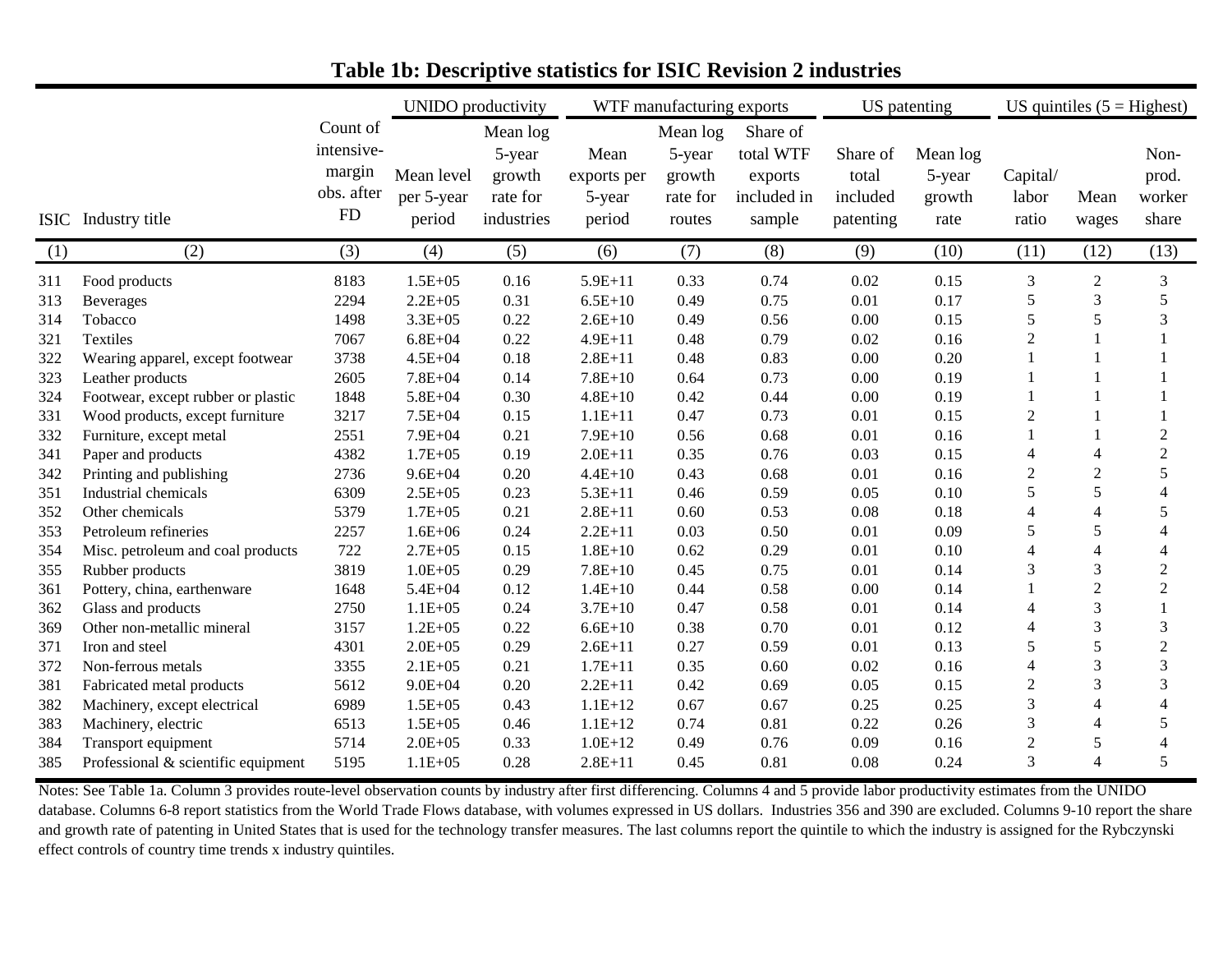| Between estimation                | FD estimation                                                                                                                             |  |  |  |
|-----------------------------------|-------------------------------------------------------------------------------------------------------------------------------------------|--|--|--|
| (1)                               | (2)                                                                                                                                       |  |  |  |
|                                   | Panel A: Weighting bilateral routes by the interaction of exporter and<br>importer trade in industry (summed across all bilateral routes) |  |  |  |
| DV: Log bilateral exports         | $DV: \Delta Log$ bilateral exports                                                                                                        |  |  |  |
| 0.640<br>(0.242)                  |                                                                                                                                           |  |  |  |
|                                   | 0.573<br>(0.185)                                                                                                                          |  |  |  |
| 149,547                           | 103,839                                                                                                                                   |  |  |  |
| Yes                               | Yes                                                                                                                                       |  |  |  |
| Yes                               | Yes                                                                                                                                       |  |  |  |
| Panel B: Excluding sample weights |                                                                                                                                           |  |  |  |
| DV: Log bilateral exports         | $DV: \Delta Log \, bilateral \, exports$                                                                                                  |  |  |  |
| 0.361                             |                                                                                                                                           |  |  |  |
| (0.091)                           |                                                                                                                                           |  |  |  |
|                                   | 0.210<br>(0.041)                                                                                                                          |  |  |  |
| 149,547                           | 103,839                                                                                                                                   |  |  |  |
| Yes                               | Yes                                                                                                                                       |  |  |  |
| Yes                               | Yes                                                                                                                                       |  |  |  |
|                                   |                                                                                                                                           |  |  |  |

### **Table 2: OLS estimations of labor productivity and exports**

Notes: Panel estimations consider manufacturing exports taken from the WTF database. Data are organized by exporterimporter-industry-year. Industries are defined at the three-digit level of the ISIC Revision 2 system. Annual data are collapsed into five-year groupings beginning with 1980-1984 and extending to 1995-1999. The dependent variable in Column 1 is the log mean nominal value (US\$) of bilateral exports for the five years; the dependent variable in Column 2 is the change in log exports from the prior period. The intensive margin sample is restricted to exporter-importer-industry groupings with exports exceeding \$100k in every year. The \$100k threshold is chosen due to WTF data collection procedures discussed in the text. Labor productivity from the UNIDO database measures comparative advantages. Column 1 estimates Ricardian elasticities using both within-panel variation and variation between industries of a country. Column 2 estimates Ricardian elasticities using only variation within panels. Estimations in Panel A weight bilateral routes by the interaction of total exporter and importer trade in industry; estimations in Panel B are unweighted. Estimations cluster standard errors by exporter-industry. Importer-Industry-Yr FE are defined at the two-digit level of the ISIC system.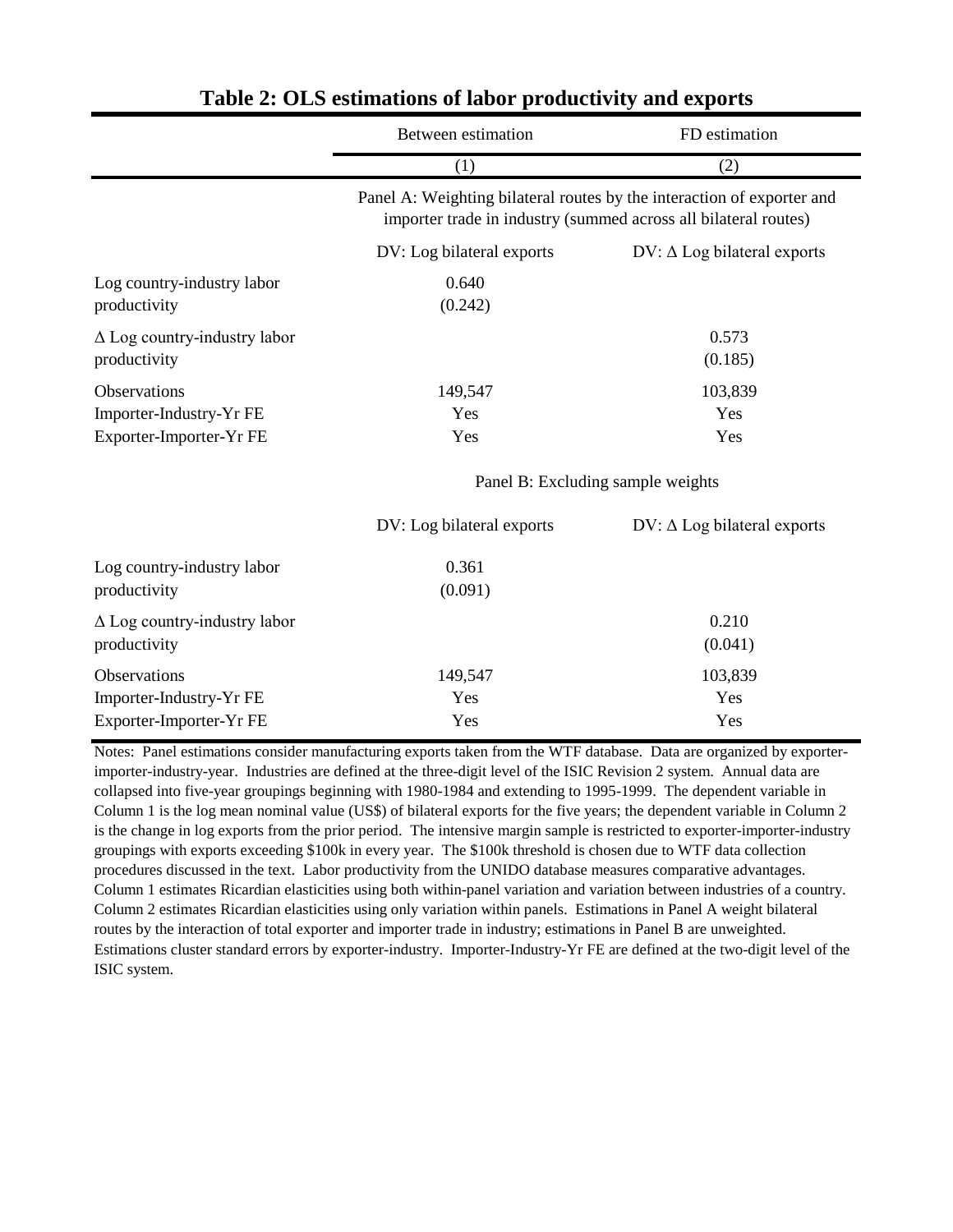|                                                     | Base<br>estimation<br>(Column 2,<br>Table 2) | Excluding<br>exports<br>from Brazil | Excluding<br>exports<br>from China | Excluding<br>electrical<br>machinery | Using a<br>2%/98%<br>winsorized<br>sample | <b>Using ISIC</b><br>2-digit level<br>industry<br>groups | sample<br>using Imp- | Kerr (2008) Kerr (2008)<br>sample<br>using Imp-<br>ISIC2-Year ISIC3-Year<br>fixed effects fixed effects        | Using<br>bilateral<br>route<br>clustering |
|-----------------------------------------------------|----------------------------------------------|-------------------------------------|------------------------------------|--------------------------------------|-------------------------------------------|----------------------------------------------------------|----------------------|----------------------------------------------------------------------------------------------------------------|-------------------------------------------|
|                                                     | (1)                                          | (2)                                 | (3)                                | (4)                                  | (5)                                       | (6)                                                      | (7)                  | (8)                                                                                                            | (9)                                       |
|                                                     |                                              |                                     |                                    |                                      |                                           |                                                          |                      | The dependent variable is $\Delta$ log bilateral exports on the intensive margin by exporter-importer-industry |                                           |
|                                                     |                                              |                                     |                                    |                                      |                                           |                                                          |                      | Panel A: Weighting bilateral routes by the interaction of exporter and importer trade in industry              |                                           |
| $\Delta$ Log country-industry labor<br>productivity | 0.573<br>(0.185)                             | 0.573<br>(0.185)                    | 0.472<br>(0.097)                   | 0.390<br>(0.121)                     | 0.493<br>(0.133)                          | 0.266<br>(0.112)                                         | 0.287<br>(0.113)     | 0.281<br>(0.138)                                                                                               | 0.573<br>(0.073)                          |
| Observations                                        | 103,839                                      | 103,010                             | 101,221                            | 97,326                               | 103,839                                   | 51,483                                                   | 23,345               | 23,345                                                                                                         | 103,839                                   |
| Importer-Industry-Yr FE                             | Yes                                          | Yes                                 | Yes                                | Yes                                  | Yes                                       | Yes                                                      | Yes                  | Yes                                                                                                            | Yes                                       |
| Exporter-Importer-Yr FE                             | Yes                                          | Yes                                 | Yes                                | Yes                                  | Yes                                       | Yes                                                      | Yes                  | Yes                                                                                                            | Yes                                       |
|                                                     |                                              |                                     |                                    |                                      | Panel B: Excluding sample weights         |                                                          |                      |                                                                                                                |                                           |
| $\Delta$ Log country-industry labor                 | 0.210                                        | 0.210                               | 0.221                              | 0.154                                | 0.264                                     | 0.097                                                    | 0.248                | 0.184                                                                                                          | 0.210                                     |
| productivity                                        | (0.041)                                      | (0.041)                             | (0.041)                            | (0.039)                              | (0.043)                                   | (0.037)                                                  | (0.066)              | (0.069)                                                                                                        | (0.018)                                   |
| Observations                                        | 103,839                                      | 103,010                             | 101,221                            | 97,326                               | 103,839                                   | 51,483                                                   | 23,345               | 23,345                                                                                                         | 103,839                                   |
| Importer-Industry-Yr FE                             | Yes                                          | Yes                                 | Yes                                | Yes                                  | Yes                                       | Yes                                                      | Yes                  | Yes                                                                                                            | Yes                                       |
| Exporter-Importer-Yr FE                             | Yes                                          | Yes                                 | Yes                                | Yes                                  | Yes                                       | Yes                                                      | Yes                  | Yes                                                                                                            | Yes                                       |

# **Table 3: Robustness checks on OLS specifications in Table 2**

Notes: See Table 2.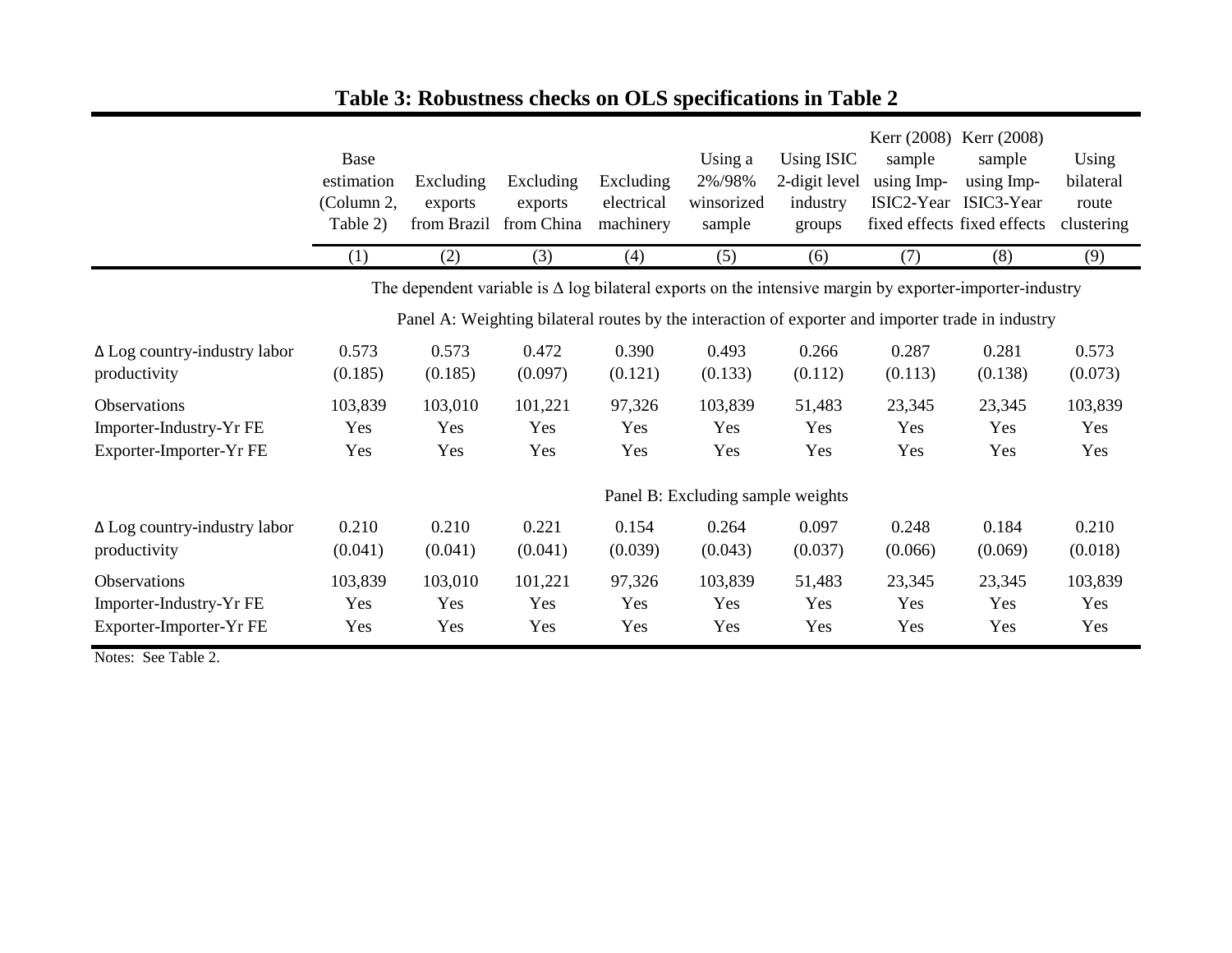|                                                                                                                 | Base<br>estimation     | Including                           | Including<br>exporter                                 | Including<br>route               | Including<br>border   |                                                                                                                | Including Rybczynski effect controls of<br>country time trends x industry quintiles |                       |
|-----------------------------------------------------------------------------------------------------------------|------------------------|-------------------------------------|-------------------------------------------------------|----------------------------------|-----------------------|----------------------------------------------------------------------------------------------------------------|-------------------------------------------------------------------------------------|-----------------------|
|                                                                                                                 | (Column 2,<br>Table 2) | GDP/capita                          | populations<br>interactions interactions interactions | distance                         | effect<br>interaction | Capital/labor<br>ratio                                                                                         | Mean wages                                                                          | Non-prod.<br>share    |
|                                                                                                                 | (1)                    | (2)                                 | (3)                                                   | (4)                              | (5)                   | (6)                                                                                                            | (7)                                                                                 | (8)                   |
|                                                                                                                 |                        |                                     |                                                       |                                  |                       | The dependent variable is $\Delta$ log bilateral exports on the intensive margin by exporter-importer-industry |                                                                                     |                       |
| $\Delta$ Log country-industry labor<br>productivity                                                             | 0.573<br>(0.185)       | 0.938<br>(0.219)                    | 0.578<br>(0.126)                                      | 0.269<br>(0.125)                 | 0.602<br>(0.186)      | 0.465<br>(0.129)                                                                                               | 0.332<br>(0.135)                                                                    | 0.313<br>(0.132)      |
| x Second quartile of trait<br>indicated in column header                                                        |                        | $-0.582$<br>(0.283)                 | 0.272<br>(0.284)                                      | 0.330<br>(0.139)                 |                       |                                                                                                                |                                                                                     |                       |
| x Third quartile of trait<br>indicated in column header                                                         |                        | $-0.972$<br>(0.271)                 | $-0.368$<br>(0.248)                                   | 0.570<br>(0.231)                 |                       |                                                                                                                |                                                                                     |                       |
| x Highest quartile of trait<br>indicated in column header                                                       |                        | $-0.734$<br>(0.234)                 | 0.060<br>(0.269)                                      | 0.268<br>(0.183)                 |                       |                                                                                                                |                                                                                     |                       |
| x Bordering economies                                                                                           |                        |                                     |                                                       |                                  | $-0.581$<br>(0.177)   |                                                                                                                |                                                                                     |                       |
| Effect at first quartile<br>Effect at second quartile<br>Effect at third quartile<br>Effect at highest quartile |                        | 0.938<br>0.356<br>$-0.034$<br>0.204 | 0.578<br>0.850<br>0.210<br>0.638                      | 0.269<br>0.599<br>0.839<br>0.536 |                       |                                                                                                                |                                                                                     |                       |
| Value at second quartile start<br>Value at third quartile start<br>Value at highest quartile start              |                        | 8,431<br>14,765<br>19,024           | 8,852,235<br>29,900,000<br>57,100,000                 | 2,319<br>5,596<br>9,184          |                       |                                                                                                                |                                                                                     |                       |
| Observations<br>Importer-Industry-Yr FE<br>Exporter-Importer-Yr FE                                              | 103,839<br>Yes<br>Yes  | 103,839<br>Yes<br>Yes               | 103,839<br>Yes<br>Yes                                 | 103,839<br>Yes<br>Yes            | 103,839<br>Yes<br>Yes | 103,839<br>Yes<br>Yes                                                                                          | 103,839<br>Yes<br>Yes                                                               | 103,839<br>Yes<br>Yes |

### **Table 4: Robustness checks on OLS specifications in Table 2**

Notes: See Table 2. Interactions in Column 4 use Great Circle distances between capital cities. To give a feel for these demarcations, the distances from Beijing, China, to the capitals of Bangladesh, United Arab Emirates, and Spain are 3029 km., 5967 km., and 9229 km., respectively. Columns 6-8 test for the Rybczynski effect within manufacturing. Industries are grouped into quintiles by their US capital-labor ratios, mean wage rates, and non-production worker wage bill shares. Table 1b lists industry groupings. Linear time trends for each country by industry quintile are included in the estimation.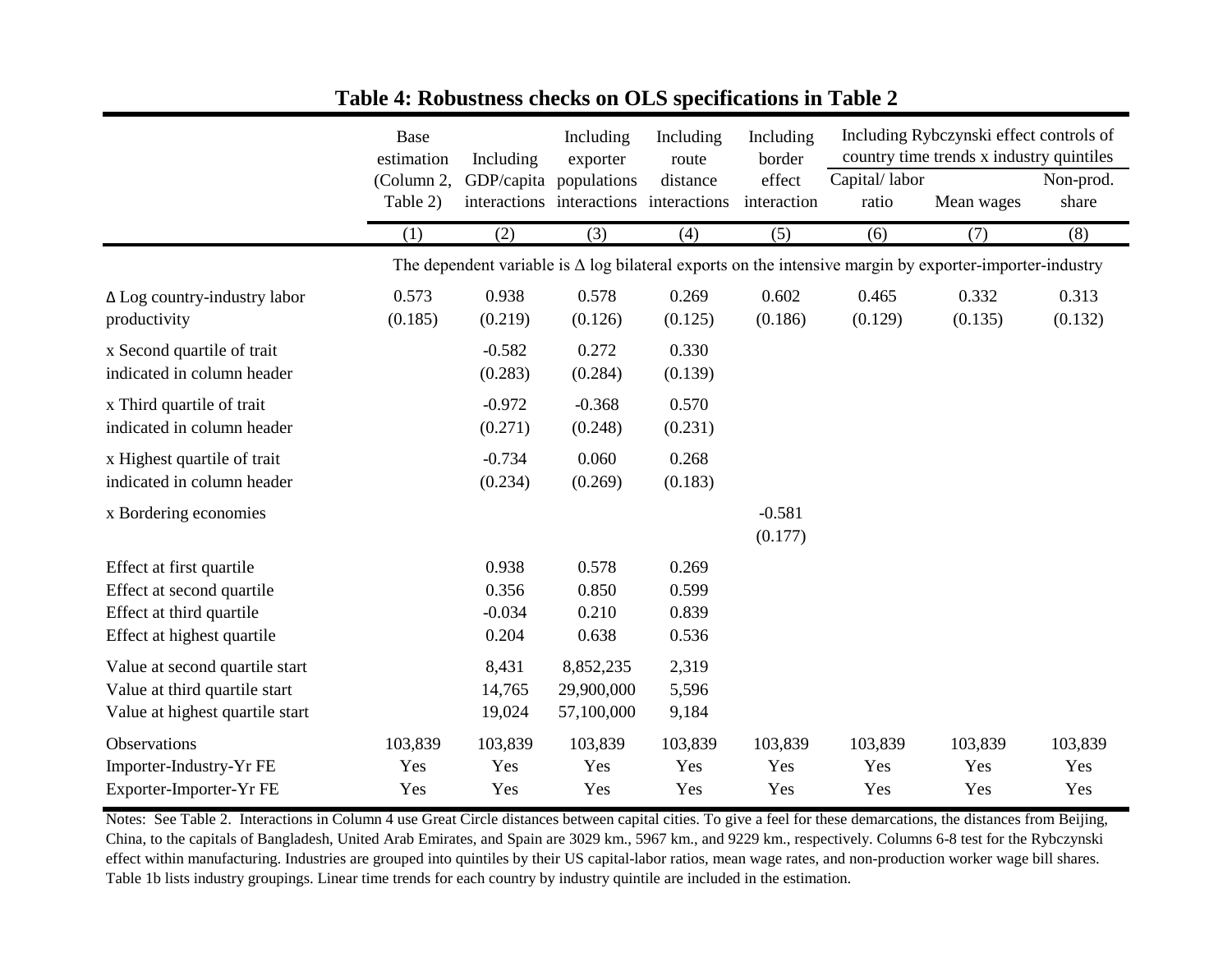|                                                     | First-stage estimation            | Reduced-form estimation                                                                              | IV estimation              |  |  |  |  |
|-----------------------------------------------------|-----------------------------------|------------------------------------------------------------------------------------------------------|----------------------------|--|--|--|--|
|                                                     | (1)                               | (2)                                                                                                  | (3)                        |  |  |  |  |
|                                                     |                                   | Panel A: Weighting bilateral routes by the interaction of exporter and importer<br>trade in industry |                            |  |  |  |  |
|                                                     | $DV: \Delta Log country$          | $DV: \Delta Log bilateral$                                                                           | $DV: \Delta Log bilateral$ |  |  |  |  |
|                                                     | industry labor productivity       | exports                                                                                              | exports                    |  |  |  |  |
| $\Delta$ Log estimator for technology               | 0.589                             | 0.938                                                                                                |                            |  |  |  |  |
| flows from the United States                        | (0.272)                           | (0.298)                                                                                              |                            |  |  |  |  |
| $\Delta$ Log country-industry labor<br>productivity |                                   |                                                                                                      | 1.592<br>(0.637)           |  |  |  |  |
| Observations                                        | 103,839                           | 103,839                                                                                              | 103,839                    |  |  |  |  |
| Importer-Industry-Yr FE                             | Yes                               | Yes                                                                                                  | Yes                        |  |  |  |  |
| Exporter-Importer-Yr FE                             | Yes                               | Yes                                                                                                  | Yes                        |  |  |  |  |
|                                                     | Panel B: Excluding sample weights |                                                                                                      |                            |  |  |  |  |
|                                                     | DV: $\Delta$ Log country-         | $DV: \Delta Log bilateral$                                                                           | $DV: \Delta Log bilateral$ |  |  |  |  |
|                                                     | industry labor productivity       | exports                                                                                              | exports                    |  |  |  |  |
| $\Delta$ Log estimator for technology               | 0.267                             | 0.648                                                                                                |                            |  |  |  |  |
| flows from the United States                        | (0.078)                           | (0.112)                                                                                              |                            |  |  |  |  |
| $\Delta$ Log country-industry labor<br>productivity |                                   |                                                                                                      | 2.429<br>(0.791)           |  |  |  |  |
| Observations                                        | 103,839                           | 103,839                                                                                              | 103,839                    |  |  |  |  |
| Importer-Industry-Yr FE                             | Yes                               | Yes                                                                                                  | Yes                        |  |  |  |  |
| Exporter-Importer-Yr FE                             | Yes                               | Yes                                                                                                  | Yes                        |  |  |  |  |

## **Table 5: IV estimations of labor productivity and exports**

Notes: See Table 2. The instrument combines panel variation on the development of new technologies across US cities during the 1975-2000 period with historical settlement patterns for migrants and their ancestors from countries that are recorded in the 1980 Census of Populations. The F statistics in Panels A and B are 4.7 and 11.6, respectively.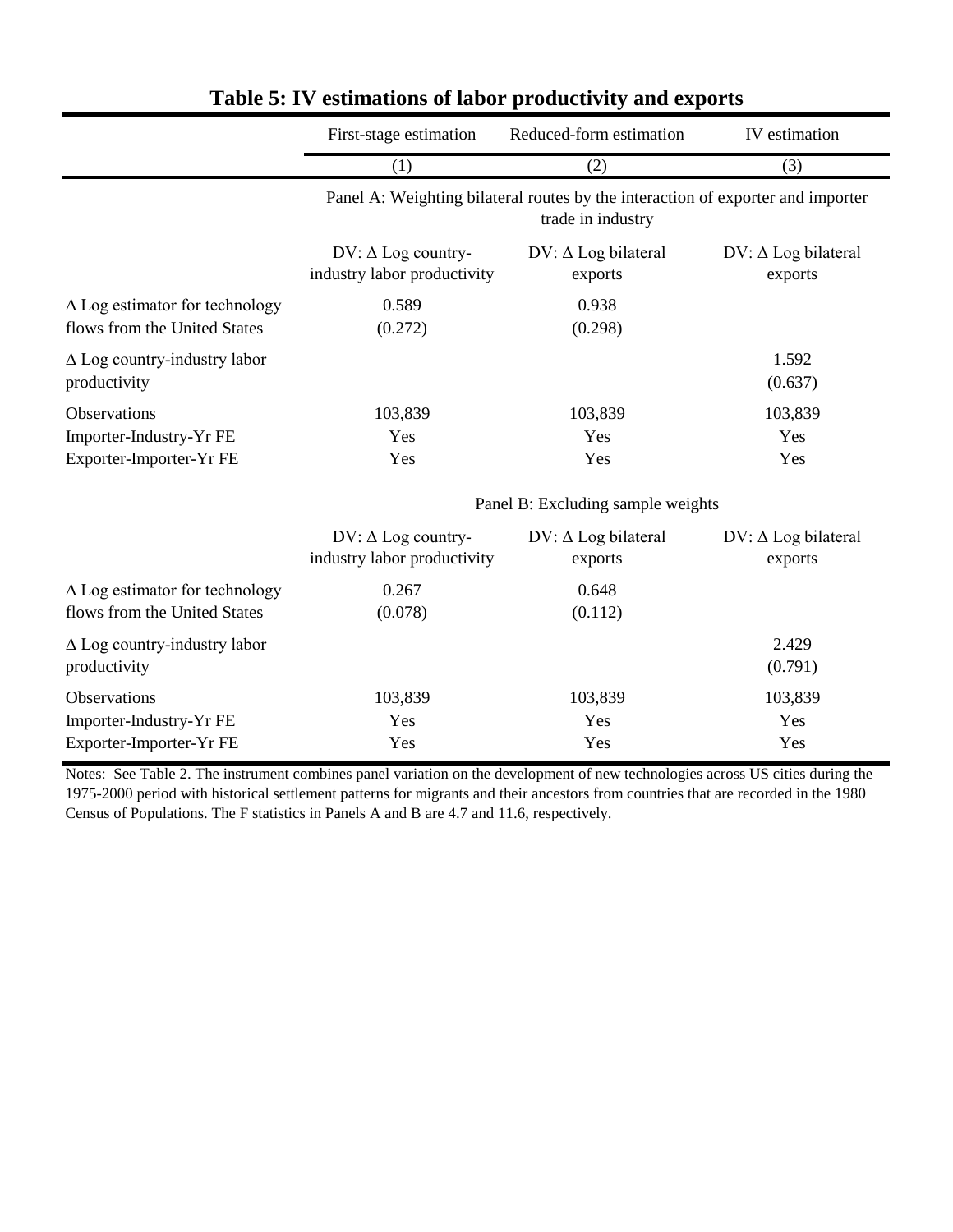|                                                                    | Base<br>estimation<br>(Column 3,<br>Table 5) | Excluding<br>exports<br>from Brazil | Excluding<br>exports<br>from China | Excluding<br>electrical<br>machinery | Using a<br>2%/98%<br>winsorized<br>sample | Using ISIC<br>2-digit level<br>industry<br>groups | sample<br>using Imp- | Kerr (2008) Kerr (2008)<br>sample<br>using Imp-<br>ISIC2-Year ISIC3-Year<br>fixed effects fixed effects        | Using<br>bilateral<br>route<br>clustering |
|--------------------------------------------------------------------|----------------------------------------------|-------------------------------------|------------------------------------|--------------------------------------|-------------------------------------------|---------------------------------------------------|----------------------|----------------------------------------------------------------------------------------------------------------|-------------------------------------------|
|                                                                    | (1)                                          | (2)                                 | (3)                                | (4)                                  | (5)                                       | (6)                                               | (7)                  | (8)                                                                                                            | (9)                                       |
|                                                                    |                                              |                                     |                                    |                                      |                                           |                                                   |                      | The dependent variable is $\Delta$ log bilateral exports on the intensive margin by exporter-importer-industry |                                           |
|                                                                    |                                              |                                     |                                    |                                      |                                           |                                                   |                      | Panel A: Weighting bilateral routes by the interaction of exporter and importer trade in industry              |                                           |
| $\Delta$ Log country-industry labor<br>productivity                | 1.592<br>(0.637)                             | 1.616<br>(0.644)                    | 1.372<br>(0.649)                   | 1.616<br>(0.746)                     | 1.715<br>(0.717)                          | 0.673<br>(0.393)                                  | 1.109<br>(0.390)     | 1.794<br>(0.770)                                                                                               | 1.592<br>(0.231)                          |
| Observations<br>Importer-Industry-Yr FE<br>Exporter-Importer-Yr FE | 103,839<br>Yes<br>Yes                        | 103,010<br>Yes<br>Yes               | 101,221<br>Yes<br>Yes              | 97,326<br>Yes<br>Yes                 | 103,839<br>Yes<br>Yes                     | 51,483<br>Yes<br>Yes                              | 23,345<br>Yes<br>Yes | 23,345<br>Yes<br>Yes                                                                                           | 103,839<br>Yes<br>Yes                     |
|                                                                    |                                              |                                     |                                    |                                      | Panel B: Excluding sample weights         |                                                   |                      |                                                                                                                |                                           |
| $\Delta$ Log country-industry labor<br>productivity                | 2.429<br>(0.791)                             | 2.485<br>(0.801)                    | 2.331<br>(0.778)                   | 3.415<br>(1.735)                     | 2.862<br>(0.851)                          | 1.578<br>(1.452)                                  | 3.448<br>(2.059)     | $-0.808$<br>(2.094)                                                                                            | 2.429<br>(0.221)                          |
| Observations<br>Importer-Industry-Yr FE<br>Exporter-Importer-Yr FE | 103,839<br>Yes<br>Yes                        | 103,010<br>Yes<br>Yes               | 101,221<br>Yes<br>Yes              | 97,326<br>Yes<br>Yes                 | 103,839<br>Yes<br>Yes                     | 51,483<br>Yes<br>Yes                              | 23,345<br>Yes<br>Yes | 23,345<br>Yes<br>Yes                                                                                           | 103,839<br>Yes<br>Yes                     |

# **Table 6: Robustness checks on IV specifications in Table 5**

Notes: See Table 5.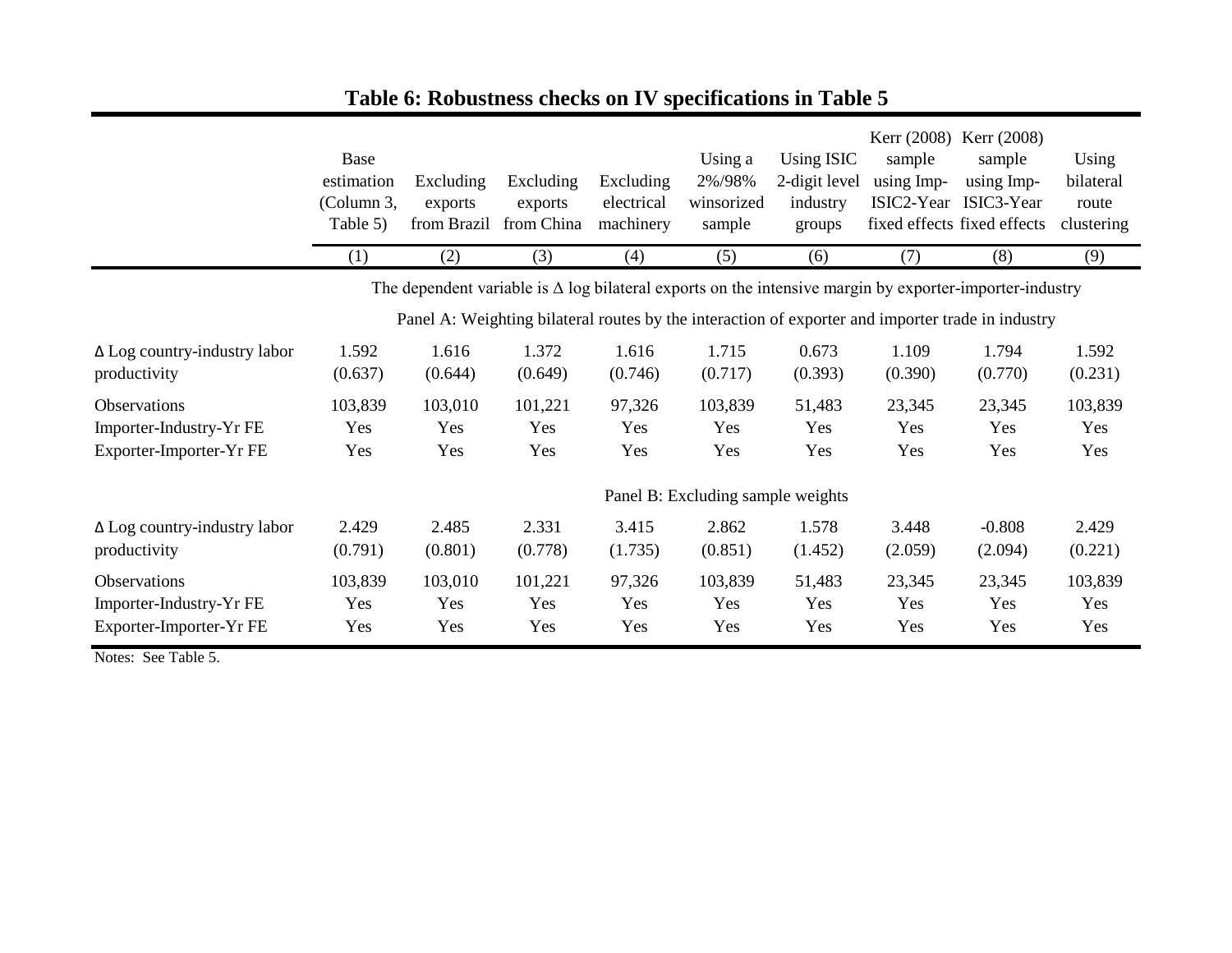|                                                                    | Base<br>estimation<br>(Column 3,<br>Table 5) | Using total<br>technology<br>trend | Using<br>industry<br>groupings<br>based on<br>mfg roles | Using first-<br>generation<br>immigrants | Using later-<br>generation<br>immigrants                                                                       | Using<br>bachelors'<br>educated<br>workers | Using non-<br>bachelors'<br>educated<br>workers | Including<br>industry x<br>year x<br>distance<br>effects | Excluding<br>exporters<br>with $<$ 100 $k$<br>ethnic US<br>members |
|--------------------------------------------------------------------|----------------------------------------------|------------------------------------|---------------------------------------------------------|------------------------------------------|----------------------------------------------------------------------------------------------------------------|--------------------------------------------|-------------------------------------------------|----------------------------------------------------------|--------------------------------------------------------------------|
|                                                                    | (1)                                          | (2)                                | (3)                                                     | (4)                                      | (5)                                                                                                            | (6)                                        | (7)                                             | (8)                                                      | (9)                                                                |
|                                                                    |                                              |                                    |                                                         |                                          | The dependent variable is $\Delta$ log bilateral exports on the intensive margin by exporter-importer-industry |                                            |                                                 |                                                          |                                                                    |
|                                                                    |                                              |                                    |                                                         |                                          | Panel A: Weighting bilateral routes by the interaction of exporter and importer trade in industry              |                                            |                                                 |                                                          |                                                                    |
| $\Delta$ Log country-industry labor<br>productivity                | 1.592<br>(0.637)                             | 1.513<br>(0.498)                   | 2.635<br>(1.583)                                        | 1.581<br>(0.420)                         | 1.699<br>(1.097)                                                                                               | 2.233<br>(1.052)                           | 1.607<br>(0.683)                                | 1.352<br>(0.426)                                         | 1.669<br>(0.797)                                                   |
| Observations<br>Importer-Industry-Yr FE<br>Exporter-Importer-Yr FE | 103,839<br>Yes<br>Yes                        | 103,839<br>Yes<br>Yes              | 103,839<br>Yes<br>Yes                                   | 103,839<br>Yes<br>Yes                    | 103,839<br>Yes<br>Yes                                                                                          | 103,839<br>Yes<br>Yes                      | 103,839<br>Yes<br>Yes                           | 103,839<br>Yes<br>Yes                                    | 78,411<br>Yes<br>Yes                                               |
|                                                                    |                                              |                                    |                                                         |                                          | Panel B: Excluding sample weights                                                                              |                                            |                                                 |                                                          |                                                                    |
| $\Delta$ Log country-industry labor<br>productivity                | 2.429<br>(0.791)                             | 3.342<br>(1.096)                   | Invalid<br>first stage                                  | 2.645<br>(0.733)                         | 2.341<br>(1.062)                                                                                               | 2.727<br>(0.988)                           | 2.812<br>(0.962)                                | 2.485<br>(0.776)                                         | 2.251<br>(0.875)                                                   |
| Observations<br>Importer-Industry-Yr FE<br>Exporter-Importer-Yr FE | 103,839<br>Yes<br>Yes                        | 103,839<br>Yes<br>Yes              | 103,839<br>Yes<br>Yes                                   | 103,839<br>Yes<br>Yes                    | 103,839<br>Yes<br>Yes                                                                                          | 103,839<br>Yes<br>Yes                      | 103,839<br>Yes<br>Yes                           | 103,839<br>Yes<br>Yes                                    | 78,411<br>Yes<br>Yes                                               |

# **Table 7: Robustness checks on IV specifications in Table 5**

Notes: See Table 5.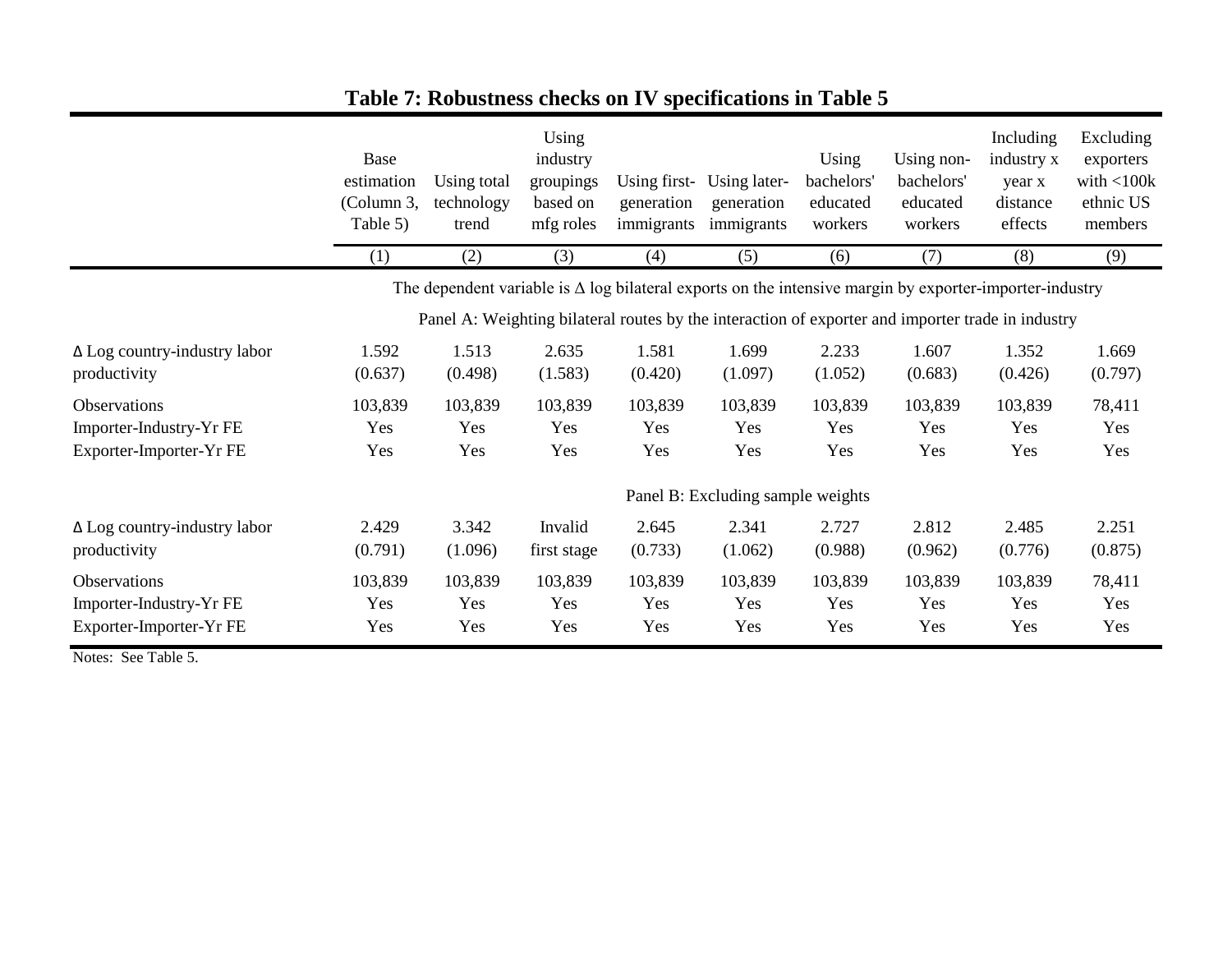|                         |             |           |                                                                                  |           | Ethnicity of inventor |                                                                         |        |           |           |
|-------------------------|-------------|-----------|----------------------------------------------------------------------------------|-----------|-----------------------|-------------------------------------------------------------------------|--------|-----------|-----------|
|                         | Anglo-Saxon | Chinese   | European                                                                         | Hispanic  | Indian                | Japanese                                                                | Korean | Russian   | Vietnam.  |
|                         |             |           |                                                                                  |           |                       | A. Ethnic Inventor Shares Estimated from US Inventor Records, 1975-2004 |        |           |           |
| 1975-1979               | 74.8%       | 2.1%      | 15.6%                                                                            | 2.7%      | 2.0%                  | 0.6%                                                                    | 0.3%   | 1.9%      | 0.1%      |
| 1980-1984               | 73.4%       | 2.9%      | 15.1%                                                                            | 2.7%      | 2.6%                  | 0.7%                                                                    | 0.4%   | 2.0%      | 0.1%      |
| 1985-1989               | 72.2%       | 3.6%      | 14.6%                                                                            | 2.9%      | 3.1%                  | 0.8%                                                                    | 0.5%   | 2.1%      | 0.2%      |
| 1990-1994               | 70.0%       | 4.8%      | 14.1%                                                                            | 3.2%      | 3.9%                  | 0.9%                                                                    | 0.6%   | 2.2%      | 0.4%      |
| 1995-1999               | 66.4%       | 6.7%      | 13.6%                                                                            | 3.5%      | 5.2%                  | 0.9%                                                                    | 0.7%   | 2.5%      | 0.5%      |
| 2000-2004               | 63.1%       | 8.8%      | 13.0%                                                                            | 3.8%      | 5.9%                  | 1.0%                                                                    | 0.9%   | 2.8%      | 0.6%      |
| Chemicals               | 65.8%       | 7.3%      | 14.4%                                                                            | 3.2%      | 4.9%                  | 0.9%                                                                    | 0.7%   | 2.5%      | 0.3%      |
| Computers               | 62.9%       | 8.4%      | 12.6%                                                                            | 3.4%      | 7.5%                  | 1.0%                                                                    | 0.7%   | 2.7%      | 0.7%      |
| Pharmaceuticals         | 64.8%       | 7.2%      | 14.8%                                                                            | 3.9%      | 4.6%                  | 1.1%                                                                    | 0.8%   | 2.6%      | 0.3%      |
| Electrical              | 64.3%       | 8.3%      | 13.3%                                                                            | 3.3%      | 5.3%                  | 1.0%                                                                    | 0.9%   | 2.8%      | 0.7%      |
| Mechanical              | 72.8%       | 3.3%      | 14.2%                                                                            | 3.3%      | 2.8%                  | 0.7%                                                                    | 0.5%   | 2.2%      | 0.2%      |
| Miscellaneous           | 74.1%       | 2.9%      | 13.9%                                                                            | 3.6%      | 2.3%                  | 0.6%                                                                    | 0.5%   | 1.9%      | 0.2%      |
| Top Cities as a         | WS (84)     | SF(14)    | MIL(21)                                                                          | MIA(16)   | SF(8)                 | SD(2)                                                                   | BAL(2) | NYC(4)    | AUS $(2)$ |
| Percentage of           | SLC(83)     | LA(8)     | NOR $(19)$                                                                       | SA(9)     | AUS $(7)$             | SF(2)                                                                   | LA(1)  | BOS(4)    | SF(1)     |
| City's Patents          | NAS (82)    | AUS $(6)$ | STL (19)                                                                         | WPB $(6)$ | PRT(6)                | LA $(2)$                                                                | DC(1)  | HRT $(4)$ | LA(1)     |
|                         |             |           | B. Immigrant Scientist and Engineer Shares Estimated from 1990 US Census Records |           |                       |                                                                         |        |           |           |
| <b>Bachelor's Share</b> | 87.6%       | 2.7%      | 2.3%                                                                             | 2.4%      | 2.3%                  | 0.6%                                                                    | 0.5%   | 0.4%      | 1.2%      |
| <b>Masters Share</b>    | 78.9%       | 6.7%      | 3.4%                                                                             | 2.2%      | 5.4%                  | 0.9%                                                                    | 0.7%   | 0.8%      | 1.0%      |
| Doctorate Share         | 71.2%       | 13.2%     | 4.0%                                                                             | 1.7%      | 6.5%                  | 0.9%                                                                    | 1.5%   | 0.5%      | 0.4%      |

**App. Table 1: Descriptive statistics for inventors residing in United States**

Notes: Panel A presents descriptive statistics for inventors residing in the US at the time of patent application. Inventor ethnicities are estimated through inventors' names using techniques described in the text. Patents are grouped by application years and major technology fields. Cities, defined through Metropolitan Statistical Areas, include AUS (Austin), BAL (Baltimore), BOS (Boston), DC (Washington), HRT (Hartford), LA (Los Angeles), MIA (Miami), NAS (Nashville), NOR (New Orleans), NYC (New York City), PRT (Portland), SA (San Antonio), SD (San Diego), SF (San Francisco), SLC (Salt Lake City), STL (St. Louis), WPB (West Palm Beach), and WS (Winston-Salem). Cities are identified from inventors' city names using city lists collected from the Office of Social and Economic Data Analysis at the University of Missouri, with a matching rate of 99%. Manual recoding further ensures all patents with more than 100 citations and all city names with more than 100 patents are identified. Panel B presents comparable statistics calculated from the 1990 Census using country of birth for scientists and engineers. Anglo-Saxon provides a residual in the Census statistics. Many US inventors with European names are native citizens.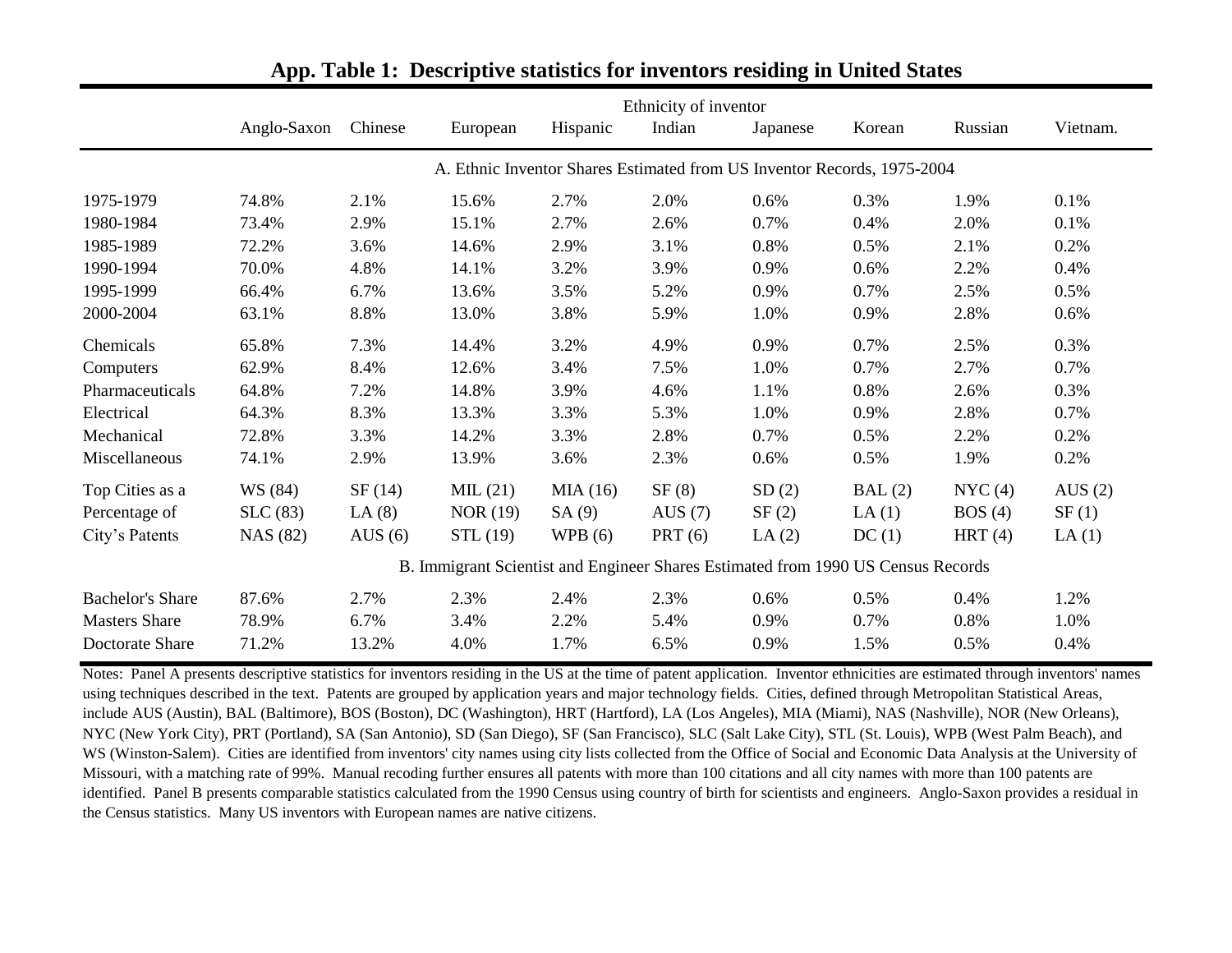|                                                                       | OLS estimation      | Reduced-form estimation                                                                              |
|-----------------------------------------------------------------------|---------------------|------------------------------------------------------------------------------------------------------|
|                                                                       | (1)                 | (2)                                                                                                  |
|                                                                       |                     | Dependent variable is $\Delta(0,1)$ [exports > US\$100k]                                             |
|                                                                       |                     | Panel A: Weighting bilateral routes by the interaction<br>of exporter and importer trade in industry |
| $\Delta$ Log country-industry labor<br>productivity                   | $-0.014$<br>(0.005) |                                                                                                      |
| $\Delta$ Log estimator for technology<br>flows from the United States |                     | $-0.008$<br>(0.083)                                                                                  |
| <b>Observations</b>                                                   | 241,790             | 241,790                                                                                              |
| Importer-Industry-Yr FE                                               | Yes                 | Yes                                                                                                  |
| Exporter-Importer-Yr FE                                               | Yes                 | Yes                                                                                                  |
|                                                                       |                     | Panel B: Excluding sample weights                                                                    |
| $\Delta$ Log country-industry labor                                   | $-0.017$            |                                                                                                      |
| productivity                                                          | (0.021)             |                                                                                                      |
| $\Delta$ Log estimator for technology                                 |                     | 0.061                                                                                                |
| flows from the United States                                          |                     | (0.084)                                                                                              |
| <b>Observations</b>                                                   | 241,790             | 241,790                                                                                              |
| Importer-Industry-Yr FE                                               | Yes                 | Yes                                                                                                  |
| Exporter-Importer-Yr FE                                               | Yes                 | Yes                                                                                                  |

## **App. Table 2: Estimations of extensive margin**

Notes: See Tables 2 and 5. Estimations test the extensive margin of trade through linear probability models. The dependent variable is a dichotomous indicator variable taking unit value if bilateral exports exceed \$100k. The \$100k threshold is chosen due to WTF data collection procedures discussed in the text.